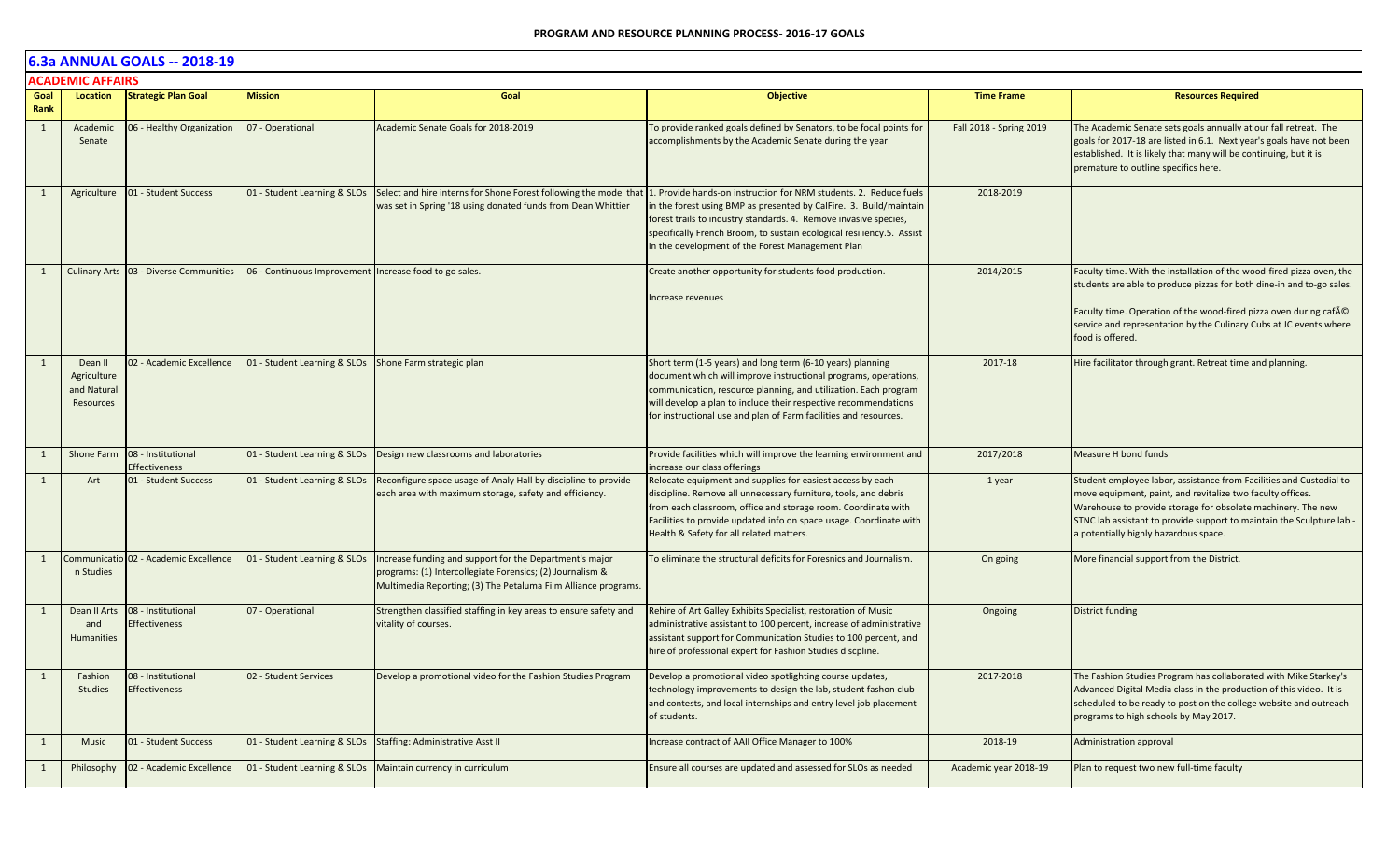|              |                                                                        | 6.3a ANNUAL GOALS -- 2018-19               |                                                       |                                                                                            |                                                                                                                                                                                                                                                                                                                                                                                                                                                                                                                                                                                                                                                                  |                       |                                                                                               |
|--------------|------------------------------------------------------------------------|--------------------------------------------|-------------------------------------------------------|--------------------------------------------------------------------------------------------|------------------------------------------------------------------------------------------------------------------------------------------------------------------------------------------------------------------------------------------------------------------------------------------------------------------------------------------------------------------------------------------------------------------------------------------------------------------------------------------------------------------------------------------------------------------------------------------------------------------------------------------------------------------|-----------------------|-----------------------------------------------------------------------------------------------|
|              | Fashion                                                                | Theatre Arts & 04 - Facilities/Technology  | 07 - Operational                                      | Secure Swing Space for Remodel                                                             | 1. Confirmation of Swing Space: Maria Carrillo High School for 2018-<br>2019. Newman Auditorium is confirmed for two plays for 2018-<br>2019. The district is currently in negotiation with Sonoma County<br>Schools regarding our use of Maria Carrillo High School for the<br>remaining two musicals of 2018-2019.                                                                                                                                                                                                                                                                                                                                             | Summer 2018           | Maria Carrillo rental costs funded by the Measure H.                                          |
| 1            | Automotive<br>Technology                                               | 02 - Academic Excellence                   | 01 - Student Learning & SLOs                          | NATEF Certification for the Automotive program                                             | 1. Complete self evaluation<br>2. Implement necessary changes<br>3. Have an official inspection team visit and evaluate our program                                                                                                                                                                                                                                                                                                                                                                                                                                                                                                                              | Completed summer 2016 | 1500 - 2000 man hours<br>\$1000 - \$5000 in funds                                             |
| 1            | <b>Business</b>                                                        | 01 - Student Success                       | 01 - Student Learning & SLOs                          | Bookkeeping                                                                                | Evaluate BBK 50 - maybe 4 units and/or eliminate lab<br>-Evaluate BBK 51 for possible discontinuance, maybe overlap with<br><b>BAD1</b>                                                                                                                                                                                                                                                                                                                                                                                                                                                                                                                          |                       |                                                                                               |
| 1            | <b>Business</b>                                                        | 01 - Student Success                       | 01 - Student Learning & SLOs                          | <b>Accounting and Tax</b>                                                                  | Develop BAD 55, BAD 56 and BAD57 for online delivery<br>-Develop EA curriculum<br>-Convert BAD 1 and BAD 2 from Moodle to Canvas                                                                                                                                                                                                                                                                                                                                                                                                                                                                                                                                 | 2016-2017             |                                                                                               |
| 1            | <b>Business</b>                                                        | 01 - Student Success                       | 01 - Student Learning & SLOs                          | <b>Human Resources</b>                                                                     | Move HR 61 to online<br>Explore putting HR 63 & 64 online                                                                                                                                                                                                                                                                                                                                                                                                                                                                                                                                                                                                        |                       |                                                                                               |
| 1            | <b>Business</b>                                                        | 01 - Student Success                       | 01 - Student Learning & SLOs                          | <b>Real Estate</b>                                                                         | -Add RE 53, RE 55, RE 56, and RE 57 to canvas<br>-Strenthen the RE adjunct pool                                                                                                                                                                                                                                                                                                                                                                                                                                                                                                                                                                                  |                       |                                                                                               |
| $\mathbf{1}$ | Computer<br><b>Studies</b>                                             | 00 - None                                  | 00 - None                                             | incorporate mobile media into curriculum                                                   |                                                                                                                                                                                                                                                                                                                                                                                                                                                                                                                                                                                                                                                                  | 1 year                | Tablet devices for instructor demos and for student use                                       |
| $\mathbf{1}$ | Dean II<br><b>Business and</b><br>Professional<br>Studies              | 02 - Academic Excellence                   | 01 - Student Learning & SLOs                          | <b>Extensive and Complete Program Review</b>                                               | The BPS Cluster has many CTE and transfer programs, many which<br>have adjunct faculty coordinators. In addition to the annual unit<br>plans represented in the individual PRPPs, I want to conduct an<br>extensive review of every program with the Program Coordinators<br>to review program effectiveness and create revitalization plans for<br>updating our programs that have low completers. Along those<br>lines, we need to evaluate our industry advisory committees to<br>ensure that we have current representation. My objective with<br>advisory committees is for smaller more focused committees<br>instead of larger and more broad committees. | 1 - 3 Years           | N/A                                                                                           |
| 1            | Graphic<br>Design                                                      | 00 - None                                  | 00 - None                                             | Rewrite GD58 to include information on designing for mobile<br>devices.                    | 1. Decide which information to keep of the current course.<br>2. Target information to delete.<br>3. Rewrite course with information on designing for mobile<br>devices.                                                                                                                                                                                                                                                                                                                                                                                                                                                                                         | Spring 2013           | Time and effort on faculty and staff.                                                         |
| 1            | Agency<br>Contracts                                                    | 03 - Diverse Communities                   | 04 - Personal/Professional<br>Growth                  | Expand existing educational partnerships                                                   | Work with current special agencies to explore areas or growth<br>withing existing programs/areas.                                                                                                                                                                                                                                                                                                                                                                                                                                                                                                                                                                |                       | Dean for Workforce Development, AA III, AA II, A/R Specialist and<br><b>Student Employees</b> |
| 1            | Career and<br>Technical<br><b>Education and</b><br><b>Economic Dev</b> | 08 - Institutional<br><b>Effectiveness</b> | 06 - Continuous Improvement CTE Web page and Outreach |                                                                                            | Develop and implement outreach program and procedures                                                                                                                                                                                                                                                                                                                                                                                                                                                                                                                                                                                                            | Spring 2015           | none                                                                                          |
| 1            | Child<br>Development                                                   | 07 - Financial Resources                   | 07 - Operational                                      | Bring greater financial efficiency to the operations                                       | Reduce the district's financial contribution for operations                                                                                                                                                                                                                                                                                                                                                                                                                                                                                                                                                                                                      | 2018-2019             | Planning time to develop a strategic five year plan                                           |
| 1            | Contract<br>Education                                                  | Community & 05 - Sustainability            |                                                       | 06 - Continuous Improvement   Increase Community Education Lifelong Learning Opportunities | Increase total number of new Community Education class offerings<br>by 5%, while decreasing course cancellations by 1%                                                                                                                                                                                                                                                                                                                                                                                                                                                                                                                                           | 2017-2018             | Staff time, instructors, marketing resources                                                  |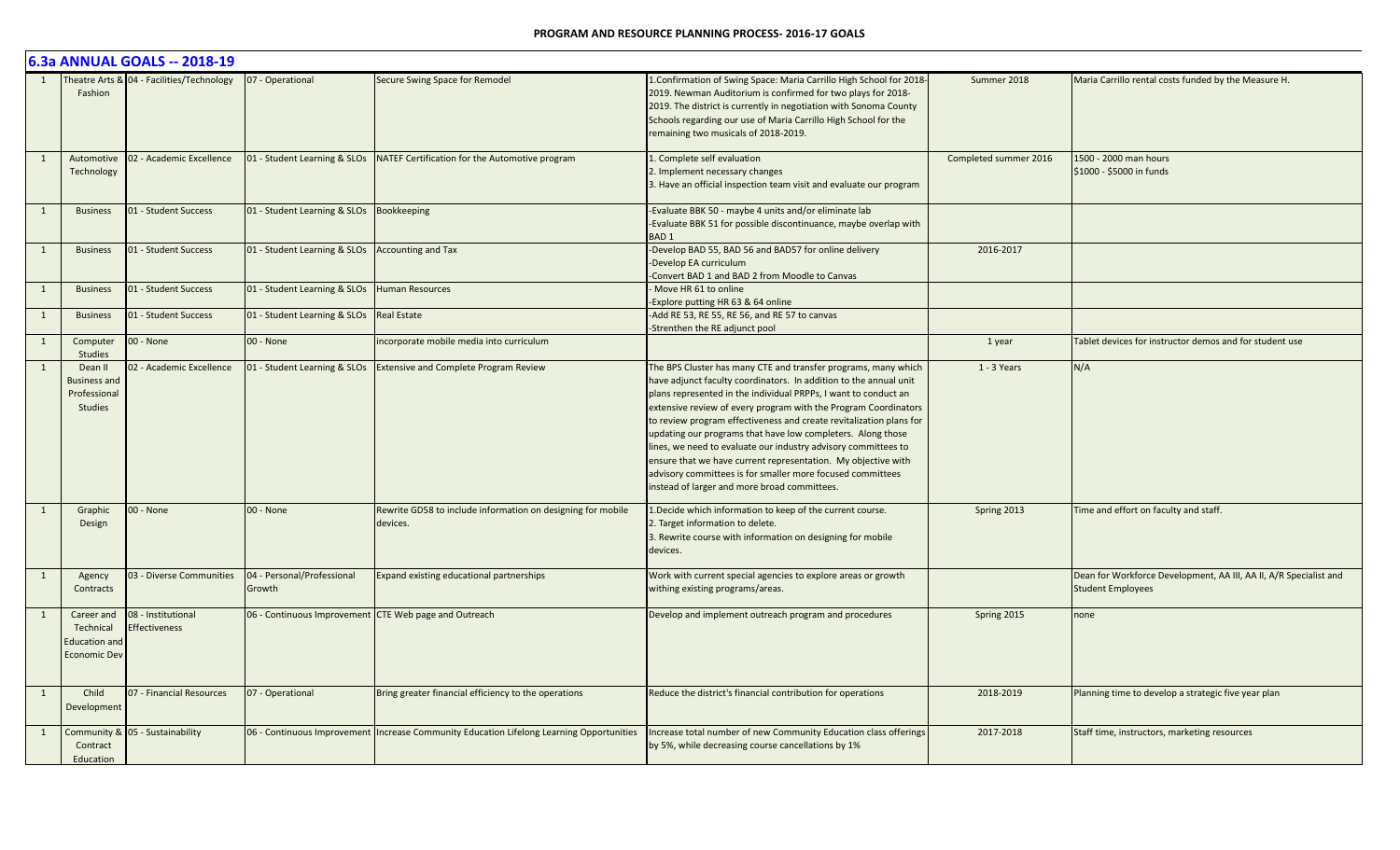|              |                                                                 | 6.3a ANNUAL GOALS -- 2018-19                                  |                              |                                                                                                                                                                                                                                          |                                                                                                                                                                                                                                                                         |                       |                                                                                                                                                         |
|--------------|-----------------------------------------------------------------|---------------------------------------------------------------|------------------------------|------------------------------------------------------------------------------------------------------------------------------------------------------------------------------------------------------------------------------------------|-------------------------------------------------------------------------------------------------------------------------------------------------------------------------------------------------------------------------------------------------------------------------|-----------------------|---------------------------------------------------------------------------------------------------------------------------------------------------------|
|              | Work<br>Experience                                              | 01 - Student Success                                          | 02 - Student Services        | To continuously improve the working dynamics of Work<br>Experience, Career Services, and Student Employment Services<br>into one central service area, under the direction of current<br>Dean, Workforce Development Brad Davis.         | To centralize and better assist the students in a more fluid and<br>symbiotic service center with the common goals of increasing<br>student employment skill development, increase enrollment in all<br>programs, and providing a higher level of services to students. | Summer 2019           | Administrative, Faculty, Classified, and Students                                                                                                       |
|              | and Student<br>Employment                                       | Career Center   04 - Facilities/Technology                    |                              | 06 - Continuous Improvement Finalize plans to remodel and move into Garcia Hall                                                                                                                                                          | To free up Bertolini Hall so DRD can have their own space and we<br>have our own space to better serve Students.                                                                                                                                                        | By Fall of 2019       | Measure H funds, input from Garcia Committee, and follow-through.                                                                                       |
|              | Employment                                                      | Career Center 08 - Institutional<br>and Student Effectiveness | 01 - Student Learning & SLOs | To hire 2 Job Developers                                                                                                                                                                                                                 | Provide more opportunities for student employee placement in the<br>local business community. This also satsifies the Strong Workforce<br>Program metrics re: placement, wage increases, and other career<br>data.                                                      | Summer 2018-Fall 2020 | <b>SWP</b>                                                                                                                                              |
|              | Employment                                                      | Career Center 08 - Institutional<br>and Student Effectiveness | 07 - Operational             | Hire AA II                                                                                                                                                                                                                               | Provide administrative support to all Workforce Development<br>programs and departments.                                                                                                                                                                                | Summer 2018 - ongoing | <b>District Funds</b>                                                                                                                                   |
|              | Training                                                        | Foster Parent 05 - Sustainability                             |                              | 06 - Continuous Improvement Develop a strategic approach to stabilize and improve foster<br>parent training with Adult Education and ensure that the direct<br>and educational services for foster youth are maintained and<br>improved. | 1) Develop a plan in conjuction with Student Services to maintain<br>and improve foster youth direct and educational services,                                                                                                                                          | Fall 2017-18          | It is determined that the funds from Student Equity can continue to<br>support a Student Success Specialist to support the Bear Cubs<br><b>Scholars</b> |
| 1            | <b>Older Adults</b><br>Program                                  | 03 - Diverse Communities                                      | 05 - Civic Engagement        | Adequate staffing to ensure we meet the community's needs<br>and stay compliant.                                                                                                                                                         | Add a second assistant coordinator at 8 hours per week.                                                                                                                                                                                                                 | 2016-17               | \$18,000 per year                                                                                                                                       |
| 1            | Certified<br><b>Nurse</b><br>Assistant -<br>Home Health<br>Aide | 02 - Academic Excellence                                      | 01 - Student Learning & SLOs | Increase enrollment in CNA and HHA program.                                                                                                                                                                                              | Continue to offer CNA every semester with 2 cohorts of CNA in<br>the summer sessions. Offer HHA in the fall semester.                                                                                                                                                   | 2018/2019             | Addtional faculty and support staff needed. CPHD approval obtained<br>for 2 cohorts of students in the summer session.                                  |
| 1            | Community<br><b>Health Worker</b>                               | 01 - Student Success                                          | 01 - Student Learning & SLOs | Add local industry collaborations.                                                                                                                                                                                                       | Complete 3 MOUs for internships in community clinics. To provide<br>enhanced offsite expereinces for students.                                                                                                                                                          | By Spring 2018        | Time                                                                                                                                                    |
| 1            | Sciences                                                        | Dean II Health 04 - Facilities/Technology                     | 07 - Operational             | Additional dedicated space for ambulatory skills laboratory.                                                                                                                                                                             | To increase student enrollment in all nursing, medical assisting,<br>pharmacy, and phlebotomy programs.                                                                                                                                                                 | 2017-2020             | remodel plans started for Race 4044 for additional sklls lab sapce and<br>large lecture classroom in Eliot swing space                                  |
| 1            | Dietetic<br>Technology                                          | 01 - Student Success                                          | 02 - Student Services        | Increase number of clinical SFE facilites to support the increasing<br>number of DT students.                                                                                                                                            | Continue to reach out to clinical facilites to demonstrate the<br>benefit they could receive by housing our interns during their SFE<br>rotations and the benefits they could receive by hiring our DT<br>grads.<br>Continue to market our program to Sonoma County.    | 2018-2019             | Program Coordinators' time.                                                                                                                             |
|              | Food and<br>Nutrition                                           | 02 - Academic Excellence                                      | 01 - Student Learning & SLOs | Revise the Nutrition and Dietetic Major to meet the Transfer<br>Model Curriculum.                                                                                                                                                        | 1. Assess the changes needed in the current major to achieve<br>alignment with the TMC.<br>2. Submit and have approved a new Nutrition and Dietetic major.                                                                                                              | F2017-S2018           |                                                                                                                                                         |
| 1            |                                                                 | Health Care   02 - Academic Excellence                        | 01 - Student Learning & SLOs | Meet the changing needs of the healthcare workforce.                                                                                                                                                                                     | <b>Establish Spanish Medical Termonlogy Course</b>                                                                                                                                                                                                                      | 2015/2016             | faculty for curriculum development                                                                                                                      |
| 1            | Medical<br>Assisting                                            | 02 - Academic Excellence                                      | 01 - Student Learning & SLOs | To maintain an academically excellent MA program.                                                                                                                                                                                        | To perform SLO assessments for classes from Spring 2018.                                                                                                                                                                                                                | <b>Fall 2018</b>      | Adjunct instructors who taught the lectures will complete SLO<br>assessments and be compensated per AFA contract                                        |
| <sup>1</sup> |                                                                 | Nursing RN   01 - Student Success                             | 01 - Student Learning & SLOs | <b>Curriculum Revision</b>                                                                                                                                                                                                               | Review the nursing curriculum to determine if nursing units<br>equired for graduation can be decreased to 40-44 units from 48<br>units. Also, consider breaking NR75B and NR75C into two courses<br>each rather than one large course with a rotation included.         | 2017-2018             | Curriculum meetings, release time for curriculum development for<br>the Asst. Directors. Funding to pay for the BRN curriculum revision<br>fee.         |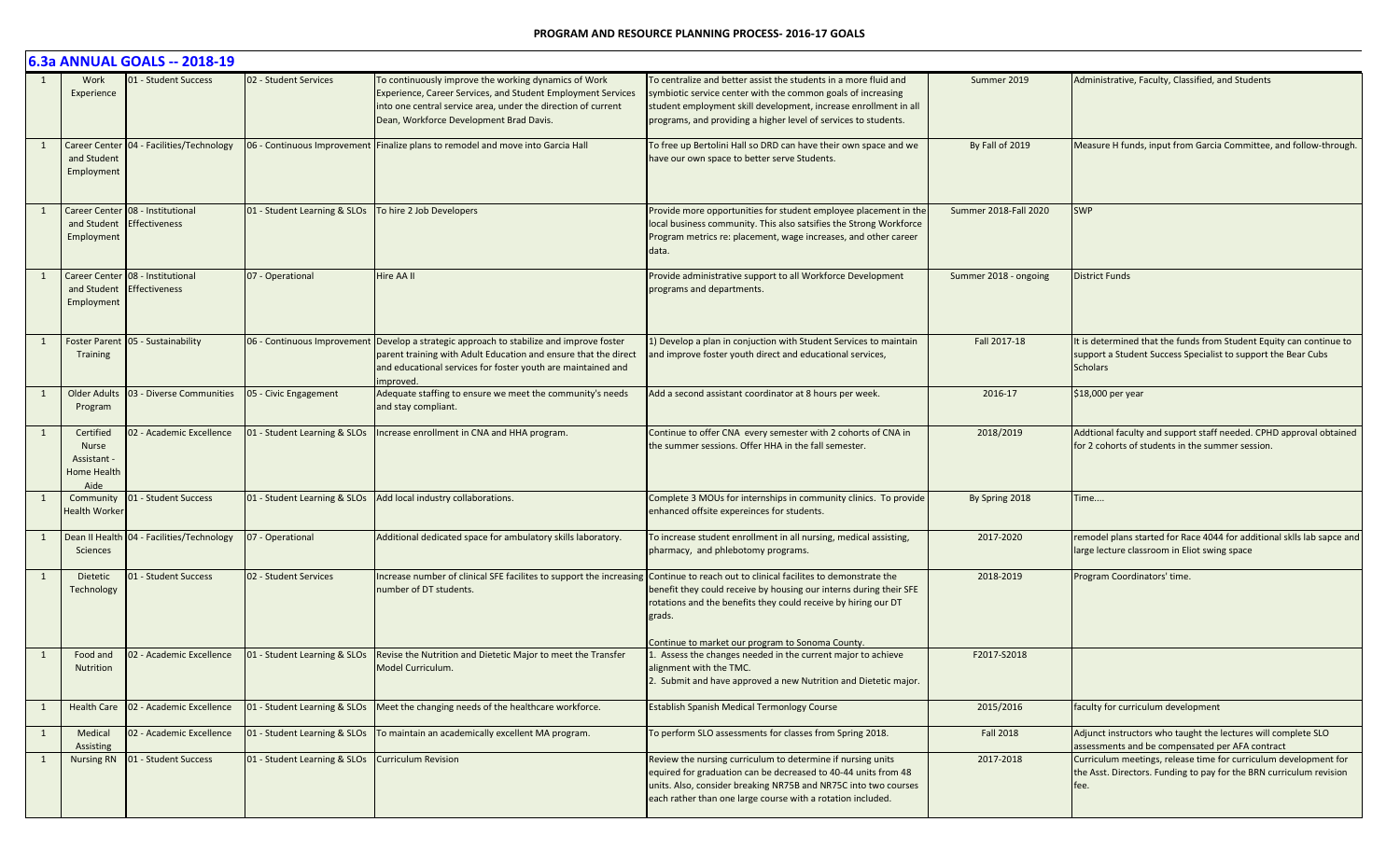|   | 6.3a ANNUAL GOALS -- 2018-19          |                                           |                              |                                                                                                                                                                            |                                                                                                                                                              |              |                                                                                                                                                                                                                                                               |  |  |  |
|---|---------------------------------------|-------------------------------------------|------------------------------|----------------------------------------------------------------------------------------------------------------------------------------------------------------------------|--------------------------------------------------------------------------------------------------------------------------------------------------------------|--------------|---------------------------------------------------------------------------------------------------------------------------------------------------------------------------------------------------------------------------------------------------------------|--|--|--|
|   | Pharmacy<br>Technician                | 02 - Academic Excellence                  | 01 - Student Learning & SLOs | Laboratory classroom in Emeritius 1558 designed with non<br>functional hoods for use in Pharmacy Technician program.<br>supplies and equipment orgainized for maximum use. | Support student success and training meeting workforce needs.                                                                                                | 1 year       |                                                                                                                                                                                                                                                               |  |  |  |
| 1 | Radiologic<br>Technology              | 01 - Student Success                      | 01 - Student Learning & SLOs | New DR X-ray room                                                                                                                                                          | We have proposed a grant through the Strong Workforce Program<br>to obtain a new x-ray room replacement for the existing one nearly<br>40 vears old.         | 2018-2019    | Our grant proposal has been reviewed favorably for up to \$200,000.                                                                                                                                                                                           |  |  |  |
| 1 | Behaviora<br>Science                  | 02 - Academic Excellence                  | 01 - Student Learning & SLOs | Provide release time for SR Anthro faculty member to oversee<br>lab. 5% per semester. 10% for summer                                                                       | Course improvement, student success.                                                                                                                         | 2018-19      | Reassigend time and/or overload = 20% for faculty (5%-5%, 10%)                                                                                                                                                                                                |  |  |  |
|   |                                       | Social Science 02 - Academic Excellence   | 01 - Student Learning & SLOs | Expand Political Science offerings and increase rotation of<br>specialty classes.                                                                                          | Add PS 18 & 25 to Petaluma rotation as well as adding an addtional<br>section in SR.                                                                         | 2017-2018    | Faculty stipends for completing online training, support in course<br>development.                                                                                                                                                                            |  |  |  |
| 1 | Kinesiology<br>Athletics and<br>Dance | 00 - None                                 | 00 - None                    | Effectively manage bond measure funds to complete exisiting<br>facility projcts as well as new facility projects in KAD                                                    | <b>New KAD facilities</b>                                                                                                                                    | 3 to 5 years | bond, district and state funds                                                                                                                                                                                                                                |  |  |  |
| 1 | Kinesiology<br>Athletics and<br>Dance | 00 - None                                 | 00 - None                    | Upgrade exisiting equipment and labs to meet student neeeds.                                                                                                               | <b>Jpdate and equipment</b>                                                                                                                                  | 1 to 3 years | district funds                                                                                                                                                                                                                                                |  |  |  |
| 1 | Kinesiology<br>Athletics and<br>Dance | 00 - None                                 | 00 - None                    | Hire full time faculty                                                                                                                                                     | Hire full time faculty                                                                                                                                       | 1-3 years    | dstrict funds                                                                                                                                                                                                                                                 |  |  |  |
| 1 | Kinesiology<br>Athletics and<br>Dance | 00 - None                                 | 00 - None                    | Hire additonal adminisatrtive support;<br>a. Assistant athletic director<br>b. SID<br>Gate &. concession coordinator                                                       | Additional support for our students, faculty and programs                                                                                                    | 1 to 3 years | district funds                                                                                                                                                                                                                                                |  |  |  |
| 1 | Kinesiology<br>Athletics and<br>Dance | 00 - None                                 | 00 - None                    | creat a student athlete success center                                                                                                                                     | support student athletes at SRJC                                                                                                                             | 1-3 years    | smart facility with multiple computers.                                                                                                                                                                                                                       |  |  |  |
| 1 | Kinesiology<br>Athletics and<br>Dance | 00 - None                                 | 00 - None                    | curriculum development and implementation                                                                                                                                  | Current and meaningful curriculum that cmoplies with the new<br>repeatablility standards                                                                     | 1-3 years    | district college service from full time faculty                                                                                                                                                                                                               |  |  |  |
| 1 |                                       | College Skills   02 - Academic Excellence | 01 - Student Learning & SLOs | Improve leadership, innovation, stability, and quality instruction<br>in department.                                                                                       | Improve full-time to adjunct faculty ratio to come closer to ratios<br>of Math and English Departments.                                                      | 2017/2018    | Faculty and staff time for committess to hire FT faculty for Petaluma<br>for Spring 2017 and 2 FT math instructors for SR.                                                                                                                                    |  |  |  |
| 1 |                                       | Dean II LAAF 01 - Student Success         | 01 - Student Learning & SLOs | CRC approval of new ENGL & ESL courses                                                                                                                                     | Finalize required course outlines.                                                                                                                           | 2016-2017    | <b>Faculty participation</b>                                                                                                                                                                                                                                  |  |  |  |
| 1 | English as a<br>Second<br>Language    | 01 - Student Success                      |                              | 06 - Continuous Improvement Adjust departmental assessment/placement in response to AB<br>705                                                                              | To be in accordance with new legislation based on timeline given<br>by the Chancellor's Office                                                               | 2018-2020    | Ongoing support from the Assessment Office and Institutional<br>Research. The ESL Department is fortunate to have revised its credit<br>pathway via the HSI grant, so we are well-ahead of the state timeline<br>but need to adjust our assessment practices. |  |  |  |
| 1 | English as a<br>Second<br>Language    | 01 - Student Success                      | 07 - Operational             | Keep the non-credit ESL program viable.                                                                                                                                    | Transition non-credit coordinating responsibilities from interim<br>adjunct coordinators and department chair to non-credit ESL full-<br>time faculty member | ongoing      | District support for non-credit coordinator reassigned time.                                                                                                                                                                                                  |  |  |  |
|   | World<br>Languages                    | 02 - Academic Excellence                  | 01 - Student Learning & SLOs | Completion of course assessments and SLO's                                                                                                                                 | Regularly complete course assessments and revise COR's per<br>Departmental Curric. Office timetables/rotation plans                                          | 2016-2017    | <b>Instructor Time</b>                                                                                                                                                                                                                                        |  |  |  |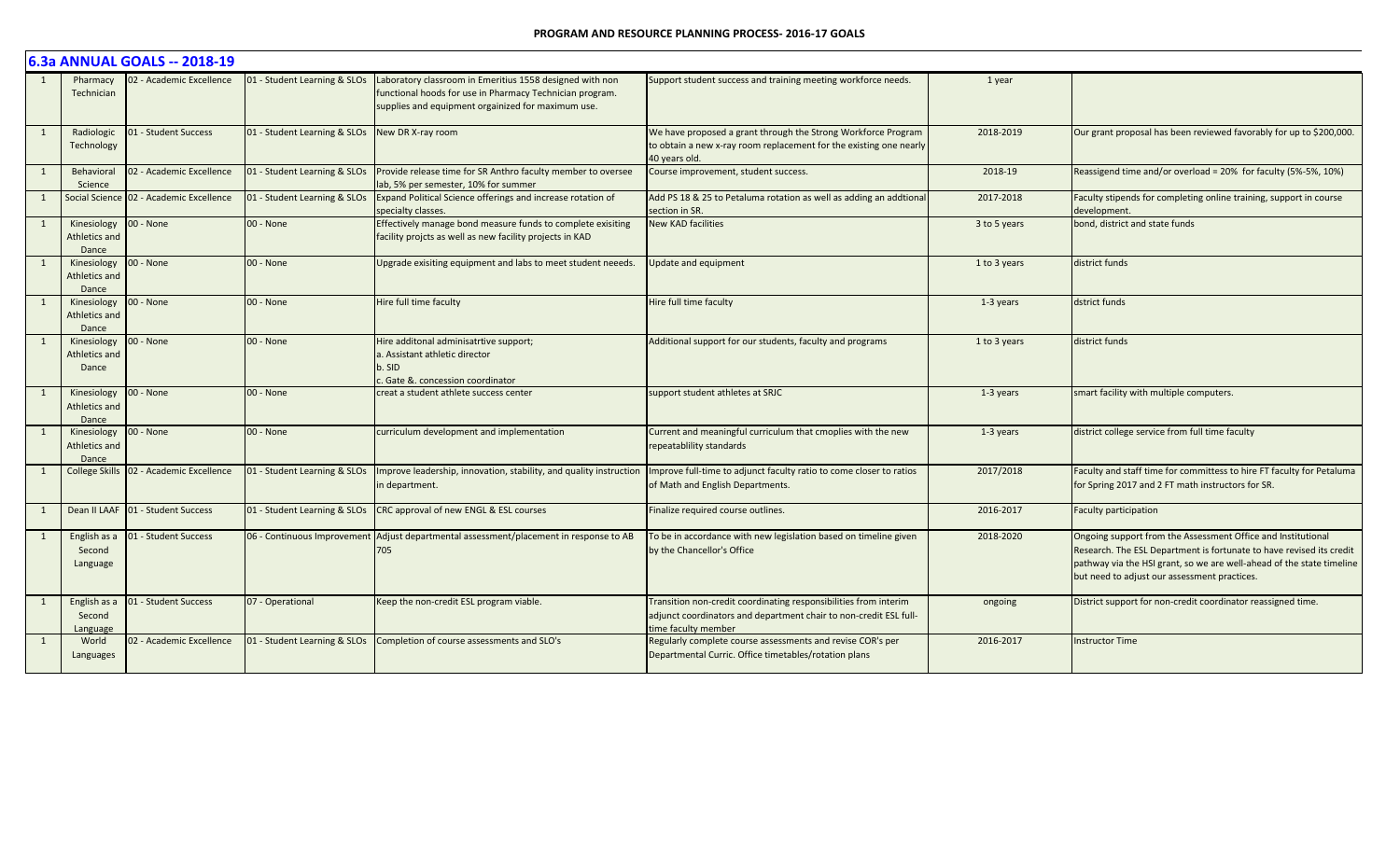|   |                          | 6.3a ANNUAL GOALS -- 2018-19 |                              |                                                                                                                                                        |                                                                                                                                                                                                                                                                                                                                                                                                                                                                                                                                                                                                                                                                                                                                                                                                                                                                                                                                                                                                                                                                                                                                                                                                                                                                     |              |                                                                                                                                                                                                                                                                                                                                                                                                                                                                                                                                                                                                                                                                                                                                                                                                                                                                                                                                                                                                                                                                                                                                                                                                                                                                                                                                         |
|---|--------------------------|------------------------------|------------------------------|--------------------------------------------------------------------------------------------------------------------------------------------------------|---------------------------------------------------------------------------------------------------------------------------------------------------------------------------------------------------------------------------------------------------------------------------------------------------------------------------------------------------------------------------------------------------------------------------------------------------------------------------------------------------------------------------------------------------------------------------------------------------------------------------------------------------------------------------------------------------------------------------------------------------------------------------------------------------------------------------------------------------------------------------------------------------------------------------------------------------------------------------------------------------------------------------------------------------------------------------------------------------------------------------------------------------------------------------------------------------------------------------------------------------------------------|--------------|-----------------------------------------------------------------------------------------------------------------------------------------------------------------------------------------------------------------------------------------------------------------------------------------------------------------------------------------------------------------------------------------------------------------------------------------------------------------------------------------------------------------------------------------------------------------------------------------------------------------------------------------------------------------------------------------------------------------------------------------------------------------------------------------------------------------------------------------------------------------------------------------------------------------------------------------------------------------------------------------------------------------------------------------------------------------------------------------------------------------------------------------------------------------------------------------------------------------------------------------------------------------------------------------------------------------------------------------|
|   | Distance<br>Education    | 02 - Academic Excellence     | 01 - Student Learning & SLOs | Support student success and retention by continuing to improve<br>the quality of online courses.                                                       | * Continue to encourage all faculty to use the Canvas system to in<br>order to make their online course material more functional,<br>engaging, and environmentally sound.<br>* Ensure that students are engaged with their online courses by<br>supporting the faculty's desire and ability to use modern, proven<br>educational technology to facilitate learning.<br>Continue to use the state's course review rubric to help faculty<br>evaluate their own courses and make improvements where<br>necessary, as well as in the creation of new online courses through<br>the Online College Project.<br>* Continue to improve the efficacy of the Online Special Expertise<br>Certificate course, providing the best possible instruction in both<br>Canvas and online pedagogy, while limiting workload/time<br>requirements as much as possible.<br><sup>*</sup> Continue to monitor Canvas support calls and system status to<br>ensure course materials remain active and available, and users<br>have uninterupted access to their courses.<br>Continue helping faculty understand how to use Canvas course<br>analytics to monitor student activity and engagement, and offering<br>suggestions for resolving noted problems and increasing<br>engagement. | 2018/19      | The DE staff will work to send targeted and compelling messages to<br>faculty to encourage the use of Canvas by all faculty.<br>* The DE staff, and the Instructional Designer in particular, will<br>continue to use the state's course review rubric to offer suggestions<br>for improvement to any faculty member who asks for a consultation,<br>as well as using the rubric to evaluate courses in the Online College<br>Project and in the Online Special Expertise Certificate course.<br>The Instructional Systems Administrator will need to continue to<br>monitor the Canvas Support system, resolving both faculty and<br>student issues that cannot be handled by Instructure. He will also<br>need to monitor the status of the Canvas system and communicate<br>any problems or changes to faculty and students, and integrate new<br>resources requested or available that could improve online course<br>quality at SRJC.<br>* The DE staff will need to continue to learn more about the<br>intricacies of Canvas analytics in order to identify system-wide issues<br>and to train faculty to use them to improve student success and<br>retention in their courses.<br>* The DE staff will continue to meet with various instructional<br>departments to help them create course roadmaps for their<br>instructors. |
|   | Library<br>Services      | 02 - Academic Excellence     | 01 - Student Learning & SLOs | Maintain library quality through effective faculty/staff job<br>recruitments                                                                           | Revise current faculty assignments to adapt services and<br>instruction to changing student need and pedagogical practices,<br>with focus on underserved populations, basic skills, and English<br>language learners.                                                                                                                                                                                                                                                                                                                                                                                                                                                                                                                                                                                                                                                                                                                                                                                                                                                                                                                                                                                                                                               | 2016-2018    | No net new dollars required                                                                                                                                                                                                                                                                                                                                                                                                                                                                                                                                                                                                                                                                                                                                                                                                                                                                                                                                                                                                                                                                                                                                                                                                                                                                                                             |
|   | Library<br>Services      | 02 - Academic Excellence     | 01 - Student Learning & SLOs | Complete the Learning Commons space revitalization project<br>through the construction of a series of digital media suites in<br>Doyle Library.        | Adapt library spaces in order to fully meet changing instructional<br>patterns and student needs. Create integrated learning<br>technologies and collaborative spaces for librarians to team with<br>discipline facuty to support student research and student<br>knowledge creation.                                                                                                                                                                                                                                                                                                                                                                                                                                                                                                                                                                                                                                                                                                                                                                                                                                                                                                                                                                               | 2017-2018    | \$335,000 per commons                                                                                                                                                                                                                                                                                                                                                                                                                                                                                                                                                                                                                                                                                                                                                                                                                                                                                                                                                                                                                                                                                                                                                                                                                                                                                                                   |
|   | Media<br>Services        | 02 - Academic Excellence     | 07 - Operational             | Complete Media Services staffing reorganization                                                                                                        | Hire adequate staff to meet increasing demand for a wide array of<br>sophisticated event and instructional services, and restructure as<br>needed to meet new service goals within current budget<br>constraints                                                                                                                                                                                                                                                                                                                                                                                                                                                                                                                                                                                                                                                                                                                                                                                                                                                                                                                                                                                                                                                    | 2-3 years    | See staffing funding requests.                                                                                                                                                                                                                                                                                                                                                                                                                                                                                                                                                                                                                                                                                                                                                                                                                                                                                                                                                                                                                                                                                                                                                                                                                                                                                                          |
|   | Media<br><b>Services</b> | 04 - Facilities/Technology   | 07 - Operational             | Develop a plan for addressing upcoming bond-driven projects in<br>light of budget cuts                                                                 | Recommend a multi-year phased spending plan for Measure H and<br>begin implementation of bond-driven projects and equipment<br>expenditures. Rollover any remaining Measure A funds into<br>Measure H and begin spending strategies for new bond money in<br>alignment with capital projects office, institutional needs, and<br>2030 master plan, using the master technology plan as a<br>framework.                                                                                                                                                                                                                                                                                                                                                                                                                                                                                                                                                                                                                                                                                                                                                                                                                                                              | 2016-2019    | <b>Staff time</b>                                                                                                                                                                                                                                                                                                                                                                                                                                                                                                                                                                                                                                                                                                                                                                                                                                                                                                                                                                                                                                                                                                                                                                                                                                                                                                                       |
| 1 | Media<br>Services        | 04 - Facilities/Technology   | 07 - Operational             | Create a staff training plan to ensure a strong professional<br>development focus                                                                      | Begin goal-setting stategies with team members to provide the<br>tools and environment conducive to lifelong learning, encourage<br>industry-recognized certifications, and set measurable goals for<br>preparing for and acheiving these certifications                                                                                                                                                                                                                                                                                                                                                                                                                                                                                                                                                                                                                                                                                                                                                                                                                                                                                                                                                                                                            | 12-24 months | Staff time, on-site and off-site training and testing                                                                                                                                                                                                                                                                                                                                                                                                                                                                                                                                                                                                                                                                                                                                                                                                                                                                                                                                                                                                                                                                                                                                                                                                                                                                                   |
|   | Media<br>Services        | 02 - Academic Excellence     | 01 - Student Learning & SLOs | Deploy an ambitious comprehensive digital refresh of learning<br>spaces across the District to rapidly improve classroom<br>instructional environments | Facilitate fuller integration of technology into learning; upgrade<br>and standardize obsolete learning spaces                                                                                                                                                                                                                                                                                                                                                                                                                                                                                                                                                                                                                                                                                                                                                                                                                                                                                                                                                                                                                                                                                                                                                      | 2016-2020    | Approximately 6M in Measure H funds over a 5-6 year period                                                                                                                                                                                                                                                                                                                                                                                                                                                                                                                                                                                                                                                                                                                                                                                                                                                                                                                                                                                                                                                                                                                                                                                                                                                                              |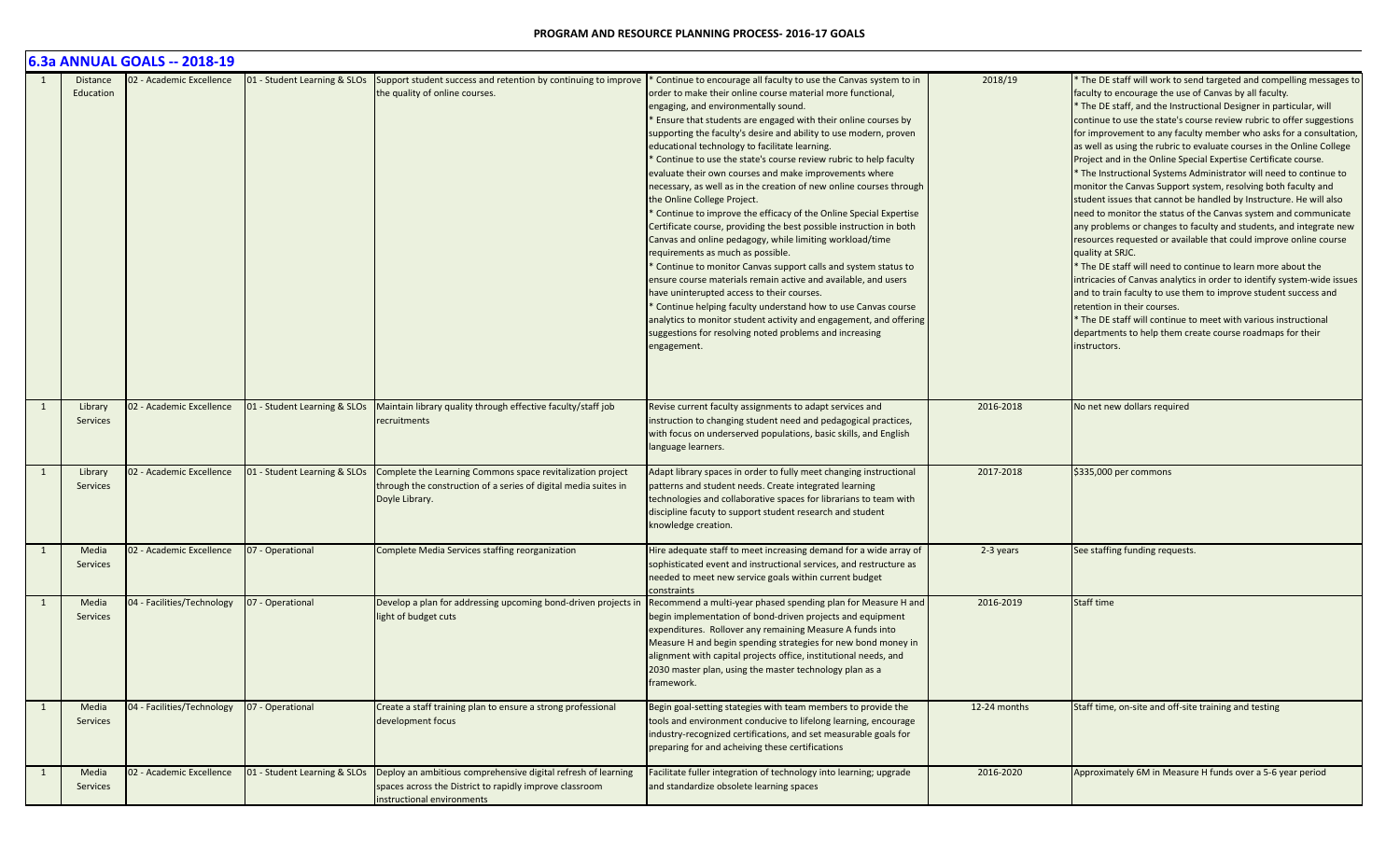|    | 6.3a ANNUAL GOALS -- 2018-19                      |                                                  |                                       |                                                                                                                                                           |                                                                                                                                                                                                                                                                                                                                                                                                              |                           |                                                                                                                                                                                                                                                            |  |  |  |
|----|---------------------------------------------------|--------------------------------------------------|---------------------------------------|-----------------------------------------------------------------------------------------------------------------------------------------------------------|--------------------------------------------------------------------------------------------------------------------------------------------------------------------------------------------------------------------------------------------------------------------------------------------------------------------------------------------------------------------------------------------------------------|---------------------------|------------------------------------------------------------------------------------------------------------------------------------------------------------------------------------------------------------------------------------------------------------|--|--|--|
|    | Emergency 00 - None<br><b>Medical Care</b>        |                                                  | 00 - None                             | Increase classroom and laboratory space                                                                                                                   | Add two classrooms and one laboratory for EMC                                                                                                                                                                                                                                                                                                                                                                | 24 mo.                    | Re-approve PSTC facility expansion project.                                                                                                                                                                                                                |  |  |  |
| 1  | Emergency                                         | 08 - Institutional<br>Medical Care Effectiveness | 07 - Operational                      | Improve ambulance fleet, increase maintenance budjet including Purchase ambulances and tools for diesel engine maintenance<br>tools                       |                                                                                                                                                                                                                                                                                                                                                                                                              | 12 mo.                    | Identify funding source                                                                                                                                                                                                                                    |  |  |  |
| 1  | Fire<br>Technology                                | 05 - Sustainability                              | $03 -$<br>Vitality/Equity/Stewardship | Construct Fire Training area that reclaims water used in hose<br>evolutions and recycles for future use.                                                  | Obtain property adjacent to PSTC, incorporate 500' x 100' training<br>area into prospective site designs, dedicate funds, implement<br>project timeline, prepare engineered drawings, develop RFB,<br>award contract, begin construction                                                                                                                                                                     | Board support by Dec 2018 | Admin approval, potential support of Measure H Committee (if said<br>funds involved) & Leigh Sata, contracting with Kwok for site plans<br>and engineered drawings, development of RFB                                                                     |  |  |  |
|    | Architecture<br>and<br>Construction<br>Management | 02 - Academic Excellence                         | 01 - Student Learning & SLOs          | See Engineering & Applied Technology PRPP                                                                                                                 |                                                                                                                                                                                                                                                                                                                                                                                                              | 2014 academic year        | Time                                                                                                                                                                                                                                                       |  |  |  |
| 1  | Biological<br>Sciences                            | 04 - Facilities/Technology                       | 01 - Student Learning & SLOs          | Remodel Baker Hall with the understanding that we will be<br>included in the 2nd phase of the STEM cluster building                                       | Replace roof and HVAC systems; make shared spaces more<br>integrated and effective for students, faculty, and staff                                                                                                                                                                                                                                                                                          | 2 years                   | The roof and HVAC project is now nearing completion. We have<br>been promised funding from Measure H for the remodel, but are still<br>awaiting confirmation. Further meetings with lab planner, architect,<br>etc. will happen once funding is confirmed. |  |  |  |
| -1 | Physics                                           | Chemistry and 01 - Student Success               | 01 - Student Learning & SLOs          | Ensure proper levels of faculty and classified staffing.                                                                                                  | Hire an additional Chemistry faculty member and additional<br>classified staff and eliminate STNC positions in the Chemistry and<br>Physics programs.                                                                                                                                                                                                                                                        | 2016-2018                 | Financial support for hiring faculty and classified staffing. Proposed<br>new Coordinator, Science Labs position could be shared with<br>Engineering & Applied Tech                                                                                        |  |  |  |
| 1  |                                                   | Dean II STEM 04 - Facilities/Technology          |                                       | 01 - Student Learning & SLOs   Oversee design and planning of STEM Building                                                                               | Oversee design process by managing faculty and staff involvement<br>collaborate with project managers, and ensure minute details<br>involving lab and classroom design are addressed.                                                                                                                                                                                                                        | Fall 2018 thru Fall 2021  | Funding to support art projects or educational displays throughout th<br><b>STEM Building.</b>                                                                                                                                                             |  |  |  |
|    | Earth and<br>Space<br><b>Sciences</b>             | 02 - Academic Excellence                         | 01 - Student Learning & SLOs          | Geography TMC major                                                                                                                                       | Align SRJC major with Geography TMC. Finalize major SLO's;<br>identify structure of the major, including relevant courses; submit<br>paperwork.                                                                                                                                                                                                                                                              | <b>Fall 2017</b>          | Staff time.                                                                                                                                                                                                                                                |  |  |  |
|    | Engineering<br>and Applied<br>Technology          | 02 - Academic Excellence                         |                                       | 01 - Student Learning & SLOs   Increase staff support to meet the student & program needs.                                                                | Engineering Lab Support (on the way), increase lab assistant to 12<br>months, add AA support person (student), new program<br>coordination time, Increase AA time, Increase chair/coordinator<br>time, expand WWW industry support person to cover entire<br>department.                                                                                                                                     | <b>Fall 2018</b>          | Funding for increased staff support.                                                                                                                                                                                                                       |  |  |  |
| 1  |                                                   | Mathematics 01 - Student Success                 | 01 - Student Learning & SLOs          | We hope to have the Math lab funded in a more reliable and<br>permanent method.                                                                           |                                                                                                                                                                                                                                                                                                                                                                                                              | 6 months                  | Funds to provide additional Lab Instructors and Student or Classified<br>Lab Assitants.                                                                                                                                                                    |  |  |  |
| 1  | <b>MESA</b>                                       | 01 - Student Success                             |                                       | 01 - Student Learning & SLOs   To revisit the alignment of MESA counseling services with<br>retention casework                                            | By June 2019, 100% of MESA students with a 2.0 or lower fall or<br>spring semester GPA will be referred to a MESA counselor for<br>retention advising; 60% of the students in this category will<br>complete at least one counseling appointment in MESA with a<br>MESA Retention Counselor; assigned couselors will contribute to<br>supplemental instruction on STEM success strategies per SE<br>proposal | 07/01/18 -06/30/19        | Flexibility in defining duties of assigned counseling faculty; SARS Grid<br>management                                                                                                                                                                     |  |  |  |
|    |                                                   | Planetarium   03 - Diverse Communities           | 05 - Civic Engagement                 | Maintain or increase the use of our School and Special<br>educational shows as noted in section 3.2                                                       | Facilitate the ability of area schools and educational organizations<br>to utilize the planetarium to assist meeting their science and<br>astronomy educational goals.                                                                                                                                                                                                                                       | current school year       | time, staffing, and flexibility to meet the customer's scheduling<br>needs required for them to take advantage of the planetarium's<br>educational programing.                                                                                             |  |  |  |
|    |                                                   | Planetarium 05 - Sustainability                  | 07 - Operational                      | Continue finding technical and equipment solutions to the<br>outdated analog technologies of the planetarium as noted in<br>sections 2.1b, 2.4b, and 2.4c | Look for and harvest technical and equipment work arounds<br>needed to maintain the planetarium's outdated and mostly<br>unavailable equipment and components needed to maintains the<br>planetarium's functionality.                                                                                                                                                                                        | current school year       | The skills, research, and technical knowledge of the planetarium<br>staff and technitian, Don Dalby, to find and/or create equipment<br>related work arounds to replace broken, outdate, and no longer<br>available equipment and components.              |  |  |  |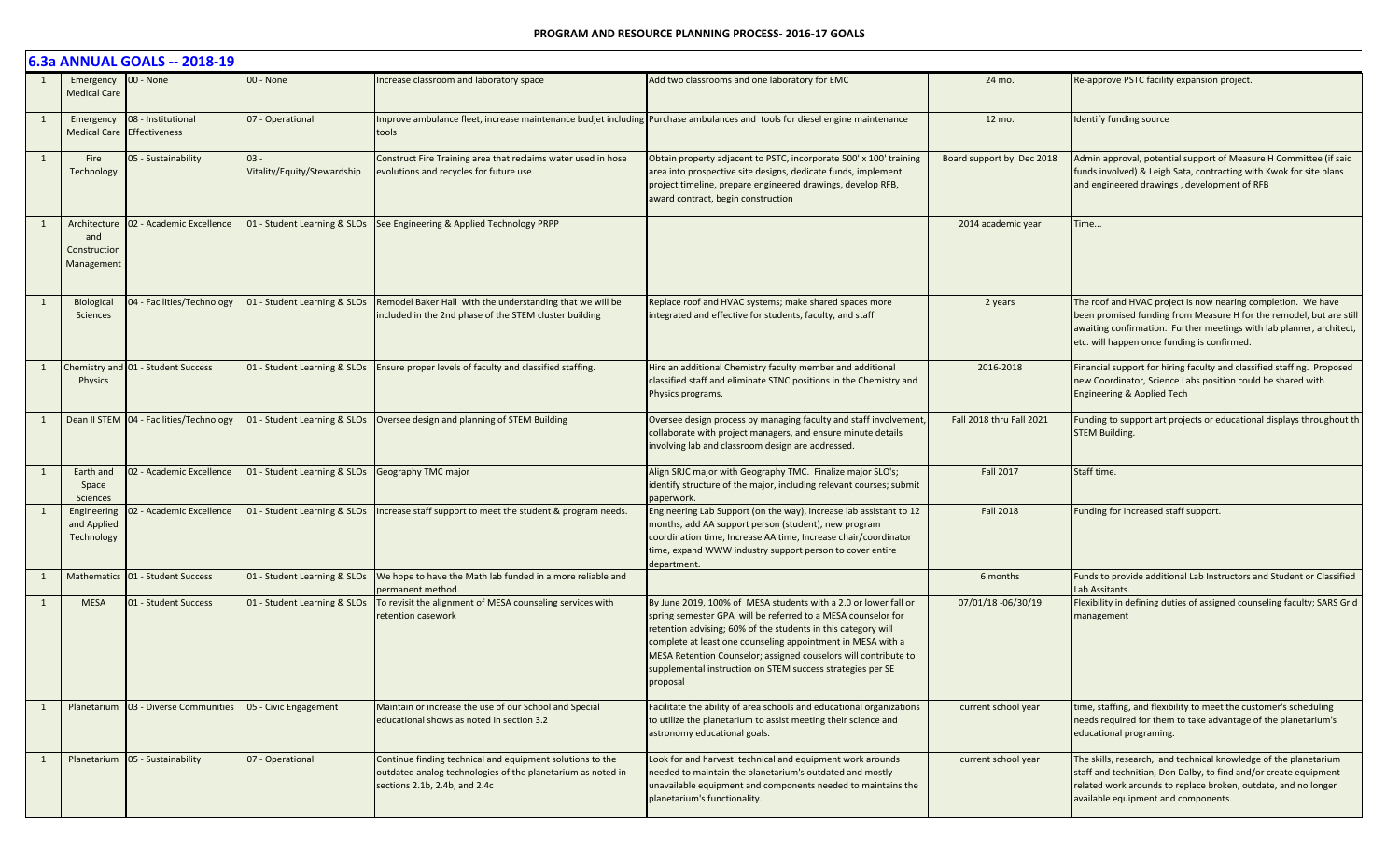|   |                                                        | 6.3a ANNUAL GOALS -- 2018-19                        |                              |                                                                                                                                                                                                                                                                                                            |                                                                                                                                                                                                                                                                                                             |           |                                                                                                                     |
|---|--------------------------------------------------------|-----------------------------------------------------|------------------------------|------------------------------------------------------------------------------------------------------------------------------------------------------------------------------------------------------------------------------------------------------------------------------------------------------------|-------------------------------------------------------------------------------------------------------------------------------------------------------------------------------------------------------------------------------------------------------------------------------------------------------------|-----------|---------------------------------------------------------------------------------------------------------------------|
|   | Dean II<br>Instruction<br>and Strategic<br>Program Dev | 02 - Academic Excellence                            | 01 - Student Learning & SLOs | Lead, develop, and implement dual enrollment program for<br>district.                                                                                                                                                                                                                                      | L. Idenify partner districts for dual enrollment, courses and faculty.<br>2. Prepare and execute CCAP agreements for dual enrollment, to<br>begin Fall 2018. 3. Implemnt concurrent enrollment at 4 sites<br>begining Spring 17. 4. Expand dual enrollment at Pt Arena School<br>District to begin Fall 17. | 2017-18   | Support staff, district leadership support, funds for facility use and<br>offsite travel.                           |
|   | Dean II<br>Kinesiology<br>Athletics and<br>Dance       | 05 - Sustainability                                 | 07 - Operational             | Secure funding with-in the athletics operational budgets.<br>continual cost increases in officials, equipment, travel, and meals<br>has left the athletic budgets in the red.                                                                                                                              | Secure additional operational funding.                                                                                                                                                                                                                                                                      | on-going  | District funds                                                                                                      |
|   | and Technical<br>Ed and Econ<br>Dev                    | Dean III Career 08 - Institutional<br>Effectiveness | 05 - Civic Engagement        | Strengthen and develop our industry and educational<br>partnerships                                                                                                                                                                                                                                        | TBD                                                                                                                                                                                                                                                                                                         | AY 13/14  | All CTE faculty, staff and administration                                                                           |
|   | Dean III<br>Curriculum<br><b>Ed Support</b>            | 01 - Student Success                                | 01 - Student Learning & SLOs | Maintain a consistent level of excellent curriculum and<br>scheduling related support service to the college community.                                                                                                                                                                                    | 1. Process requests for new majors and certificates; and revisions<br>of existing majors and certificates.<br>2. Process requests for new courses and revisions to existing<br>courses<br>3. Process scheduling proofs and schedule changes accurately and<br>on a timely basis.                            | 2017-18   | 1, Continue training of another replacement Curriculum Technician.                                                  |
|   | Dean III<br>Learning<br>Resources and<br>Ed Tech       | 02 - Academic Excellence                            | 01 - Student Learning & SLOs | Assess impact of library closures in light of budget reductions.                                                                                                                                                                                                                                           | Identify best use of limited resources based on instructional<br>demand for services.                                                                                                                                                                                                                       | 2018-2019 | Restoration of \$20K in adjunct budget at Mahoney; Restoration of<br>20K in adjunct budget in Doyle                 |
|   | Dean III<br>Learning<br>Resources and<br>Ed Tech       | 02 - Academic Excellence                            | 07 - Operational             | Address Media Services staffing shortfalls in light of continued<br>District call for Media Services event support and<br>classroom/learning space educational technology support,<br>juxtaposed against lost of STNC budget and personnel reductions<br>that provide critical event-related support.      | Hire Media Tech Specialist position through revenue generated<br>from increased external event for profit services or restore STNC<br>funding                                                                                                                                                               | 2018-2019 | See Media Serivces PRPP for specifics of cost. Net savings of \$5,000 if<br>unit reorganization occurs.             |
|   | Dean III<br>Learning<br>Resources and<br>Ed Tech       | 04 - Facilities/Technology                          | 01 - Student Learning & SLOs | Continue ambitious classroom technology 5 year refresh cycle<br>using Measure H funds to restore obsolete and worn classrooms<br>and learning spaces to industry standard                                                                                                                                  | Improve quality of instruction and standardize learning space<br>design to facilitate easier, barrier free technology-enabled learning<br>environments across the District.                                                                                                                                 | 2016-2021 | Measure H funds requested.                                                                                          |
|   | Dean III<br>Learning<br>Resources and<br>Ed Tech       | 02 - Academic Excellence                            | 01 - Student Learning & SLOs | Transform scholarly learning spaces to meet new calls for<br>technology-enhanced collaborative areas for knowledge creation<br>and increased academic support across all disciplines.                                                                                                                      | Leverage SRJC investment in existing library building infrastructure<br>to create collaborative learning spaces that can support trends in<br>pedagogy and increased provision of academic support services to<br>students.                                                                                 | 2016-2019 | Measure H: \$800,000 (received in 2016). Strong Workforce Program<br>grants: \$450,000 (received in 2017 and 2018). |
|   | Dean III<br>Learning<br>Resources and<br>Ed Tech       | 02 - Academic Excellence                            | 01 - Student Learning & SLOs | Streamline event support services workflows by exploring<br>collaborations with complimentary District partners.                                                                                                                                                                                           | Reduce ongoing operating costs and logistical resource use<br>associated with District demand for event services                                                                                                                                                                                            |           |                                                                                                                     |
|   | Dean III<br>Learning<br>Resources and<br>Ed Tech       | 02 - Academic Excellence                            | 01 - Student Learning & SLOs | Integrate the Maggini computer lab into Doyle Library,<br>addressing loss of library space for student study and increased<br>noise and traffic flows. Develop use of space policies that must<br>be established for successful integration when multiple<br>departments share mixed use of library space. | Support this District driven request to reduce the number of<br>computing labs and create larger classrooms by integrating the<br>computer lab into Doyle. Likely requires creation of silent study<br>zones in the library to offset the noise and traffic associated with<br>an open floor lab.           |           |                                                                                                                     |
| 1 | Dean III<br>Learning<br>Resources and<br>Ed Tech       | 02 - Academic Excellence                            | 01 - Student Learning & SLOs | Explore the integration of academic support services into<br><b>Mahoney Library</b>                                                                                                                                                                                                                        | Support this District driven initiative to design effective use of<br>facilities in support of student learning on the Petaluma campus.                                                                                                                                                                     |           |                                                                                                                     |
|   | Safety                                                 | Dean III Public 01 - Student Success                | 01 - Student Learning & SLOs | Grow Police Academy throughput and percentage of affiliated<br>students; sustain 4 police academies per year.                                                                                                                                                                                              | Address stakeholder needs for additional courses of instruction                                                                                                                                                                                                                                             |           | Classroom space                                                                                                     |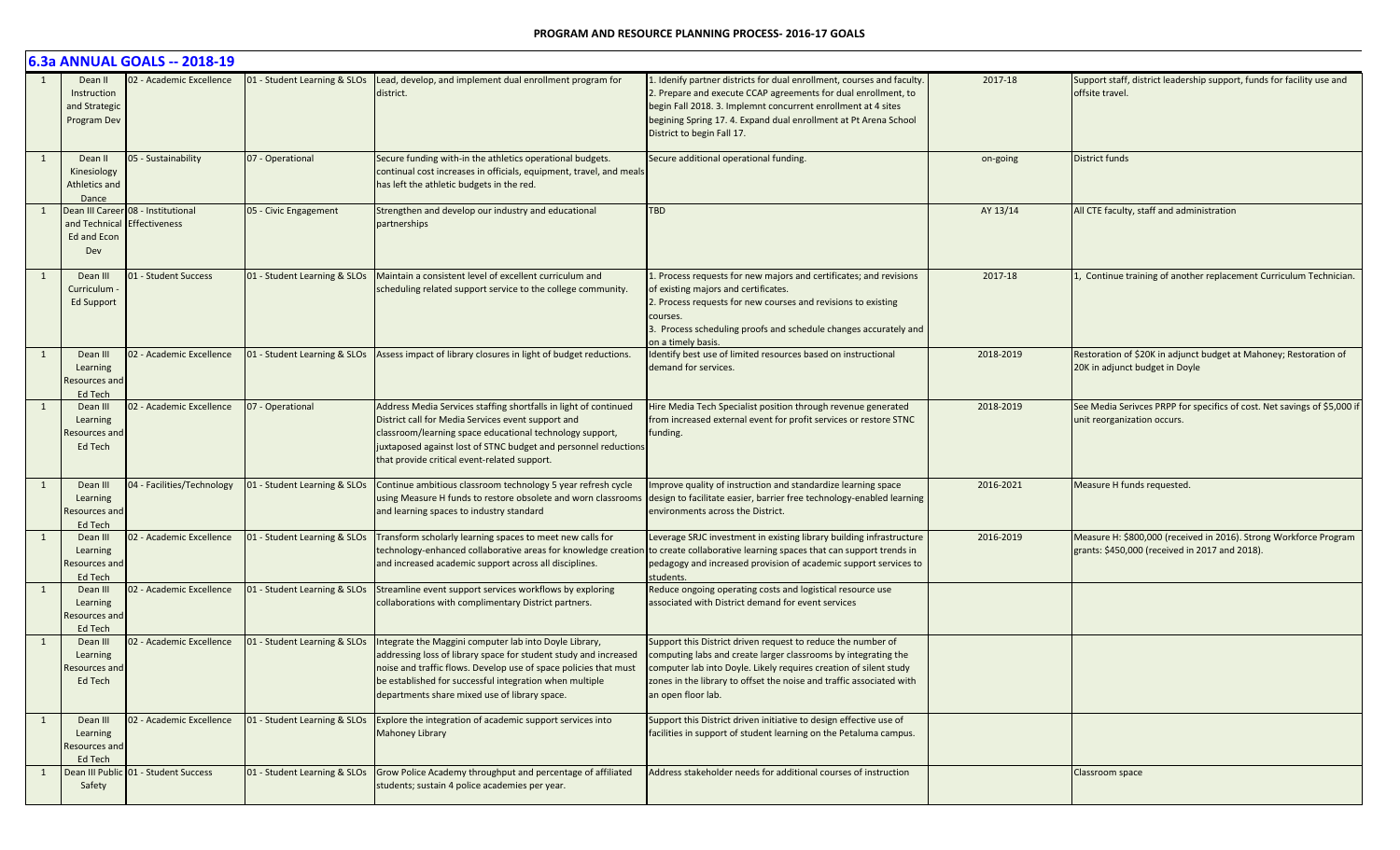| 6.3a ANNUAL GOALS -- 2018-19 |                                                |                             |                                                                                                                                                                     |                                                                  |           |                                |  |  |  |  |  |
|------------------------------|------------------------------------------------|-----------------------------|---------------------------------------------------------------------------------------------------------------------------------------------------------------------|------------------------------------------------------------------|-----------|--------------------------------|--|--|--|--|--|
| Safety                       |                                                |                             | Dean III Public 04 - Facilities/Technology 06 - Continuous Improvement New Windsor Campus buildings to inicude student lounge,<br>classrooms and multi-purpose room | Address issue of classroom space needed for additional academies |           | <b>Funding source</b>          |  |  |  |  |  |
|                              |                                                |                             |                                                                                                                                                                     |                                                                  |           |                                |  |  |  |  |  |
|                              | Dean III Public 06 - Healthy Organization 03 - |                             | Relationship building/advisory Committees                                                                                                                           | Continue to meet shareholder training needs                      | 3-5 years | Equipment, classroom, staffing |  |  |  |  |  |
| Safety                       |                                                | Vitality/Equity/Stewardship |                                                                                                                                                                     |                                                                  |           |                                |  |  |  |  |  |
|                              |                                                |                             |                                                                                                                                                                     |                                                                  |           |                                |  |  |  |  |  |
|                              |                                                |                             |                                                                                                                                                                     |                                                                  |           |                                |  |  |  |  |  |
|                              |                                                |                             |                                                                                                                                                                     |                                                                  |           |                                |  |  |  |  |  |
|                              |                                                |                             |                                                                                                                                                                     |                                                                  |           |                                |  |  |  |  |  |
|                              |                                                |                             |                                                                                                                                                                     |                                                                  |           |                                |  |  |  |  |  |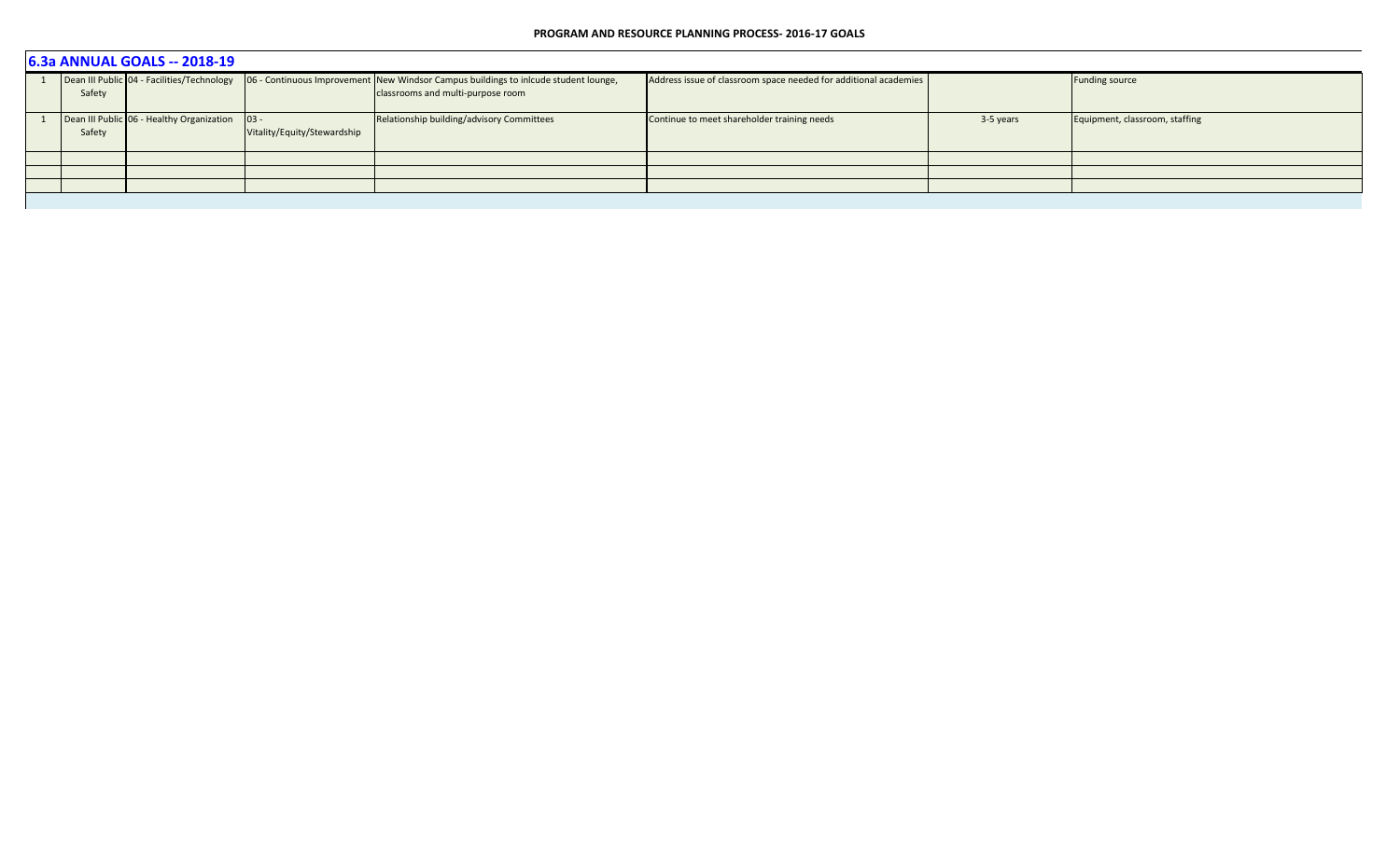|                         | <b>FINANCE AND ADMIN SERVICES</b> |                                            |                             |                                                                                                                                                                                                                                                                                                   |                                                                                                                                                                                                                                                                                             |                      |                                                                                     |  |  |  |
|-------------------------|-----------------------------------|--------------------------------------------|-----------------------------|---------------------------------------------------------------------------------------------------------------------------------------------------------------------------------------------------------------------------------------------------------------------------------------------------|---------------------------------------------------------------------------------------------------------------------------------------------------------------------------------------------------------------------------------------------------------------------------------------------|----------------------|-------------------------------------------------------------------------------------|--|--|--|
| Goal<br>Rank            | Location                          | <b>Strategic Plan Goal</b>                 | <b>Mission</b>              | Goal                                                                                                                                                                                                                                                                                              | <b>Objective</b>                                                                                                                                                                                                                                                                            | <b>Time Frame</b>    | <b>Resources Required</b>                                                           |  |  |  |
| $\mathbf{1}$            | <b>ALL</b>                        | 05 - Sustainability                        | 07 - Operational            | Sustainability                                                                                                                                                                                                                                                                                    | PAF's and Timesheets electronic                                                                                                                                                                                                                                                             | Three years          | <b>Existing resources</b>                                                           |  |  |  |
| $\overline{\mathbf{3}}$ | <b>ALL</b>                        | 05 - Sustainability                        | 07 - Operational            | Sustainability                                                                                                                                                                                                                                                                                    | Have all warehoused paperwork required to be kept be scanned in<br>rather than hard copy                                                                                                                                                                                                    | <b>Three Years</b>   | <b>Funding for scanning</b>                                                         |  |  |  |
| $\mathbf{1}$            | <b>ALL</b>                        | 08 - Institutional<br><b>Effectiveness</b> | 07 - Operational            | The District Police has requested a new Community Serivces<br>Vehicle in order to effectively engage the community and<br>conduct parking enforcement and other duties. The current<br>vehicles are suffering from wear and tear, high milage and will<br>need to be replaced in the near future. | To obtain a new Community Service Vehicle                                                                                                                                                                                                                                                   | 6-12 months          | Funding                                                                             |  |  |  |
| $\overline{2}$          | <b>ALL</b>                        | 08 - Institutional<br><b>Effectiveness</b> | 06 - Continuous Improvement | The District Police will be purchasing a new Electric Motorcycle<br>with current traffic safety funds for Pedestrian safety and traffic<br>enforcement. The officers assigned to this unit will need updated<br>training throughout the year in order to be efficient and safe.                   | Schedule and provide the necessary training to those officers<br>assigned to this unit.                                                                                                                                                                                                     | 6-12 months          | <b>Training funding</b>                                                             |  |  |  |
| $\overline{\mathbf{3}}$ | <b>ALL</b>                        | 08 - Institutional<br>Effectiveness        | 06 - Continuous Improvement | The District Police is currently researching Body-worn cameras<br>for all sworn staff. The current trends in law enforcement are<br>seeking more transparency and will soon require all police<br>agencies to implement these devices.                                                            | To establish costs associated with the equipment and storage of<br>data.                                                                                                                                                                                                                    | 18 months            | <b>None</b>                                                                         |  |  |  |
| $\overline{4}$          | <b>ALL</b>                        | 08 - Institutional<br><b>Effectiveness</b> | 07 - Operational            | The District Police will be backfilling two Police Officer positions<br>in the near future. One of those positions is slated to be a<br>General Detective- Title IX Liaison." This position will require<br>additional training and equiptment."                                                  | To establish a new Police Department General Detective                                                                                                                                                                                                                                      | 18 months            | Training funding and pay differential                                               |  |  |  |
| 1                       | <b>ALL</b>                        | 06 - Healthy Organization                  | 07 - Operational            | Update the District's Hazard Communication Program                                                                                                                                                                                                                                                | 1. Review 8 CCR 5194.<br>2. Update District's written plan.<br>3. Update the District's chemical inventory.<br>4. Train affected employees on the updated program and<br>procedures.                                                                                                        | 18 months (12/31/19) | \$25,000 per year of on-going cost for the SDS management system.                   |  |  |  |
| $\overline{2}$          | ALL                               | 06 - Healthy Organization                  | 07 - Operational            | Update the District's Blood Borne Pathogens Program                                                                                                                                                                                                                                               | 1. Review 8 CCR 5193.<br>2. Update District's written plan.<br>3. Train affected employees on the updated program and<br>procedures.                                                                                                                                                        | 2018/2019            | Staff time.                                                                         |  |  |  |
| $\overline{\mathbf{3}}$ | <b>ALL</b>                        | 06 - Healthy Organization                  | 07 - Operational            | Create a Written District Ergonomics Program                                                                                                                                                                                                                                                      | 1. Review 8 CCR 5110.<br>2. Update District's written plan.<br>3. Train affected employees on the updated program and<br>procedures.                                                                                                                                                        | 18 months (12/31/19) | Staff time. Training funding. Reclassification of AAII funding required.            |  |  |  |
| $\overline{4}$          | <b>ALL</b>                        | 06 - Healthy Organization                  | 07 - Operational            | Updated the District's Respiratory Protection Program                                                                                                                                                                                                                                             | 1. Review 8 CCR 5144.<br>2. Update District's written plan.<br>3. Train affected employees on the updated program and<br>procedures.                                                                                                                                                        | 18 months (12/31/19) | Staff time                                                                          |  |  |  |
| 5                       | ALL                               | 06 - Healthy Organization                  | 07 - Operational            | Continue to review EHS Learning Management System                                                                                                                                                                                                                                                 | 1. Work with HR to search market to identify vendor options which<br>better suit needed District HR/Safety training LMS needs.<br>2. Keep up with the development of employer system options<br>associated with the Community College System-wide integration of<br>Canvas student systems. | 2019/20              | Need start-up and on-going maintenance funding for a learning<br>management system. |  |  |  |
| 6                       | <b>ALL</b>                        | 06 - Healthy Organization                  | 07 - Operational            | Building Safety Inspection Program (On-going)                                                                                                                                                                                                                                                     | 1. Implement Two Program Identified Inspections/Year                                                                                                                                                                                                                                        | 2019/20              | Staff time. Insurance auditor funding support as required.                          |  |  |  |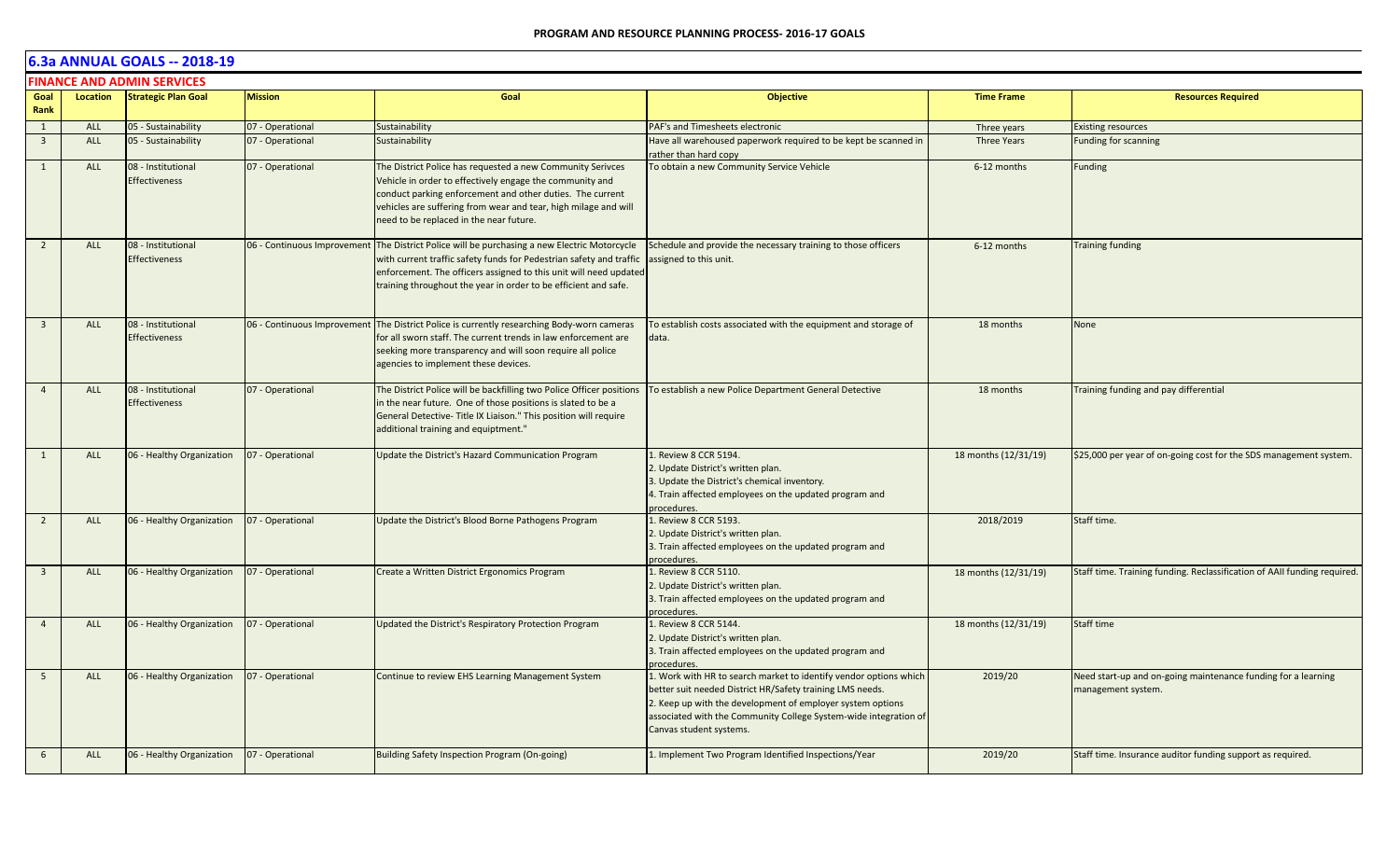|                         |            | 6.3a ANNUAL GOALS -- 2018-19 |                                          |                                                                                                                              |                                                                                        |            |                                                                        |
|-------------------------|------------|------------------------------|------------------------------------------|------------------------------------------------------------------------------------------------------------------------------|----------------------------------------------------------------------------------------|------------|------------------------------------------------------------------------|
|                         | <b>ALL</b> | 06 - Healthy Organization    | 07 - Operational                         | Aerial Lift Training (On-going)                                                                                              | Identify next group to train.<br>2. Train identified group.                            | 2019/20    | Staff Time. Funding required for Task 2 and 3.                         |
|                         |            |                              |                                          |                                                                                                                              | 3. Set up annual inspection and certification contract for District's<br>aerial lifts. |            |                                                                        |
|                         |            |                              |                                          |                                                                                                                              | 4. Develop SRJC Aerial Safe Operating Procedure                                        |            |                                                                        |
|                         | <b>ALL</b> | 06 - Healthy Organization    | 07 - Operational                         | Fork Lift Training (On-going)                                                                                                | L. Identify next group to train.                                                       | 2019/20    | Department staff time required plus that of other Internally certified |
|                         |            |                              |                                          |                                                                                                                              | 2. Train identified group.                                                             |            | training staff time. Funding required for Task 3.                      |
|                         |            |                              |                                          |                                                                                                                              | 3. Set up annual inspection and certification contract for District's                  |            |                                                                        |
|                         |            |                              |                                          |                                                                                                                              | aerial lifts.                                                                          |            |                                                                        |
|                         |            |                              |                                          |                                                                                                                              | 4. Develop SRJC Forklift Safe Operating Procedure                                      |            |                                                                        |
| -9                      | <b>ALL</b> | 06 - Healthy Organization    | 07 - Operational                         | Emergency Management Program (Building and Area Safety                                                                       | Develop a database to track the Building and Area Safety                               | 2018/19    | Staff time.                                                            |
|                         |            |                              |                                          | Coordinators)                                                                                                                | Coordinators.                                                                          |            |                                                                        |
|                         |            |                              |                                          |                                                                                                                              | 2. Work with Petaluma Campus to finalize BEPs.                                         |            |                                                                        |
|                         |            |                              |                                          |                                                                                                                              | 3. Work with Santa Rosa Campus, PSTC, SWSR Center and Shone                            |            |                                                                        |
|                         |            |                              |                                          |                                                                                                                              | Farm to complete draft BEPs.                                                           |            |                                                                        |
| 10                      | ALL        | 06 - Healthy Organization    | 07 - Operational                         | <b>Emergency Management Program (Emergency Operations</b>                                                                    | 1. Hold Functional Exercise (1 - Spring)                                               | 2018/19    | Staff time. And Emergency Management Consultant Budget Funding         |
|                         |            |                              |                                          | Center)                                                                                                                      | 2. Work on EOP Annexes/Appendices.                                                     |            | Required.                                                              |
|                         |            |                              |                                          |                                                                                                                              | 3. Take updates to EOP to the BOT.                                                     |            |                                                                        |
|                         |            |                              |                                          |                                                                                                                              | I. Develop a training plan for 2018/2019                                               |            | <b>Emergency Management Budget</b>                                     |
| 11                      | <b>ALL</b> | 06 - Healthy Organization    | 07 - Operational                         |                                                                                                                              | Work with Finance and Administrative Services to augment the                           | 2019/20    |                                                                        |
| 15                      |            |                              |                                          | <b>Emergency Management Program (Budget)</b>                                                                                 | budget for emergency management.<br>L. Create Draft Drone Policy/Procedure.            |            | Staff time to ready for needed College Council and BOT reviews         |
|                         | <b>ALL</b> | 06 - Healthy Organization    | 07 - Operational                         | Drone Policy/Procedure                                                                                                       |                                                                                        | 2019/20    | needed.                                                                |
|                         |            |                              |                                          |                                                                                                                              | 2. Take to Committee's as appropriate/needed.                                          |            |                                                                        |
|                         |            |                              |                                          |                                                                                                                              | 3. Take to College Council.<br>4. Take to Board for approval.                          |            |                                                                        |
| 16                      | <b>ALL</b> | 06 - Healthy Organization    | 07 - Operational                         | Update the District's Fall Protection Program                                                                                | . Review updates- Cal/OSHA and OSHA fall protection standards.                         | 2019/20    | Staff time and Funding for equipment required.                         |
|                         |            |                              |                                          |                                                                                                                              | 2. Review written plans from other colleges and universties.                           |            |                                                                        |
|                         |            |                              |                                          |                                                                                                                              | 3. Update District's written plan.                                                     |            |                                                                        |
|                         |            |                              |                                          |                                                                                                                              | I. Develop fall protection plan standardards.                                          |            |                                                                        |
|                         |            |                              |                                          |                                                                                                                              | 5. Purchase new equipment and provide training to affected                             |            |                                                                        |
|                         |            |                              |                                          |                                                                                                                              | employees.                                                                             |            |                                                                        |
|                         |            |                              |                                          |                                                                                                                              |                                                                                        |            |                                                                        |
| $\mathbf{1}$            | <b>ALL</b> | 08 - Institutional           |                                          | 06 - Continuous Improvement   Improve District's staff knowledge of the procurement process                                  | Provide on going training to internal staff on procurement                             | On - Going | <b>Existing resources</b>                                              |
|                         |            | <b>Effectiveness</b>         |                                          |                                                                                                                              | requirements, use of finance system for issue of requisitions                          |            |                                                                        |
|                         |            |                              |                                          |                                                                                                                              |                                                                                        |            |                                                                        |
| $\overline{2}$          | <b>ALL</b> | 08 - Institutional           |                                          | 06 - Continuous Improvement   Improve knowledge base of the Purchasing Staff                                                 | Provide on going training to purchasing staff on procurement                           | On going   | <b>Existing resources</b>                                              |
|                         |            | <b>Effectiveness</b>         |                                          |                                                                                                                              | methods allowed under state law, review and streamline current                         |            |                                                                        |
|                         |            |                              |                                          |                                                                                                                              | business processes                                                                     |            |                                                                        |
| $\overline{\mathbf{3}}$ | <b>ALL</b> | 08 - Institutional           | 06 - Continuous Improvement Cost Savings |                                                                                                                              | Pursue and Document Annual Cost Savings related to the                                 | On-going   | <b>Existing resources</b>                                              |
|                         |            | <b>Effectiveness</b>         |                                          |                                                                                                                              | procurement process.                                                                   |            |                                                                        |
| $\overline{1}$          | ALL        | 00 - None                    | 07 - Operational                         | Ensure optimal payroll services                                                                                              | No payrolls missed                                                                     | On-going   | <b>Existing resources</b>                                              |
|                         | <b>ALL</b> | 08 - Institutional           | 07 - Operational                         | To improve operations and to streamline the process                                                                          | To make the operation more efficient.                                                  | 6 months   | To finalize the Parking Citation Writers, Software and Parking Permit  |
|                         |            | <b>Effectiveness</b>         |                                          |                                                                                                                              |                                                                                        |            | Management System Upgrade outlined in 6.2a. To finalize the pick-      |
|                         |            |                              |                                          |                                                                                                                              |                                                                                        |            | up procedure with accounting outlined in 6.2b.                         |
|                         | ALL        | 08 - Institutional           | 07 - Operational                         | To install a new (multi-time) parking permit machine in Burbank  Purchase and install the new machine and remove the current |                                                                                        | 12 months  | Parking fund.                                                          |
|                         |            | <b>Effectiveness</b>         |                                          | Circle in order to increase multiuse parking for campus business. antiquated coin machine meters.                            |                                                                                        |            |                                                                        |
|                         |            |                              |                                          |                                                                                                                              |                                                                                        |            |                                                                        |
|                         | <b>ALL</b> | 08 - Institutional           | 07 - Operational                         | Research new technology applications for parking scanners and                                                                | Research new ways to scan vehicle license plates and other devices                     | 18 months  | None                                                                   |
|                         |            | <b>Effectiveness</b>         |                                          | devices that are smart phone" compatiable"                                                                                   | in order to enforce parking permits on vehicles.                                       |            |                                                                        |
|                         |            |                              |                                          |                                                                                                                              |                                                                                        |            |                                                                        |
| $\overline{1}$          | ALL        | 00 - None                    | 00 - None                                | <b>Increase Revenues for Copy Center</b>                                                                                     | Keep printing work in house                                                            | on Going   | Work closely with customers for a fit of equipment capabilities to     |
|                         |            |                              |                                          |                                                                                                                              |                                                                                        |            | meet customers needs. Analyze pricing components that cover our        |
|                         |            |                              |                                          |                                                                                                                              |                                                                                        |            | costs and still offer a competitive price. Anlayze the competition's   |
|                         |            |                              |                                          |                                                                                                                              |                                                                                        |            | pricing structure and match or improve our pricing.                    |
|                         |            |                              |                                          |                                                                                                                              |                                                                                        |            |                                                                        |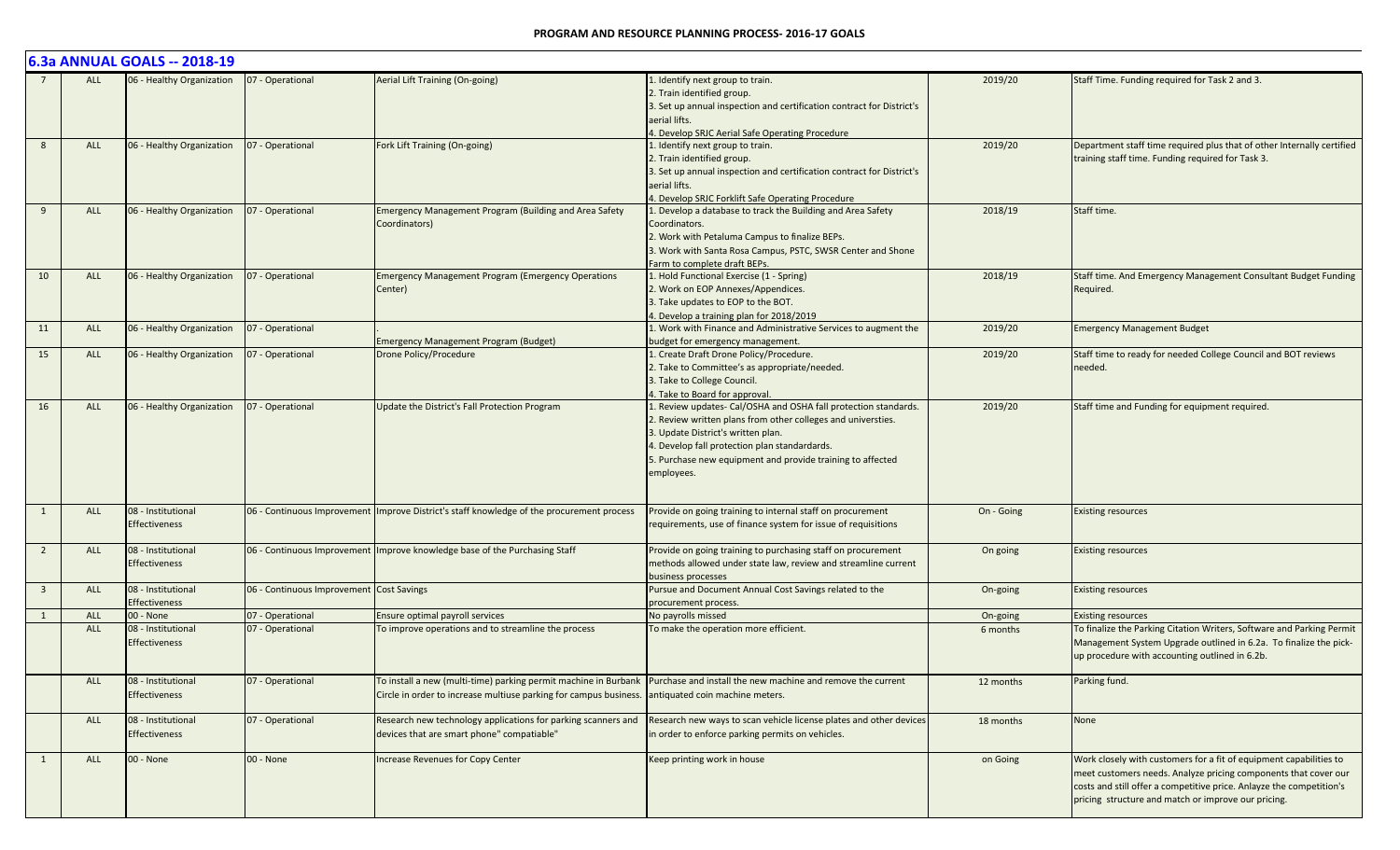|                         |            | 6.3a ANNUAL GOALS -- 2018-19               |                                       |                                                                                                                                                                                                                                   |                                                                                                                                                                                                                                                                                              |          |                                                                                                                                                                                                                |
|-------------------------|------------|--------------------------------------------|---------------------------------------|-----------------------------------------------------------------------------------------------------------------------------------------------------------------------------------------------------------------------------------|----------------------------------------------------------------------------------------------------------------------------------------------------------------------------------------------------------------------------------------------------------------------------------------------|----------|----------------------------------------------------------------------------------------------------------------------------------------------------------------------------------------------------------------|
|                         | <b>ALL</b> | 08 - Institutional<br><b>Effectiveness</b> |                                       | 06 - Continuous Improvement Improve Customer Service Levels                                                                                                                                                                       | mprove communication with end users and provide more<br>information on copy center services and pricing to requestors                                                                                                                                                                        | On Going | Communication with customers regarding printing capabilities,<br>improved pricing and collaboration wioth graphics designers to<br>maximize equipment output                                                   |
| $\overline{\mathbf{3}}$ | <b>ALL</b> | 08 - Institutional<br><b>Effectiveness</b> |                                       | 06 - Continuous Improvement   Implement Work Order Process in Escape                                                                                                                                                              | Automate the work order and billing process                                                                                                                                                                                                                                                  | on Going | Seek available softre tools to allow for automation of processes while<br>compliant with existing finance system                                                                                               |
|                         | Santa Rosa | 05 - Sustainability                        | 07 - Operational                      | To create a design specification for using on-site well water and<br>reclaimed water from the Quinn mechanical sump area, for<br>irrigation use on our campus.                                                                    | Work with Salas-O'Brien and EBA General Engineering to create a<br>design specification for the conveyance, storage, and controlling<br>the use of this water for our daily irrigation use at the Santa Rosa<br>Campus.                                                                      | 2018/19  | Cost for contracting with Salas-O'Brien, EBA Engineering, David<br>Liebman and labor costs for our in-house staff.                                                                                             |
| $\overline{2}$          | <b>ALL</b> | 05 - Sustainability                        | 07 - Operational                      | To expand the processing and diversion of organic waste to<br>composting and recycling. This is in response to our expanding<br>Sustainability initiatives, and from the State mandated AB 1826<br>guidelines for large agencies. | To increase organic waste diversion throughout the district,<br>through contracts with our new waste hauling company, in-house<br>composting, and by reducing waste sources, such as paper towels.                                                                                           | 2018/19  | Funds to pay for the cost of contracts with waste haulers. (Should be<br>offset by reduction to overall waste cost), installation of equipment<br>and methods for processing food waste and other compostables |
| $\overline{3}$          | <b>ALL</b> | 04 - Facilities/Technology                 | 07 - Operational                      | To provide off-site training to four Grounds Operations staff in<br>the operation of our district wide 'Maxicom' irrigation system<br>operation and maintenance.                                                                  | 1. Reserve four places in the 2.5 day training in Sacramento.<br>Designated staff attend trainings in October/November                                                                                                                                                                       | 2018/19  | Registration cost for four employees to attend trainings.                                                                                                                                                      |
|                         | Santa Rosa | 05 - Sustainability                        |                                       | 06 - Continuous Improvement   To complete our periodic 5 year tree maintenance survey and<br>report                                                                                                                               | 1. Schedule and contract with our Consulting Arborist, Bill Pramuk.<br>Compile a thorough tree helath and maintenance assessment of<br>150 large Oaks and other 'Heritage trees on the Santa Rosa<br>Campus. Prioritize trees bases on level of need of care and overall<br>health.          | 2018/19  | Cost of contract for assessment. In-house labor to assist with survey.                                                                                                                                         |
|                         | Petaluma   | 04 - Facilities/Technology                 | 07 - Operational                      | To install a new irrigation point of connection to the City of<br>Petaluma reclaimed water supply.                                                                                                                                | 1. Meet with City of Petaluma Water Department to discuss supply<br>details. 2. Develop a bid ready specification and plan. Bid and<br>install new POC. 3 Have new system checked and retrofitted for                                                                                        | 2018/19  | In-house labor for design and retrofit. Cost of design spec from RMA<br>Associates. Contractor cost for installation of POC. Labor for<br>oversight of retrofits.                                              |
| 6                       | <b>ALL</b> | 04 - Facilities/Technology                 | 07 - Operational                      | To bring the central irrigation control of the Santa Rosa from<br>20% on-line to over 75%. on-line.                                                                                                                               | 1. contract with a company to install data lines and controller<br>conversions to 5 existing controllers. Install 2 additional ESP<br>controllers with data line connectivity. Upgrade 'Maxicom' to latest<br>software version. Make repairs to Petaluma and Santa Rosa<br>Weather stations. | 2018/19  | Contractor and hardware costs. In-house labor.                                                                                                                                                                 |
|                         | <b>ALL</b> | 05 - Sustainability                        |                                       | 06 - Continuous Improvement To remove an additional 15000 square feet of lawn at the Santa<br>Rosa Campus this year, in order to reduce water use and<br>promote more sustainable landscapes                                      | 1. Prioritize lawns for removal. 2. Systematically remove lawns and<br>convert to native vegetation or mulch.                                                                                                                                                                                | 2018/19  | Cost of materials and labor, plants, mulch, and irrigation parts for<br>conversions                                                                                                                            |
|                         | Santa Rosa | 05 - Sustainability                        |                                       | 06 - Continuous Improvement   To update and upgrade our Santa Rosa Campus Tree inventory                                                                                                                                          | 1. Continue to work with CSI-ST2 to inventory our entire campus<br>forest. Gather specific tree data for both the Landmark survey and<br>our inhouse database. Link inventory with web site, Natural<br>Science Dept., classes, and the general college community.                           | 2018/19  | Continued cost for GPS survey and data input with CSI-ST2. In-house<br>labor cost for data gathering.                                                                                                          |
| 9                       | Santa Rosa | 04 - Facilities/Technology                 | 07 - Operational                      | To install automatic irrigation sprinkler systems to Graduation<br>lawn areas                                                                                                                                                     | Install valves, lines, and heads to three lawns near bus stop, main<br>graduation lawn and south Burbank Circle                                                                                                                                                                              | 2018/19  |                                                                                                                                                                                                                |
| 10                      | Santa Rosa | 04 - Facilities/Technology                 |                                       | 06 - Continuous Improvement To continue to upgrade the Grounds, Recycling, and Tree<br>Maintenance web pages                                                                                                                      | Add some sub pages for detail. Add pictures. Upgrade design                                                                                                                                                                                                                                  | 2018/19  | Labor                                                                                                                                                                                                          |
| 11                      | Santa Rosa | 03 - Diverse Communities                   | $03 -$<br>Vitality/Equity/Stewardship | To design and create new landscaping around the Jesse Peter<br>Museum that improves traffic flow and educational opportunity.                                                                                                     | 1. Create a more funtional design and educational opportunity by<br>designing gardens with plants used by regional Native Americans<br>with descriptive signage. 2. Also, improve pedestrian traffic flow<br>and outdoor learning spaces.                                                    | 2018/19  | Cost for plants, mulch, signage, irrigation conversion, and labor.                                                                                                                                             |
| 12                      | ALL        | 05 - Sustainability                        | $03 -$<br>Vitality/Equity/Stewardship | To renew our Tree Campus USA status                                                                                                                                                                                               | To complete the yearly objectives as outlined by the Arbor Day<br>Foundation, and submit report for approval.                                                                                                                                                                                | 2018/19  | Labor and cost associated with achieving renewal objectives.                                                                                                                                                   |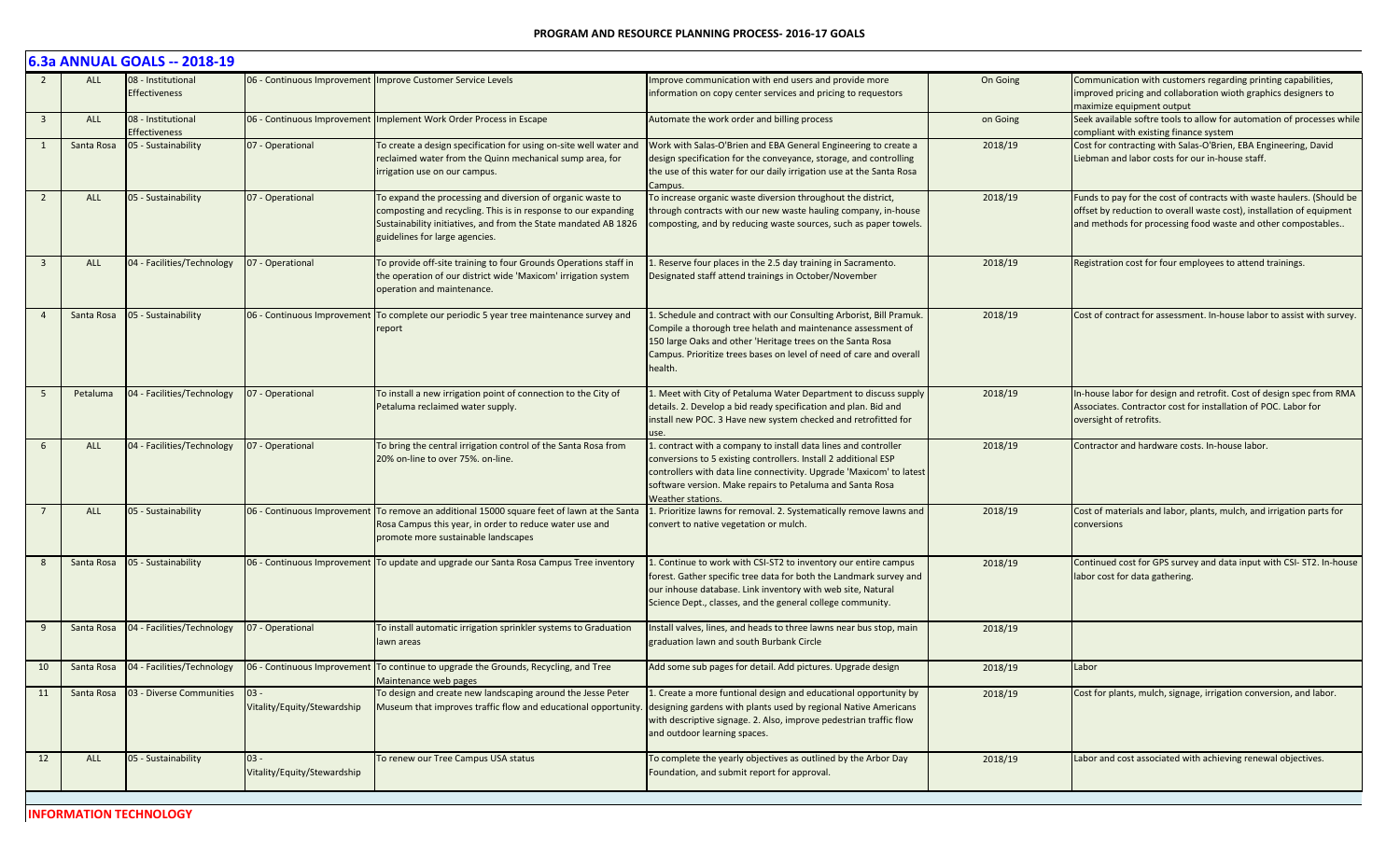|              | 6.3a ANNUAL GOALS -- 2018-19 |                            |                |                                                                    |                                                                                                                                                                                                                                                                                                                                                                     |                   |                                                                                                                                                                                                                                                                           |  |  |  |
|--------------|------------------------------|----------------------------|----------------|--------------------------------------------------------------------|---------------------------------------------------------------------------------------------------------------------------------------------------------------------------------------------------------------------------------------------------------------------------------------------------------------------------------------------------------------------|-------------------|---------------------------------------------------------------------------------------------------------------------------------------------------------------------------------------------------------------------------------------------------------------------------|--|--|--|
| Goal<br>Rank | Location                     | <b>Strategic Plan Goal</b> | <b>Mission</b> | Goal                                                               | <b>Objective</b>                                                                                                                                                                                                                                                                                                                                                    | <b>Time Frame</b> | <b>Resources Required</b>                                                                                                                                                                                                                                                 |  |  |  |
|              | ALL                          |                            |                | Upgrading SIS to a next generation commercial product              | Work with planning teams and Sig Consulting to help define next<br>generation ERP needs                                                                                                                                                                                                                                                                             | 36 months         | - SIG Corp for consulting help to define needs via business process<br>analysis and surveys. Also, use SIG for procurement management<br>- SRJC staff and faculty participation in planning and implementation<br>- IT Staff for planning and implementation<br>$- $15-2$ |  |  |  |
|              | <b>ALL</b>                   |                            |                | backbone                                                           | Upgrade Network Infrastructure from 1 GHz backbone to 10 GHz Year 1 - Upgrade the core routers and switches \$2M project. Buy<br>Cisco UCS servers and Nimble Network storage appliances.<br><b>COMPLETED</b><br>Year 2- Upgrade access-layerswitches, upgrade wireless access<br>points. IN PROGRESS<br>Year 3- Upgrade wiriing and switches and access points and | 36 months         | - \$2M in bond funding for equipment and consulting<br>- Network Tech time to plan, install and test<br>- Coordination with Facilities and Capital improvement                                                                                                            |  |  |  |
| $\mathbf{R}$ | <b>ALL</b>                   |                            |                | ADA 504/508 WCAG 2.0 Compliance                                    | Work with Department Web authors to verify and or correct their<br>Web content for ADA compliance. Ensure all PDFs, Videos, and<br>Forms are ADA compliant.                                                                                                                                                                                                         | ongoing           | - Staff time to manage compliance checking<br>- Dedicated Accessibility Coordinator and two student workers to<br>correct accessibility defects<br>- Provide staff training                                                                                               |  |  |  |
|              | <b>ALL</b>                   |                            |                | Migrate to SRJC Web to Acquia Cloud                                | Transfer all Department Web pages to Acquia                                                                                                                                                                                                                                                                                                                         | 12 months         | - Setup CAS server for Web author access<br>- Migrated 160+ department web sites to Acquia<br>- Web author Acquia training                                                                                                                                                |  |  |  |
| - 5          | <b>ALL</b>                   |                            |                | Implement combined Summer/Fall 2018 registration                   | Provide SIS programming changes that will allow students to<br>register for both Summer and Fall 2018 classes.                                                                                                                                                                                                                                                      | 12 months         | - Academic Affairs to schedule both Summer and Fall 18 classes<br>- Programmers to make the required changes within SIS<br>- Student Services to test configurations and software changes                                                                                 |  |  |  |
|              | <b>ALL</b>                   |                            |                | Implement standard instructor work station on all SRJC sites       | Work with Media and Academic Affairs to develope and<br>implement a single standard hardware and software configuration<br>for a consistent instructor station standard for the SRJC                                                                                                                                                                                | 24 months         | - ITG Bond funding for new workstations<br>- Staff time to image and implement                                                                                                                                                                                            |  |  |  |
|              | <b>ALL</b>                   |                            |                | Implement effective software tools for MacOS and iOS<br>manamagent | Identify and research software to improve support and security for<br>MacOS and iOS devices.                                                                                                                                                                                                                                                                        |                   |                                                                                                                                                                                                                                                                           |  |  |  |
|              |                              |                            |                |                                                                    |                                                                                                                                                                                                                                                                                                                                                                     |                   |                                                                                                                                                                                                                                                                           |  |  |  |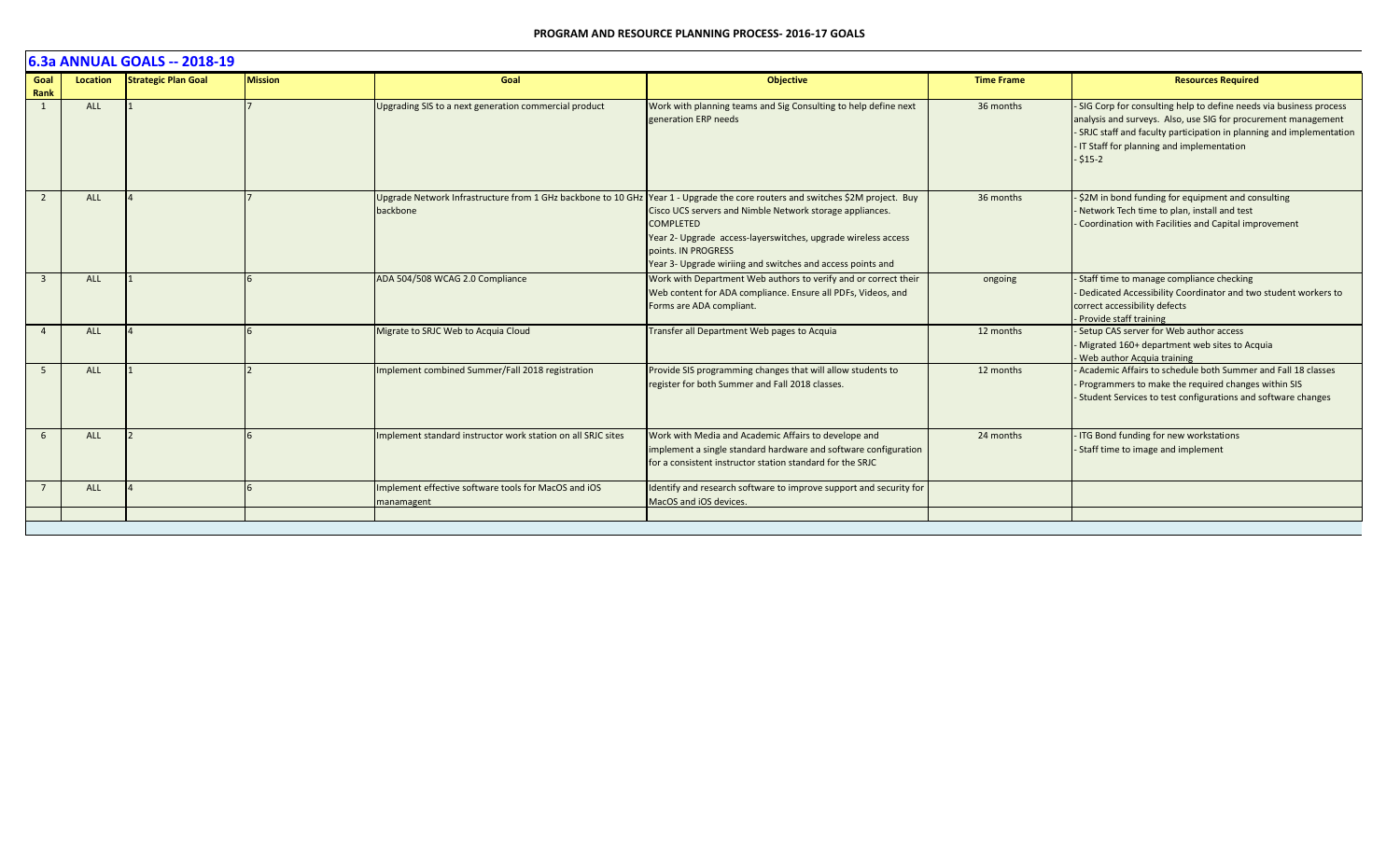|                         | <b>PETALUMA CAMPUS</b>            |                            |                              |                                                                                                                                                        |                                                                                                                                                           |                   |                                                                                                                                                                                                                                                                                                                                                                                                                              |  |  |  |
|-------------------------|-----------------------------------|----------------------------|------------------------------|--------------------------------------------------------------------------------------------------------------------------------------------------------|-----------------------------------------------------------------------------------------------------------------------------------------------------------|-------------------|------------------------------------------------------------------------------------------------------------------------------------------------------------------------------------------------------------------------------------------------------------------------------------------------------------------------------------------------------------------------------------------------------------------------------|--|--|--|
| Goal<br>Rank            | Location                          | <b>Strategic Plan Goal</b> | <b>Mission</b>               | Goal                                                                                                                                                   | <b>Objective</b>                                                                                                                                          | <b>Time Frame</b> | <b>Resources Required</b>                                                                                                                                                                                                                                                                                                                                                                                                    |  |  |  |
| 1                       | Petaluma<br>Gateway to<br>College | 07 - Financial Resources   | 01 - Student Learning & SLOs | 1. Increase Average Daily Attendance (ADA) and Supplemental<br>Funding                                                                                 | 1a. The average attendance rate of GtC students will meet or<br>exceed 80% per semester.                                                                  | 2016-2020         | Adequate funding to provide incentives and rewards for positive<br>student attendance. Relevant curriculum. Meaningful classroom and<br>program experiences. Technology to inform students, parents and<br>caregivers, alert them to absences.                                                                                                                                                                               |  |  |  |
| $\overline{2}$          | Petaluma<br>Gateway to<br>College | 01 - Student Success       | 02 - Student Services        | 2. Capacity building towards sustainability                                                                                                            | 2a. Increase the student persistence rate from spring to fall to 75%                                                                                      | 2016-2018         | Adequate funding for student support services (counseling,<br>retention, student engagement) to continue services during summer<br>ntersession.                                                                                                                                                                                                                                                                              |  |  |  |
| $\overline{2}$          | Petaluma<br>Gateway to<br>College | 07 - Financial Resources   | 02 - Student Services        |                                                                                                                                                        | 2b. Increase the student persistence rate from fall to spring to 85%                                                                                      | 2015-2018         | Adequate funding for student support services (counseling,<br>retention, student engagement) to continue services during winter<br>ntersession.                                                                                                                                                                                                                                                                              |  |  |  |
| $\overline{2}$          | Petaluma<br>Gateway to<br>College | 07 - Financial Resources   | 02 - Student Services        |                                                                                                                                                        | 2c. Recruit, train, and manage mental health therapist interns from<br>universities to provide ongoing mental health treatment to high-<br>risk students. | 2017-2020         | Secondary School Leader time to develop relationships with<br>UC/CSU/Private college Counseling programs and write proposals for<br>interns, provide supervision of clinical hours, training and<br>professional development.                                                                                                                                                                                                |  |  |  |
| $\overline{2}$          | Petaluma<br>Gateway to<br>College | 07 - Financial Resources   | 01 - Student Learning & SLOs |                                                                                                                                                        | 2d. Pursue resource development and diversification                                                                                                       | 2013-2020         | Director and Secondary School Leader staff time to write grants and<br>solicit donations and funding.                                                                                                                                                                                                                                                                                                                        |  |  |  |
| $\overline{\mathbf{3}}$ | Petaluma<br>Gateway to<br>College | 07 - Financial Resources   | 02 - Student Services        | 3. Enhance partnership with K-12 charter Local Education Agency 3a. Develop updated MOU with LEA<br>(LEA)                                              |                                                                                                                                                           | 2015-2018         | Collaboration with Petaluma City Schools, budget reports to inform<br>decision making.                                                                                                                                                                                                                                                                                                                                       |  |  |  |
| $\overline{\mathbf{3}}$ | Petaluma<br>Gateway to<br>College | 01 - Student Success       | 02 - Student Services        |                                                                                                                                                        | 3b. Increase the quantity of referrals from Petaluma City Schools<br>personnel                                                                            | 2016-2018         | Staff time to provide informational presentations to PCS counselors<br>and administrators, as well as personally connect with counselors<br>one-on-one for direct referrals.                                                                                                                                                                                                                                                 |  |  |  |
| $\overline{4}$          | Petaluma<br>Gateway to<br>College | 02 - Academic Excellence   | 01 - Student Learning & SLOs | 4. Foster learning and academic excellence by providing effective 4a. Develop an Early College High School [blended, dual<br>programning and services. | enrollment] master schedule that includes both high school core<br>credit courses and program-designated college courses.                                 | 2015-2020         | Director and Counselor time to work with LEA office of instruction to<br>ensure all elements are in compliance of California Education Code<br>(min. number of high school instructional minutes, do not surpass<br>max enrollment capacity per class, meet min. number of instructional<br>days, etc). Also must meet the subject needs of new and continuing<br>students and be aligned to the campus scheduling template. |  |  |  |
| - 5                     | Petaluma<br>Gateway to<br>college | 07 - Financial Resources   | 02 - Student Services        | 5. Recruit new students every semester                                                                                                                 | 5a. Enroll at least 24 students per semester (depending on facilities<br>capacity) per semester                                                           | 2013-2018         | Outreach staff to attend community events and make personal<br>connections with high school counselors to increase referrals.                                                                                                                                                                                                                                                                                                |  |  |  |
| 6                       | Petaluma<br>Gateway to<br>College | 01 - Student Success       | 02 - Student Services        | 6. Enhance student and family engagement                                                                                                               | 6a. Continue hosting GtC Friends & Family events to build<br>connections between students and their supporters                                            | 2016-2018         | Increased staff time to plan, coordinate, and facilitate in community<br>event to address substance abuse, chronic stress, behavioral<br>modification, and financial aid after graduation.                                                                                                                                                                                                                                   |  |  |  |
| 6                       | Petaluma<br>Gateway to<br>College | 01 - Student Success       | 02 - Student Services        |                                                                                                                                                        | 6b. Provide caregivers with live, accurate student attendance and<br>achievement data                                                                     | 2017-2019         | Technology to inform parents and caregivers, alert them to absences,<br>and remind them to provide absence justification.                                                                                                                                                                                                                                                                                                    |  |  |  |
| $\overline{7}$          | Petaluma<br>Gateway to<br>College | 01 - Student Success       | 01 - Student Learning & SLOs | 7. Streamline dual enrollment processes for a seamless student<br>experience                                                                           | 7a. Decrease steps necessary for Early College High School<br>students to enroll in college courses.                                                      | 2017-2020         | Meet with IT department as well as SIS Committee and Student<br>Affairs and Engagement Center to eliminate unncessary paperwork<br>and time and still remain in compliance with all applicable CCC<br>codes.                                                                                                                                                                                                                 |  |  |  |
| 8                       | Petaluma<br>Gateway to<br>College | 02 - Academic Excellence   |                              | 01 - Student Learning & SLOs 8. Increase student average GPA                                                                                           | 8a. All students meet or exceed a 2.0 college GPA each semester.                                                                                          | 2017-2020         | Adequate and consistent student support staffing.                                                                                                                                                                                                                                                                                                                                                                            |  |  |  |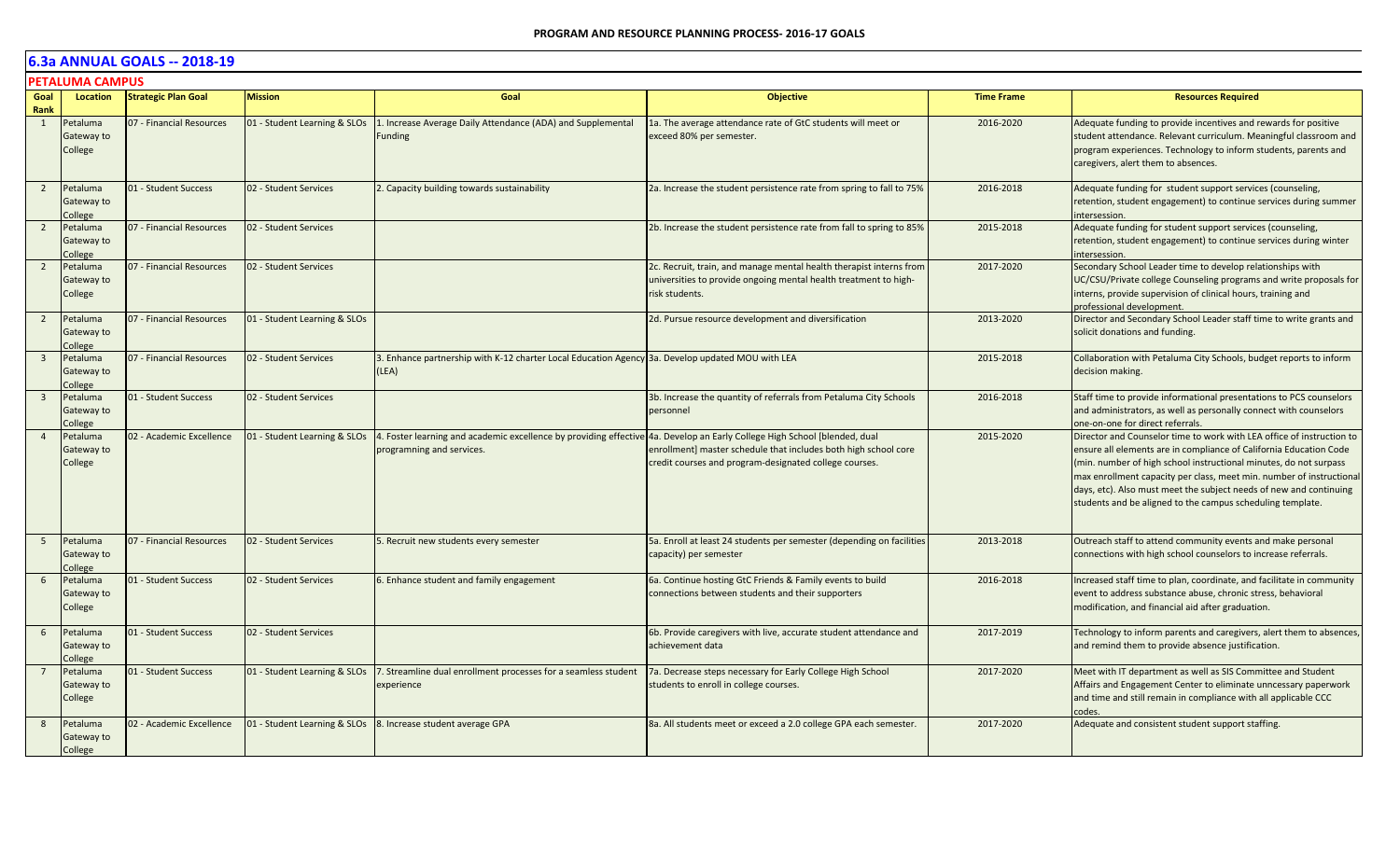|                         | 6.3a ANNUAL GOALS -- 2018-19                   |                                            |                                       |                                                                                                                                                                                                                  |                                                                                                                                                                                                                                                                                                                        |                 |                           |  |  |  |
|-------------------------|------------------------------------------------|--------------------------------------------|---------------------------------------|------------------------------------------------------------------------------------------------------------------------------------------------------------------------------------------------------------------|------------------------------------------------------------------------------------------------------------------------------------------------------------------------------------------------------------------------------------------------------------------------------------------------------------------------|-----------------|---------------------------|--|--|--|
|                         | Petaluma<br>Academic<br><b>Affairs</b>         | 01 - Student Success                       | 01 - Student Learning & SLOs          | 1.0 Develop and implement an enrollment management and<br>grothe plan for SRJC Petaluma, including short-and long-term<br>strategies, increased efficiency, and outreach and marketing.                          | 1.1 Develop/expand, market, offer, and evaluate outcomes for (a)<br>4-year degree completion partnerships, (b) majors and certificates<br>that can be completed in whole at SRJC Petaluma, (c)Transfer<br>Track, $\hat{A}$ (d) integration of online offerings with F2F instruction, and<br>(e) Guided Pathways model. | 2018-2019       | <b>Existing Resources</b> |  |  |  |
| 1                       | Petaluma<br>Academic<br>Affairs                | 01 - Student Success                       | 01 - Student Learning & SLOs          |                                                                                                                                                                                                                  | 1.2 Rebuild SRJC Petaluma Instruction website to promote<br>depree/transfer programs, certificates, faculty, and study support<br>services.                                                                                                                                                                            | 2018-2019       | <b>Existing Resources</b> |  |  |  |
| $\overline{2}$          | Petaluma<br>Academic<br>Affairs                | 02 - Academic Excellence                   | $03 -$<br>Vitality/Equity/Stewardship | 2.0 Explore and strenthen CTE prescence at SRJC Petaluma                                                                                                                                                         | 2.1 Pursue and implement categorical funding to support existing<br>and new certificate offerings on campus.                                                                                                                                                                                                           | 2018-2019       | <b>Existing Resources</b> |  |  |  |
| $\overline{2}$          | Petaluma<br>Academic<br>Affairs                | 02 - Academic Excellence                   | $03 -$<br>Vitality/Equity/Stewardship |                                                                                                                                                                                                                  | 2.2 Connect current CTE programs to local industry to build<br>partnerships, identify training opportunities for staff, and build<br>internship opportunities for students.                                                                                                                                            | 2018-2019       | <b>Existing Resources</b> |  |  |  |
| $\overline{\mathbf{3}}$ | Petaluma<br>Academic<br>Affairs                | 01 - Student Success                       | 01 - Student Learning & SLOs          | 3.0 Expand STEM offerings at SRJC Petaluma                                                                                                                                                                       | 3.1 Collaborate with STEM department chairs and cluster dean to<br>develop a meeting with Petaluma faculty and STEM faculty to<br>discuss Education Master Plan.                                                                                                                                                       | 2018-2019       | <b>Existing Resources</b> |  |  |  |
| $\overline{\mathbf{3}}$ | Petaluma<br>Academic<br>Affairs                | 01 - Student Success                       | 01 - Student Learning & SLOs          |                                                                                                                                                                                                                  | 3.2 Â Identify resources and facilities needed to expand STEM and<br>health programs, support Measure H Petaluma project.                                                                                                                                                                                              | 2018-2019       | <b>Existing Resources</b> |  |  |  |
|                         | Petaluma<br><b>Business</b><br><b>Services</b> | 08 - Institutional<br><b>Effectiveness</b> |                                       | 06 - Continuous Improvement   1.0 In collaboration with District Business Services, the SRJC<br>Petaluma Business Services unit will facilitate the delivery of<br>campus support and related business services. | 1.1 Improve training and on-boarding of new employees to<br>financial systems. Offer advanced training opportunitles for<br>existing employees on Escape, budget management, SRJC<br>processes.                                                                                                                        | through 2019/20 | None                      |  |  |  |
|                         | Petaluma<br><b>Business</b><br>Services        | 08 - Institutional<br><b>Effectiveness</b> | 06 - Continuous Improvement           |                                                                                                                                                                                                                  | 1.2 Collaborate with departments to identify resource/reference<br>material gaps. Create year-long calendar and organizational tools<br>for deadlines, campus communications, collaborative meetings.                                                                                                                  | through 2020/21 | None                      |  |  |  |
| 1                       | Petaluma<br><b>Business</b><br><b>Services</b> | 08 - Institutional<br><b>Effectiveness</b> | 06 - Continuous Improvement           |                                                                                                                                                                                                                  | 1.3 Develop reference materials for processes identified as gaps<br>and create resource materials, flow-charts, etc. Involves working<br>collaboratively with SR departments for information.                                                                                                                          | through 2020/21 | None                      |  |  |  |
| $\overline{2}$          | Petaluma<br><b>Business</b><br>Services        | 07 - Financial Resources                   |                                       | 06 - Continuous Improvement 2.0 To fully support new programs and initiatives and campus<br>events on Petaluma Campus with limited resources.                                                                    | 2.1 Collaborate with deans and managers to refine budget request,<br>allocation, and budget tracking process. Provide business support<br>and assess needs.                                                                                                                                                            | through 2019/20 | None                      |  |  |  |
| $\overline{\mathbf{3}}$ | Petaluma<br><b>Business</b><br>Services        | 07 - Financial Resources                   | $03 -$<br>Vitality/Equity/Stewardship | 3.0 Support Gateway to College financial planning and<br>sustainability.                                                                                                                                         | 3.1 Work in partnership with Gateway to College Director to create<br>budget planning tools and functional MOU.                                                                                                                                                                                                        | through 2018/19 | None                      |  |  |  |
|                         | Petaluma<br><b>Business</b><br><b>Services</b> | 07 - Financial Resources                   | $03 -$<br>Vitality/Equity/Stewardship | 4.0 Increase Emergency Preparedness for the District.                                                                                                                                                            | 4.1 Create Disaster Preparedness forms for the District in<br>collaboration with Budget Manager, SR. Once created, identify<br>forms to utilize for DOC Petaluma.                                                                                                                                                      | through 2020/21 | None                      |  |  |  |
| $\overline{4}$          | Petaluma<br><b>Business</b><br>Services        | 07 - Financial Resources                   | $03 -$<br>Vitality/Equity/Stewardship | 4.0 Increase Emergency Preparedness for the District.                                                                                                                                                            | 4.2 Update and refine DOC Finance Section. Coordinate and<br>organize emergency supplies for DOC, BSC/ASC's in collaboration<br>with PLC.                                                                                                                                                                              | through 2019/20 | \$1,000                   |  |  |  |
| 5 <sup>5</sup>          | Petaluma<br><b>Business</b><br>Services        | 07 - Financial Resources                   | $03 -$<br>Vitality/Equity/Stewardship | 5.0 Participate in planning to reduce SRJC's structural deficit.                                                                                                                                                 | 5.1 Through participation in District committees (BAC, FRET,<br>Auxiliary Enterprises) continue involvement in identifying new<br>sources of funding, best utilization of existing funding, and<br>identification of cost savings and share info with Petaluma<br>constituents.                                        | through 2020/21 | None                      |  |  |  |
| 6                       | Petaluma<br><b>Business</b><br>Services        | 05 - Sustainability                        | $03 -$<br>Vitality/Equity/Stewardship | 6.0 Increase Sustainable practices at Petaluma Campus.                                                                                                                                                           | 6.1 Develop sustainable processes for storage/retention/access to<br>financial information throughout the Business Services function.                                                                                                                                                                                  | through 2019/20 | None                      |  |  |  |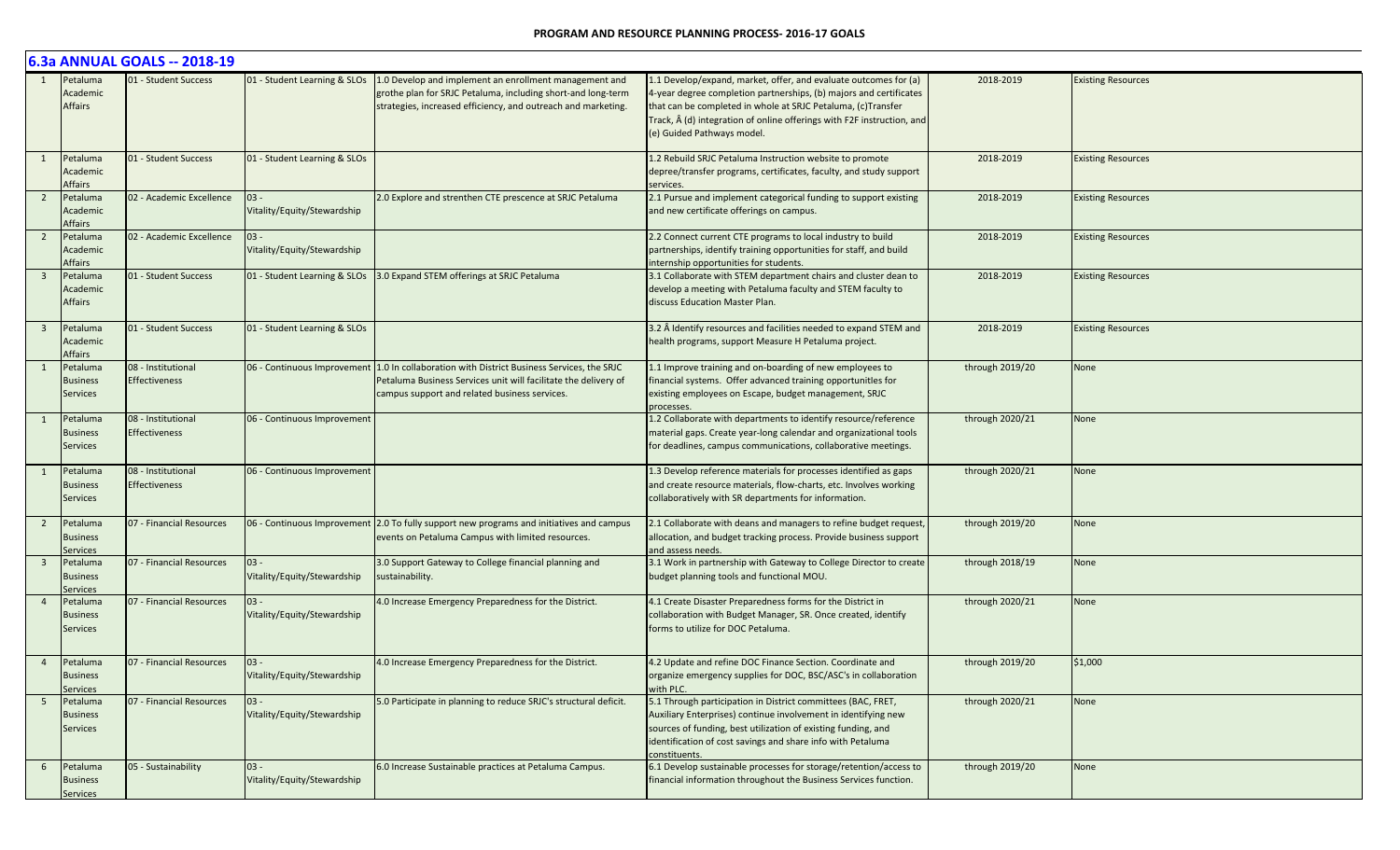|                |                                                    | 6.3a ANNUAL GOALS -- 2018-19 |                              |                                                                                                                                              |                                                                                                                                                                                                                                            |                      |                                                                                    |
|----------------|----------------------------------------------------|------------------------------|------------------------------|----------------------------------------------------------------------------------------------------------------------------------------------|--------------------------------------------------------------------------------------------------------------------------------------------------------------------------------------------------------------------------------------------|----------------------|------------------------------------------------------------------------------------|
|                | Petaluma<br>Facilities<br><b>Operations</b>        | 04 - Facilities/Technology   | 6 - Continuous Improvement   | 1.0 Maintain and improve Facilities Operations core operational<br>mission of physical plant maintenance.                                    | 1.1 Improve Facility operations procedures and efficiency, identify<br>and prioritize supportable repair projects, and defer measure H<br>and grant funded projects to outside project managers.                                           | Throughout 2017-18   | <b>Additional staffing</b>                                                         |
| 1              | Petaluma<br><b>Facilities</b><br><b>Operations</b> | 04 - Facilities/Technology   | 07 - Operational             |                                                                                                                                              | 1.2 Request additional funding and/or staffing to adequately<br>support the campus.                                                                                                                                                        | Throughout 2017-18   | <b>Additional funding</b>                                                          |
|                | Petaluma<br>Facilities<br><b>Operations</b>        | 04 - Facilities/Technology   | 07 - Operational             |                                                                                                                                              | 1.3 Continue to right size the Facilities Operations department                                                                                                                                                                            | Throughout 2017-18   | <b>Additional staffing</b>                                                         |
| $\overline{2}$ | Petaluma<br>Facilities<br><b>Operations</b>        | 01 - Student Success         | 01 - Student Learning & SLOs | support the department in order to maintain the campus.                                                                                      | 2.0 Continue to request adequate staffing and funding needed to 2.1 Track event hours, requst event support funds to off set lost<br>maintenance hours.                                                                                    | Throughout 2017-18   | <b>Additional staffing</b>                                                         |
| $\overline{2}$ | Petaluma<br>Facilities<br><b>Operations</b>        | 01 - Student Success         | 01 - Student Learning & SLOs |                                                                                                                                              | 2.2 Track support needs and services supplied to other<br>departments throughout the year to better evaluate the impact of<br>new and expanding programs.                                                                                  | Throughout 2017-18   | <b>Additional staffing</b>                                                         |
|                | Petaluma<br>Media<br>Services                      | 04 - Facilities/Technology   | 01 - Student Learning & SLOs | 1.0Upgrade 4 additional classrooms as agreed with Dean of<br>Instruction and the major refresh of systems on Call 640 and<br>630, and Ellis. | 1.1 Upgrade the media technology in six classrooms using feed<br>back from the experimental classrooms                                                                                                                                     | Current through 2019 | Measure H funds, Media Staff time, Facilities staff time, external<br>contractors. |
| $\overline{2}$ | Petaluma<br>Media<br><b>Services</b>               | 02 - Academic Excellence     | 07 - Operational             | 2.0 Work with internal and external users to support campus<br>events.                                                                       | 2.1 Support the technical production needs of internal and external<br>rental clients productions throughout the year.                                                                                                                     | Throughout 2018/19   | Media Staff, Media STNC's                                                          |
|                | Petaluma<br>Student<br><b>Services</b>             | 05 - Sustainability          | 02 - Student Services        | 1.0 Deploy enrollment and growth strategies for SRJC Petaluma                                                                                | 1.1 Jumpstart Objectives include a) Increasing numbers at current<br>five sites, b) set up official partnerships with San Antonio, Sonoma<br>Mountain, Carpe Diem, Tomales, and Alternative Ed Flex.                                       | 2018-2019            | <b>Existing Resources</b>                                                          |
|                | Petaluma<br>Student<br><b>Services</b>             | 05 - Sustainability          | 02 - Student Services        |                                                                                                                                              | 1.2 Develop strategic retention plan for Petaluma                                                                                                                                                                                          | 2018-2019            | <b>Existing Resources</b>                                                          |
|                | Petaluma<br>Student<br><b>Services</b>             | 05 - Sustainability          | 02 - Student Services        |                                                                                                                                              | 1.3 Continue building ESL through coordination with Petaluma<br>Adult Education and SRJC Adult Education and develop strategies<br>for providing financial support to new for-credit students                                              | 2018-2019            | <b>Existing Resources</b>                                                          |
|                | Petaluma<br>Student<br>Services                    | 05 - Sustainability          | 02 - Student Services        |                                                                                                                                              | 1.4 Develop, implement, and market First Year Experience program                                                                                                                                                                           | 2018-2019            | <b>Existing Resources</b>                                                          |
|                | Petaluma<br>Student<br><b>Services</b>             | 05 - Sustainability          | 02 - Student Services        |                                                                                                                                              | 1.5 If the Marin Talent Hub Grant is awarded, a) explore expansion<br>of Jumpstart into Marin, b) develop coordinated trainsition with<br>10,000 Degrees, c) develop tracking and completion data system,<br>d) incorporate in FYE efforts | 2018-2019            | <b>Existing Resources</b>                                                          |
| $\overline{2}$ | Petaluma<br>Student<br><b>Services</b>             | 01 - Student Success         | 02 - Student Services        | 2.0 Continue development of Student Success Teams at<br>Petaluma                                                                             | 2.1 Stabilize budget and staffing of Student Success Teams at<br>Petaluma                                                                                                                                                                  | 2018-2019            | <b>Existing Resources</b>                                                          |
| $\overline{2}$ | Petaluma<br>Student<br><b>Services</b>             | 01 - Student Success         | 02 - Student Services        |                                                                                                                                              | 2.2 Soft rollout of Stafish Retention software to specific campus<br>programs and departments.                                                                                                                                             | 2018-2019            | <b>Existing Resources</b>                                                          |
| $2^{\circ}$    | Petaluma<br>Student<br><b>Services</b>             | 01 - Student Success         | 02 - Student Services        |                                                                                                                                              | 2.3 Utilize Measure H construction process to fully meet student<br>success and program goals                                                                                                                                              | 2018-2019            | <b>Existing Resources</b>                                                          |
| $\overline{2}$ | Petaluma<br>Student<br><b>Services</b>             | 01 - Student Success         | 02 - Student Services        |                                                                                                                                              | 2.4 Identify Petaluma CTE population and develop CTE focused<br>succes compoents                                                                                                                                                           | 2018-2019            | <b>Existing Resources</b>                                                          |
| $\overline{2}$ | Petaluma<br>Student<br>Services                    | 01 - Student Success         | 02 - Student Services        |                                                                                                                                              | 2.5 Develop and implement strategies for noncredit SSSP<br>completion                                                                                                                                                                      | 2018-2019            | <b>Existing Resources</b>                                                          |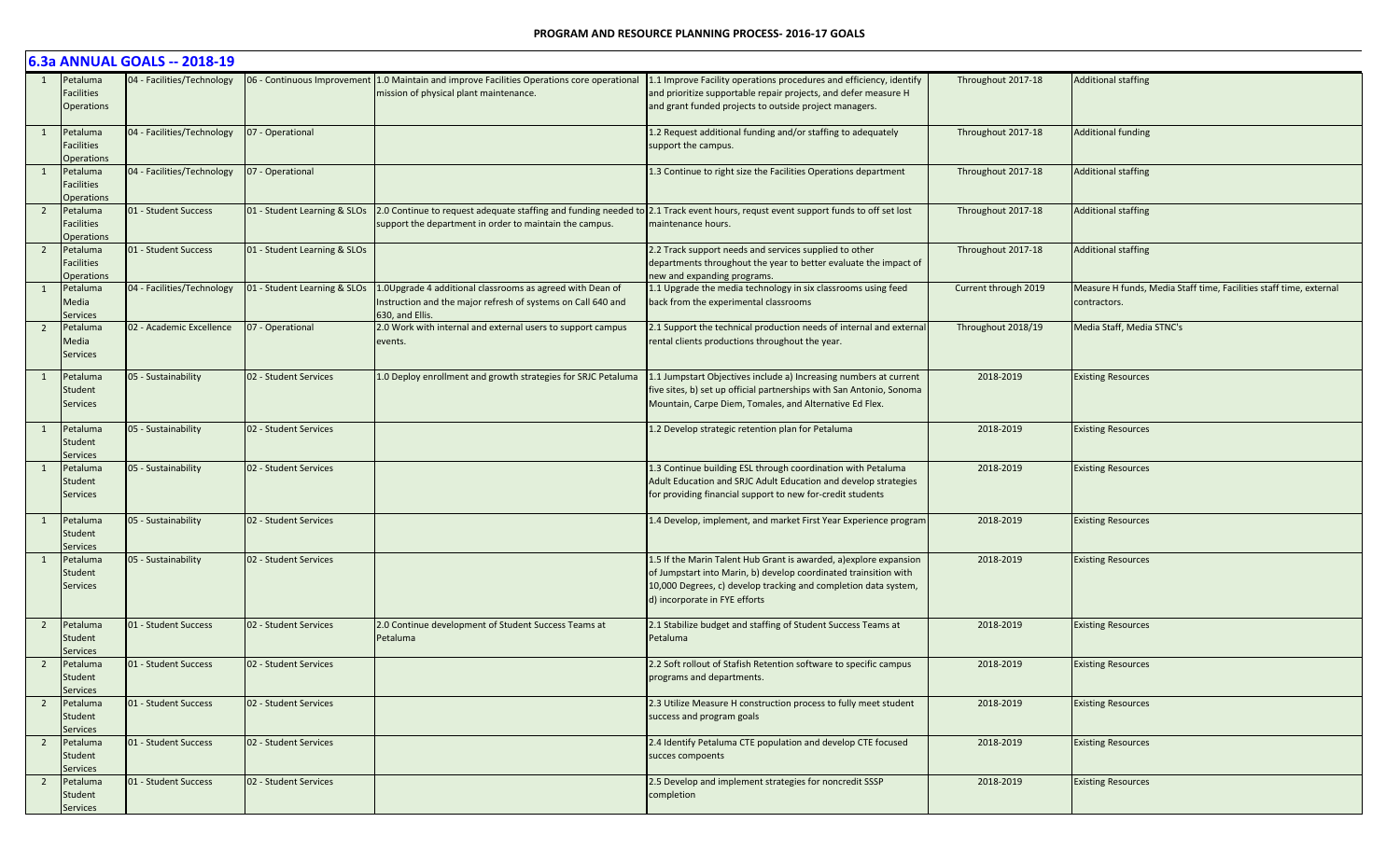|                         | 6.3a ANNUAL GOALS -- 2018-19           |                            |                       |                                                                                                           |                                                                                                                                                                 |           |                           |  |  |  |  |
|-------------------------|----------------------------------------|----------------------------|-----------------------|-----------------------------------------------------------------------------------------------------------|-----------------------------------------------------------------------------------------------------------------------------------------------------------------|-----------|---------------------------|--|--|--|--|
| 2                       | Petaluma<br>Student<br><b>Services</b> | 01 - Student Success       | 02 - Student Services |                                                                                                           | 2.6 Develop and implement strategies to guide undecided student<br>to major declaration and career exploration                                                  | 2018-2019 | <b>Existing Resources</b> |  |  |  |  |
| $\overline{2}$          | Petaluma<br>Student<br>Services        | 01 - Student Success       | 02 - Student Services |                                                                                                           | 2.7 Relocate office to Richard Call Building, establish presence, and<br>promote services                                                                       | 2018-2019 | <b>Existing Resources</b> |  |  |  |  |
| $\overline{\mathbf{3}}$ | Petaluma<br>Student<br>Services        | 05 - Sustainability        | 02 - Student Services |                                                                                                           | 3.0 Implement Outreach strategies in service of enrollment plan 3.1 Enhance faculty participation to 10 faculty members in Middle<br>School program             | 2018-2019 | <b>Existing Resources</b> |  |  |  |  |
| $\overline{\mathbf{3}}$ | Petaluma<br>Student<br>Services        | 05 - Sustainability        | 02 - Student Services |                                                                                                           | 3.2 Develop CTE recruitment strategy for exisitng and new CTE<br>programs at Petaluma                                                                           | 2018-2019 | <b>Existing Resources</b> |  |  |  |  |
| $\overline{\mathbf{3}}$ | Petaluma<br>Student<br><b>Services</b> | 05 - Sustainability        | 02 - Student Services |                                                                                                           | 3.3 Utilize new branding in expanded community marketing, with<br>more focus on Rohnert Park, Cotati and Sonoma Valley                                          | 2018-2019 | <b>Existing Resources</b> |  |  |  |  |
| $\overline{4}$          | Petaluma<br>Student<br><b>Services</b> | 01 - Student Success       | 02 - Student Services | 4.0 Implement student engagement strategies in service of<br>building student life and vitality on campus | 4.1 Increase resources to add capacity to existing Student Life staff                                                                                           | 2018-2019 | <b>Existing Resources</b> |  |  |  |  |
| $\overline{4}$          | Petaluma<br>Student<br>Services        | 01 - Student Success       | 02 - Student Services |                                                                                                           | 4.2 Develop a plan for entrepreneurial student engagement<br>enterprises, including E-Ship offering                                                             | 2018-2019 | <b>Existing Resources</b> |  |  |  |  |
| $\overline{4}$          | Petaluma<br>Student<br><b>Services</b> | 01 - Student Success       | 02 - Student Services |                                                                                                           | 4.3 Continue input on student center project including<br>programming goals                                                                                     | 2018-2019 | <b>Existing Resources</b> |  |  |  |  |
| $\overline{a}$          | Petaluma<br>Student<br><b>Services</b> | 01 - Student Success       | 02 - Student Services |                                                                                                           | 4.4 Develop coordinated leadership opportunities as part of<br>campus leadership develoment plan including a for-credit course                                  | 2018-2019 | <b>Existing Resources</b> |  |  |  |  |
| $\overline{4}$          | Petaluma<br>Student<br>Services        | 01 - Student Success       | 02 - Student Services |                                                                                                           | 4.5 Evaluate connection between involvement in engagement<br>opportunities and student success measures                                                         | 2018-2019 | <b>Existing Resources</b> |  |  |  |  |
| $\overline{4}$          | Petaluma<br>Student<br>Services        | 01 - Student Success       | 02 - Student Services |                                                                                                           | 4.6 Re-brand Student Affairs as Student Life                                                                                                                    | 2018-2019 | <b>Existing Resources</b> |  |  |  |  |
| $\overline{4}$          | Petaluma<br>Student<br>Services        | 01 - Student Success       | 02 - Student Services |                                                                                                           | 4.7 Develop and implemet support systems for Student<br><b>Government and Clubs</b>                                                                             | 2018-2019 | <b>Existing Resources</b> |  |  |  |  |
| $\overline{4}$          | Petaluma<br>Student<br>Services        | 01 - Student Success       | 02 - Student Services |                                                                                                           | 4.8 Work with students to establish Petaluma-based structures for<br>student participation in Student Government                                                | 2018-2019 | <b>Existing Resources</b> |  |  |  |  |
| $5\overline{)}$         | Petaluma<br>Student<br><b>Services</b> | 04 - Facilities/Technology | 02 - Student Services | 5.0 Continue organizational development of Petaluma Student<br>Services                                   | 5.1 Develop consistent Student Services staff development and<br>goal implementation process                                                                    | 2018-2019 | <b>Existing Resources</b> |  |  |  |  |
| $5\overline{)}$         | Petaluma<br>Student<br>Services        | 04 - Facilities/Technology | 02 - Student Services |                                                                                                           | 5.2 Continue migration toward cross-trained staff for Enrollment<br>Services (generalists) including investigation of Educational Code<br>guidelines            | 2018-2019 | <b>Existing Resources</b> |  |  |  |  |
| 5 <sup>5</sup>          | Petaluma<br>Student<br><b>Services</b> | 04 - Facilities/Technology | 02 - Student Services |                                                                                                           | 5.3 Complete, implement, and fully utilize a system for executing<br>our projects and activities to fulfill our programming goals (annual<br>calendar template) | 2018-2019 | <b>Existing Resources</b> |  |  |  |  |
| 5 <sup>5</sup>          | Petaluma<br>Student<br>Services        | 04 - Facilities/Technology | 02 - Student Services |                                                                                                           | 5.4 Increase and formalize partnerships and information systems<br>with Academic Affairs                                                                        | 2018-2019 | <b>Existing Resources</b> |  |  |  |  |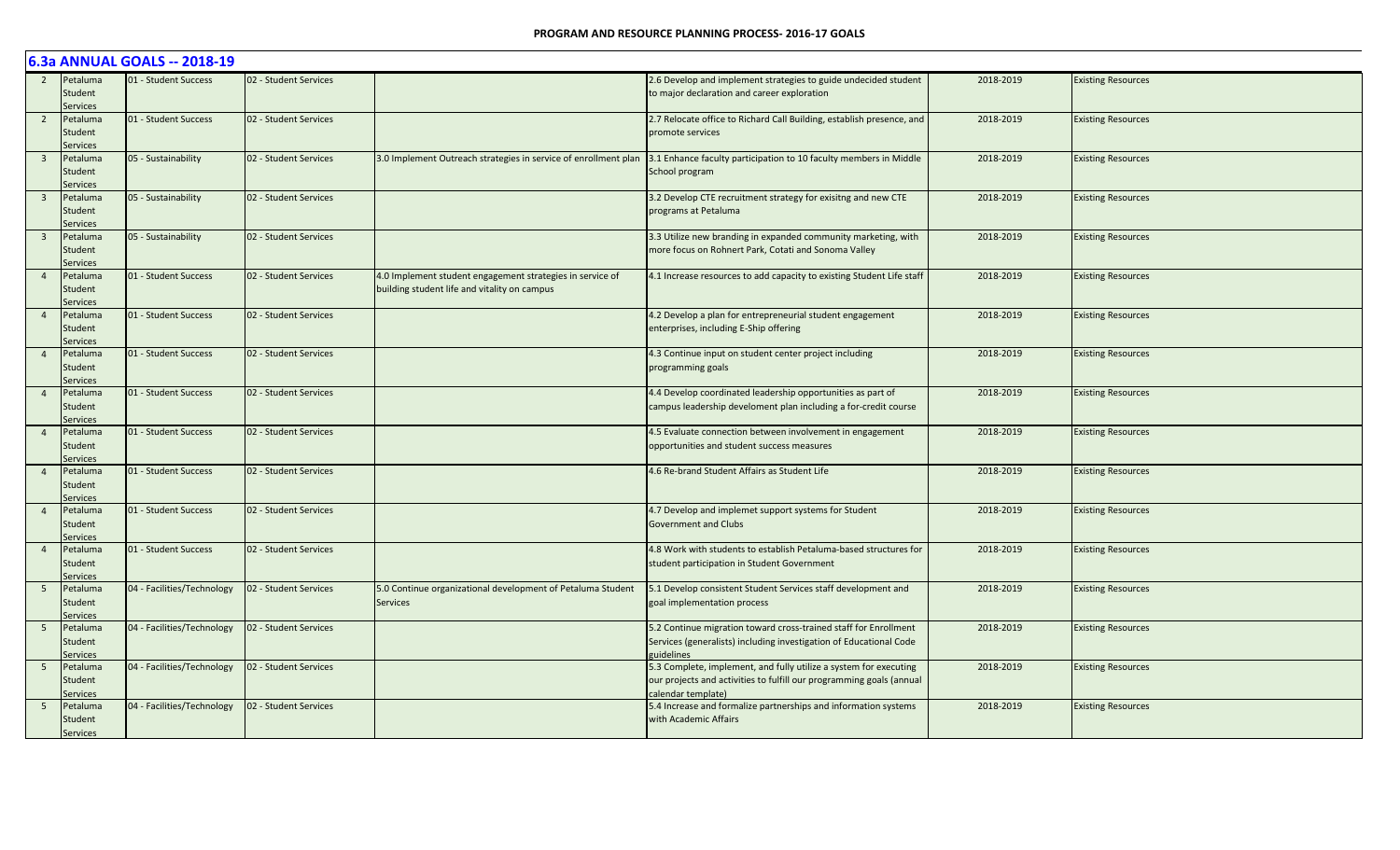|                | 6.3a ANNUAL GOALS -- 2018-19           |                            |                       |                                                              |                                                                                                                                                                                                                                                                                                                                                                                                                                                                                                                                                                                                                                                                   |           |                           |  |  |  |  |
|----------------|----------------------------------------|----------------------------|-----------------------|--------------------------------------------------------------|-------------------------------------------------------------------------------------------------------------------------------------------------------------------------------------------------------------------------------------------------------------------------------------------------------------------------------------------------------------------------------------------------------------------------------------------------------------------------------------------------------------------------------------------------------------------------------------------------------------------------------------------------------------------|-----------|---------------------------|--|--|--|--|
| 5 <sup>5</sup> | Petaluma<br>Student<br>Services        | 04 - Facilities/Technology | 02 - Student Services |                                                              | 5.5 Continue to develop career and work experience services at<br>Petaluma                                                                                                                                                                                                                                                                                                                                                                                                                                                                                                                                                                                        | 2018-2019 | <b>Existing Resources</b> |  |  |  |  |
| 5 <sup>5</sup> | Petaluma<br>Student<br><b>Services</b> | 04 - Facilities/Technology | 02 - Student Services |                                                              | 5.6 Establish EOPS office and continuity of services                                                                                                                                                                                                                                                                                                                                                                                                                                                                                                                                                                                                              | 2018-2019 | <b>Existing Resources</b> |  |  |  |  |
| 5 <sup>5</sup> | Petaluma<br>Student<br>Services        | 04 - Facilities/Technology | 02 - Student Services |                                                              | 5.7 Explore new plan for assessment office and testing services in<br>light of current policy changes                                                                                                                                                                                                                                                                                                                                                                                                                                                                                                                                                             | 2018-2019 | <b>Existing Resources</b> |  |  |  |  |
| 6              | Petaluma<br>Student<br>Services        | 04 - Facilities/Technology | 02 - Student Services | 6.0 Increase reach and effectiveness of Intercultural Center | 6.1 Increase diversity co-curricular programs in partnership with<br>academic faculty. We will continue building relationships with<br>targeted faculty allies in social sciences and humanities<br>departments to develop programming that integrates with their<br>curriculum and increases their commitment to bringing entire<br>classes to ICC events or at least require all students to attend one<br>ICC event per semester as one of their course assignments.                                                                                                                                                                                           | 2018-2019 | <b>Existing Resources</b> |  |  |  |  |
| 6              | Petaluma<br>Student<br><b>Services</b> | 04 - Facilities/Technology | 02 - Student Services |                                                              | 6.2 Explore offerings of ethnic studies courses in partnership with<br>ICC programming.<br>We will continue advocating for ICC Coordinator to teach HUMAN<br>6--which is in essence a comparative ethnic studies class--as a<br>second-year linked course for the Our House Learning Community<br>beginning in Fall 2019 and extending every year beyond. We will<br>also explore offering the same or a similar course every spring<br>which would be taught by ICC Coordinator in conjunction with ICC<br>programming in order to extend this integrated co-curricular<br>experience to the general student population beyond a specific<br>learning community. | 2018-2019 | <b>Existing Resources</b> |  |  |  |  |
| 6              | Petaluma<br>Student<br><b>Services</b> | 04 - Facilities/Technology | 02 - Student Services |                                                              | 6.3 Institutionalize Social Justice Conference as annual event<br>We will explore establishing stable funding, including a yearly line-<br>item allotment of \$2000 in the SGA budget, as well as a<br>Foundation account.                                                                                                                                                                                                                                                                                                                                                                                                                                        | 2018-2019 | <b>Existing Resources</b> |  |  |  |  |
| 6              | Petaluma<br>Student<br>Services        | 04 - Facilities/Technology | 02 - Student Services |                                                              | 6.4 Provide stable Dream Center services model<br>Our goal is to provide dedicated staffing two days per week, as<br>well as train full-time staff to provide basic Dream Center services<br>as needed for students who drop in.                                                                                                                                                                                                                                                                                                                                                                                                                                  | 2018-2019 | <b>Existing Resources</b> |  |  |  |  |
| 6              | Petaluma<br>Student<br><b>Services</b> | 04 - Facilities/Technology | 02 - Student Services |                                                              | 6.5 Launch intercultural learning community in partnership with<br>Petaluma Academic Affairs and EOPS                                                                                                                                                                                                                                                                                                                                                                                                                                                                                                                                                             | 2018-2019 | <b>Existing Resources</b> |  |  |  |  |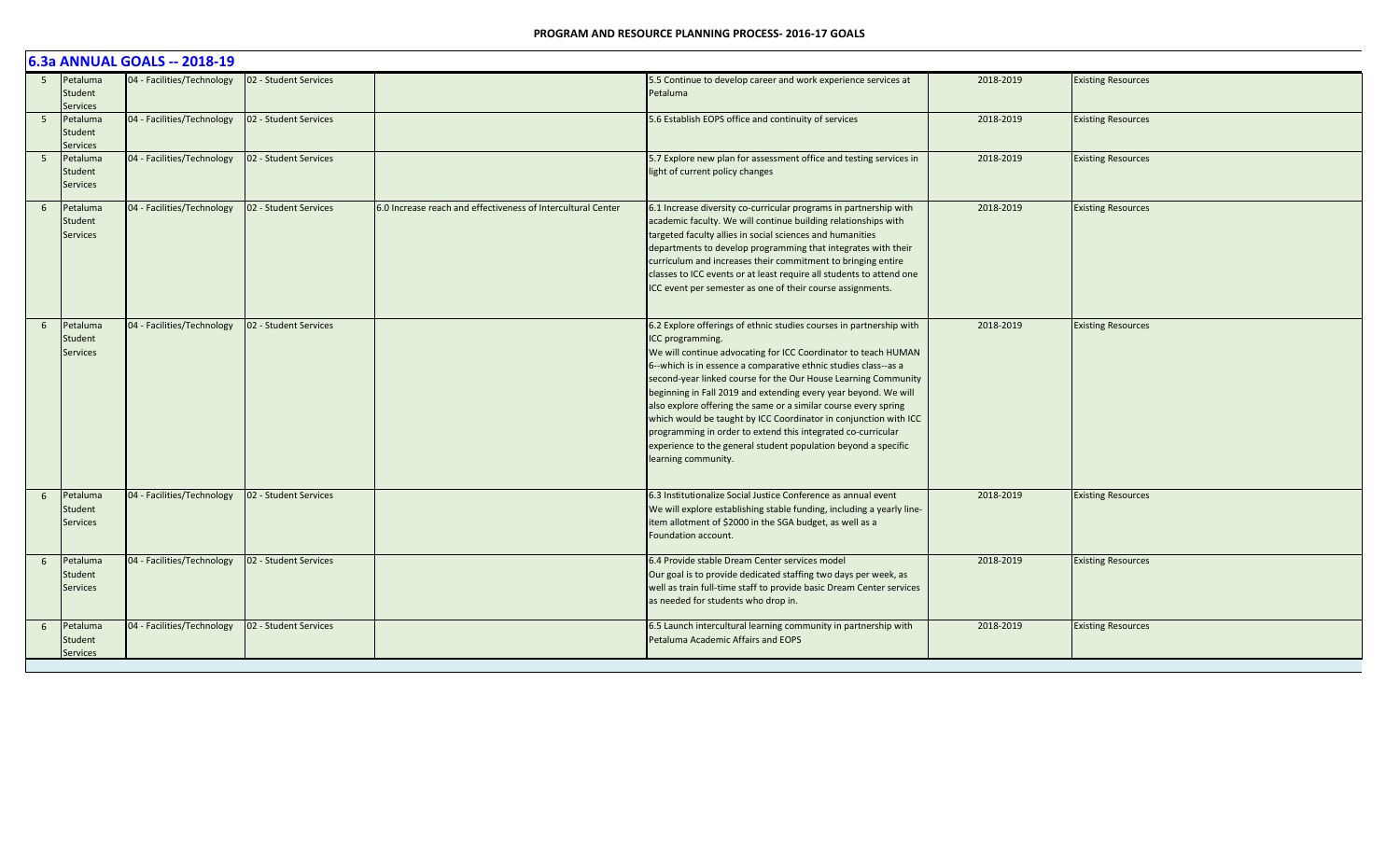|                         | <b>STUDENT SERVICES</b> |                            |                |                                                                                                                                                              |                                                                                                                                                                                                                                                                                                                                                                                                     |                   |                                                                                                                                                                                                                            |  |  |  |
|-------------------------|-------------------------|----------------------------|----------------|--------------------------------------------------------------------------------------------------------------------------------------------------------------|-----------------------------------------------------------------------------------------------------------------------------------------------------------------------------------------------------------------------------------------------------------------------------------------------------------------------------------------------------------------------------------------------------|-------------------|----------------------------------------------------------------------------------------------------------------------------------------------------------------------------------------------------------------------------|--|--|--|
| Goal<br>Rank            | Location                | <b>Strategic Plan Goal</b> | <b>Mission</b> | Goal                                                                                                                                                         | <b>Objective</b>                                                                                                                                                                                                                                                                                                                                                                                    | <b>Time Frame</b> | <b>Resources Required</b>                                                                                                                                                                                                  |  |  |  |
| $\mathbf{1}$            | ALL                     |                            |                | mplement one Summer and Fall registration cycle for students                                                                                                 | For year two, continue to evaluate, identify and resolve any<br>unintended consequences of the summer/fall registration cycle.                                                                                                                                                                                                                                                                      | 2018-19           | A&R and IT staff time to continue to monitor and enhance the<br>summer/fall registration cycle.                                                                                                                            |  |  |  |
| $\overline{2}$          | ALL                     |                            |                | mplement dual enrollment CCAP partnerships with local high<br>schools.                                                                                       | Continue to collaborate with high school administrators, Schools<br>Relations and PR to enhance the high school concurrent program<br>and add dual enrollment CCAP partnerships.                                                                                                                                                                                                                    | 2018-19           | Time to meet and develop marketing materials and information; may<br>include programming to waive dual enrollment fees. Revise forms<br>and develop marketing to high school students and parents.                         |  |  |  |
| $\overline{3}$          | <b>ALL</b>              |                            |                | Complete Phase 2 and implement comprehensive Degree Audit<br>tool.                                                                                           | Develop and implement a module in SIS that will allow A&R<br>evaluation staff to enter transfer course and AP test articulations<br>into SIS that will then auto populate the Degree, Certificate and GE<br>pattern audits. This will automate staff workload and significantly<br>reduce repetative manual processes and paperwork.                                                                | 2018-19           | A&R and IT staff time to meet to develop, test and implement<br>transfer credit screen module in SIS.                                                                                                                      |  |  |  |
| $\overline{4}$          | <b>ALL</b>              |                            |                | Implement Reverse Transfer and increase number of degrees<br>awarded.                                                                                        | Collaborate with National Student Clearinghouse to implement<br>Reverse Transfer which will allow SRJC to identify students who<br>transferred to four year univeristies without earning a degree at<br>SRJC but have since completed the remaining graduation<br>requirements at the university.2018-19                                                                                            | 2015-2016         | A&R and IT staff time to meet to discuss programming needs and<br>implementation timeline. This may be an additional workload for<br>evaluation staff, and therefore discussion and planning will be<br>needed.            |  |  |  |
| 5                       | <b>ALL</b>              |                            |                | Online form integration with SIS                                                                                                                             | Many of the A&R forms were converted to ADA compliant online<br>forms using FormStack. However, this process is not integrated<br>with SIS creating additional workload and inefficientcies for staff.                                                                                                                                                                                              | 2018-19           | A&R and IT staff time to meet and program forms into SIS.                                                                                                                                                                  |  |  |  |
| 6                       | <b>ALL</b>              |                            |                | Revise current SRJC policies                                                                                                                                 | Revise and update the FERPA policy 8.2.9 and implement online<br>FERPA training module for all District employees; revise Grading<br>Policy 3.10 to include EW grade (excused withdrawal); revise<br>Degree Policy 3.2 to allow for reverse transfer degree awarding.                                                                                                                               | 2018-19           | A&R and IT staff time to meet and discuss programming needs.<br>Shared Governness will be needed to review, discuss and implement<br>policy and procedures.                                                                |  |  |  |
|                         | <b>ALL</b>              |                            |                | Remodel A&R and current Dream Center                                                                                                                         | With the expansion of ISP and the Outreach Team moving into<br>A&R, there is a need for more workstations for staff. The curved<br>wall in A&R prohibits any workstation expansion, therefore<br>remodeling to remove the curved wall and expand the current<br>Welcome Center, and also install a new meeting room will provide<br>adequate staff space as well as a conference room for meetings. | 2018-19           | A&R staff time to meet with facilities to plan the remodel. Some<br>staff on the north end of A&R may need to be relocated during the<br>three month construction in spring 2019, therefore swing space will<br>be needed. |  |  |  |
| 8                       | ALL                     |                            |                | Revise FERPA policy and forms; develop online training module<br>for all staff and faculty. All staff and faculty are required to<br>receive FERPA training. | Ensure policy is complaint with Federal regulations and provide an<br>annual online training for staff and faculty using the HR training<br>software LawRoom.                                                                                                                                                                                                                                       | 2018-19           | Staff time to review regulations and attend trainings to develop and<br>launch staff and faculty trainings. Work with IT and HR staff to<br>launch the LawRoom training module.                                            |  |  |  |
| 1                       | ALL                     |                            |                | Assist staff with the transition and changes in ISP due to change<br>is leadership, staffing and budget                                                      | The interim ISP Director and the International Student Advisor<br>both retired in summer 2018. Due to budget cuts and<br>reorganization of management, the A&R Director will now direct<br>the staff in ISP. A new Advisor is currently being recruited.<br>Therefore, the ISP office and staff will need support with this<br>significant change in staffing and budget.                           | 2018-19           | staff time, remodel of office/workstations in A&R                                                                                                                                                                          |  |  |  |
| $\overline{2}$          | ALL                     |                            |                | school.                                                                                                                                                      | Continue to strengthen partnership with the on site ELS language Provide orientations to new students at ELS, meetings and tours<br>with visitiing agents from other countries.                                                                                                                                                                                                                     | 2018-19           | staff time                                                                                                                                                                                                                 |  |  |  |
| $\overline{\mathbf{3}}$ | <b>ALL</b>              |                            |                | Continue to assist international students with finding housing.                                                                                              | Coordinate efforts with local Homestay organization and<br>advocate/particpate on the District wide housing workgroup to<br>find solutions for student housing.                                                                                                                                                                                                                                     | 2018-19           | staff time                                                                                                                                                                                                                 |  |  |  |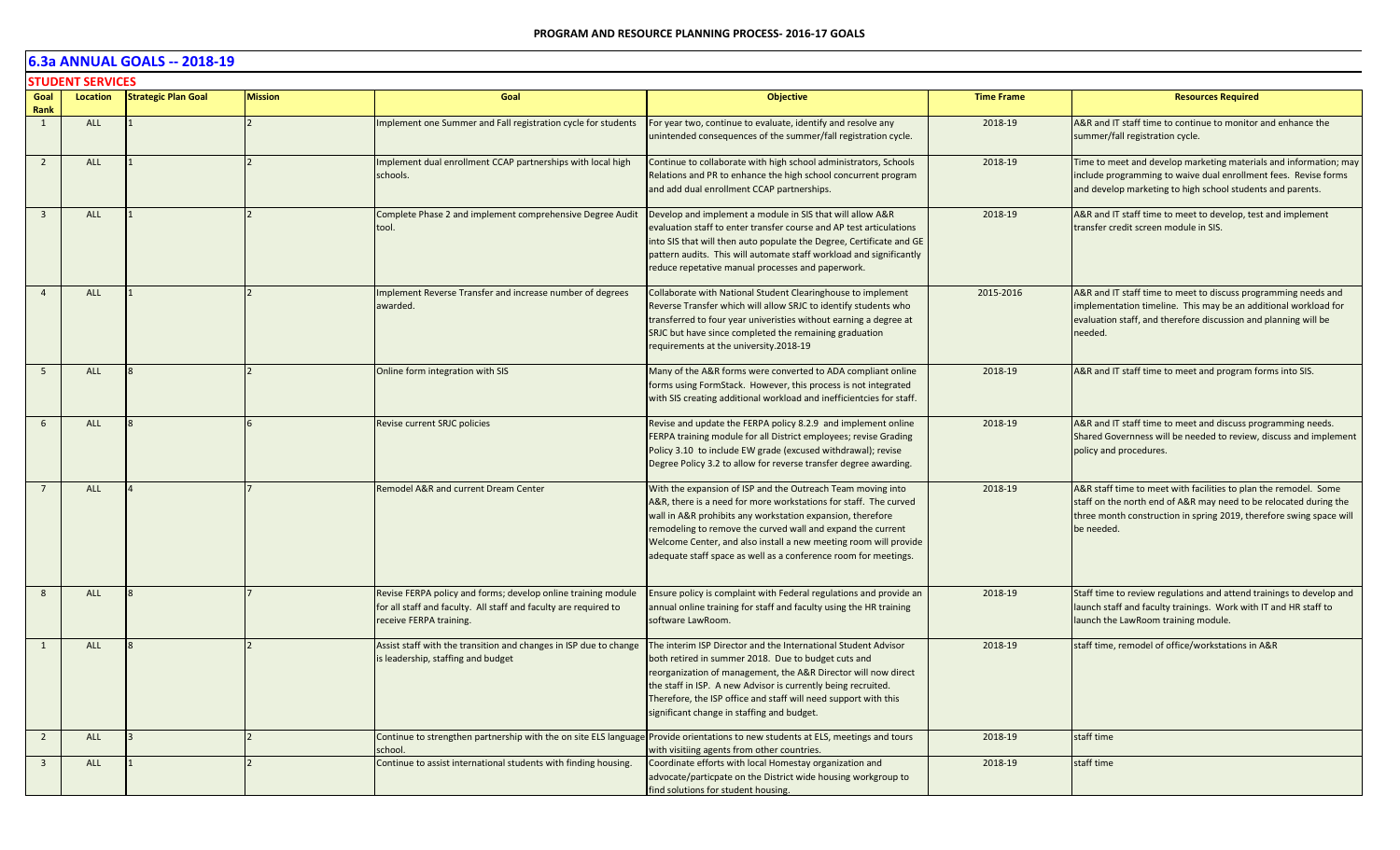|                         |            | 6.3a ANNUAL GOALS -- 2018-19 |                                                                                                                                       |                                                                                                                                                                                                                                                                                                                                                                                                                |                                |                                                                   |
|-------------------------|------------|------------------------------|---------------------------------------------------------------------------------------------------------------------------------------|----------------------------------------------------------------------------------------------------------------------------------------------------------------------------------------------------------------------------------------------------------------------------------------------------------------------------------------------------------------------------------------------------------------|--------------------------------|-------------------------------------------------------------------|
|                         | ALL        |                              | Develop Mentorship Program with APASS                                                                                                 | Collaborate with the APASS faculty advisor and the International<br>Student Club Advisor to develop and launch a mentorship program                                                                                                                                                                                                                                                                            | 2018-19                        | staff time                                                        |
| 5                       | <b>ALL</b> |                              | Develop an International Student Module in SIS                                                                                        | Need a comprehensive module in SIS that will collect all<br>information from student applications and allow for multiple<br>reports to be automatically generated. Currently, the ISP office<br>has a lot of manual paper processes to track and report out on our<br>international students.                                                                                                                  | 2018-19                        | ISP and IT staff time to collaborate, test, and implement module. |
| 6                       | <b>ALL</b> |                              | Update video on ISP Homepage                                                                                                          | Provide accurate, up-to-date information to our students and<br>community                                                                                                                                                                                                                                                                                                                                      | 2018-19                        | Use of remaining PRT funds                                        |
| $\overline{0}$          | Santa Rosa |                              | Create locally recognized certificate for C2C Program.                                                                                |                                                                                                                                                                                                                                                                                                                                                                                                                | $Jun-18$                       | staff                                                             |
| 1                       | Santa Rosa |                              | Successfully implement and assess Student Equity Projects                                                                             |                                                                                                                                                                                                                                                                                                                                                                                                                | Sep-18                         | staff, facilities                                                 |
| $\overline{2}$          | Santa Rosa |                              | Successfully place C2C students into paid employment.                                                                                 | Work with Job Developer to ensure sucessful placements.                                                                                                                                                                                                                                                                                                                                                        | ongoing                        | staff                                                             |
| $\overline{a}$          | Santa Rosa |                              | Recruit new cohort of students for program                                                                                            | 20 new students are starting in the 2018 cohort. We hope to<br>increase participation in the coming year to 25 students through<br>further outreach and recruitment efforts.                                                                                                                                                                                                                                   | ongoing                        | staff                                                             |
| 1                       | ALL        |                              | Improve access to and completion of academic education plans<br>for student with disabilities                                         | Provide timely access to counseling to address the impact disability<br>has on learning, class load and choice when creating acadmic<br>education plans                                                                                                                                                                                                                                                        | Continue in 17-18              | Staff time                                                        |
| 1                       | <b>ALL</b> |                              | Improve access for students (local and distance ed) to DRD<br>services through enhanced online experience and interactive<br>software | Complete enhancements of Student Access Software and DRD<br>website                                                                                                                                                                                                                                                                                                                                            | Continue 17-18                 | IT, 3rd party, staff time                                         |
| $\overline{2}$          | <b>ALL</b> |                              | Provide supervised, quality services to students with disabilities                                                                    | Relocate DRD Testing and Support Services Office to east side of<br>campus.                                                                                                                                                                                                                                                                                                                                    | Immediate                      | District approval, support & funding                              |
| 1                       | Santa Rosa |                              | Update and Expand Articulation Agreements with our 4-Year<br><b>Partners</b>                                                          | Annual Review of approved Articulation. Collaboration with<br>Counselors and Academic Departments for potential agreements,<br>missing components, and potential proposals.<br>Increase and expand Articulation in new areas or areas where<br>agreements are lacking.                                                                                                                                         | <b>Annual Updates; Ongoing</b> |                                                                   |
| $\overline{2}$          | Santa Rosa |                              | Articulate courses to C-ID (Course Identification Numbering<br>System; Collaboration between the CSU and the CCC's<br>throughout CA)  | Review current approvals of SRJC courses for C-ID identifiers.<br>Collaborate with Academic Department Faculty in revision of<br>coursework or development of coursework that would align with C-<br>ID description and earn further approvals. Approved courses<br>benefit our students who are attempting to achieve an Associates<br>Degree for Transfer (ADT) or have transferred amongst CCC<br>campuses. | Ongoing                        |                                                                   |
| $\overline{\mathbf{3}}$ | Santa Rosa |                              | Curriculum Preparation of Associate Degree for Transfer<br>Pathways (ADT)                                                             | Assisting discipline faculty, along with the Curriculum Staff, on<br>preparing their curriculum through revisions, development,<br>articulation or C-ID review in order to meet the criteria set forth by<br>the Associate Degree for Transfer (ADT/TMC) Templates                                                                                                                                             | Ongoing                        |                                                                   |
| $\overline{4}$          | Santa Rosa |                              | Faculty and Staff Training on ASSIST, C-ID and Articulation                                                                           | To provide training and support to Faculty and Staff in utilizing<br>resources for articulation development.                                                                                                                                                                                                                                                                                                   | Annual; Ongoing                |                                                                   |
| $5\overline{)}$         | Santa Rosa |                              | Website Development and ongoing Maintenance                                                                                           | Provide and expand on current information for Student, Faculty,<br>and Staff use on website for improved accessibility and accurate<br>information.                                                                                                                                                                                                                                                            | Ongoing                        |                                                                   |
| 6                       | Santa Rosa |                              | Office Efficiency, Technology Updates and Sustainable Practices                                                                       | To create efficient and effective tracking systems for articulation,<br>utilize current technology and scan historical records and data in<br>an efforts to gain accessibility to the information as well as to<br>achieve more sustainable practices.                                                                                                                                                         | Ongoing                        |                                                                   |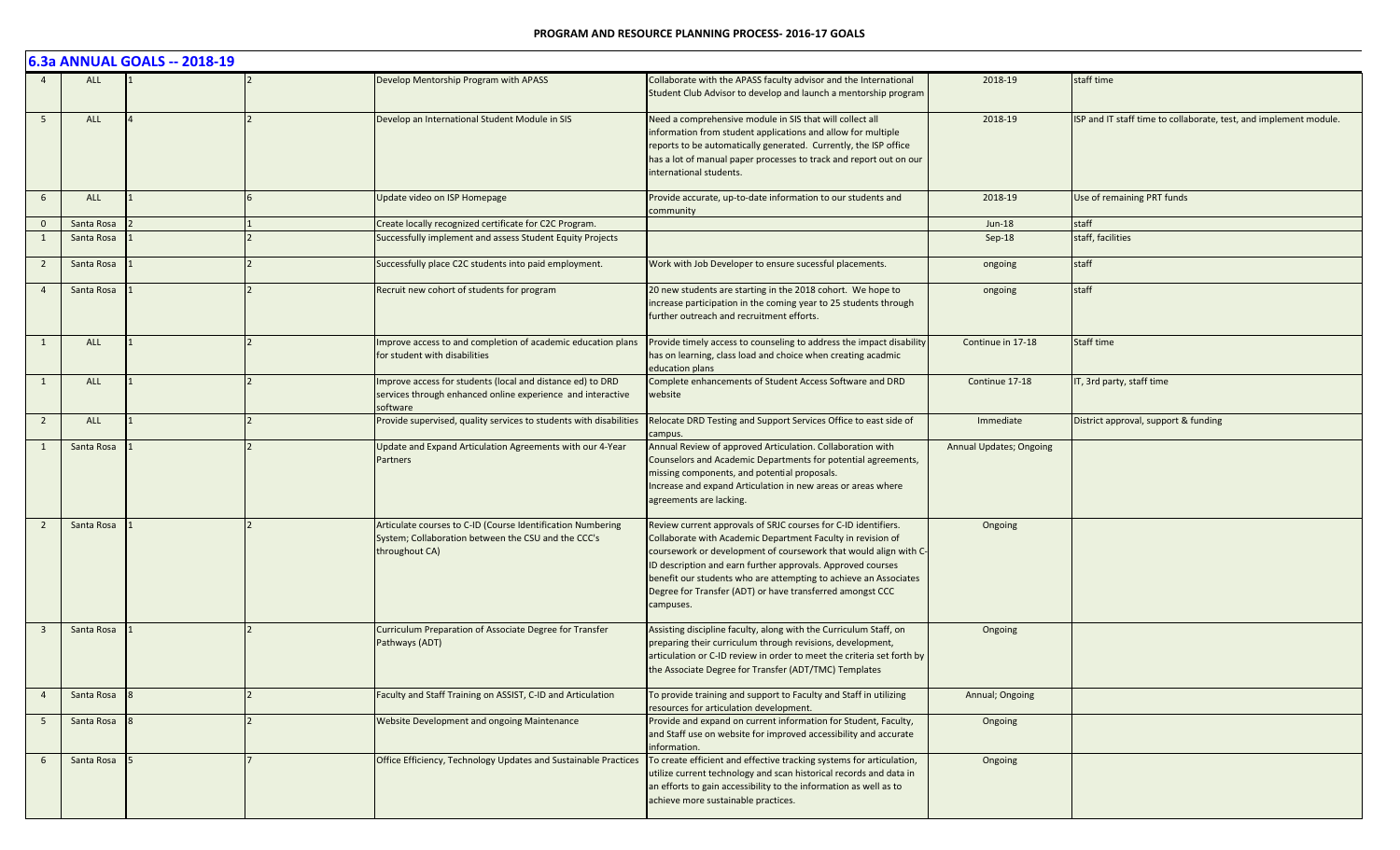|                         |            | 6.3a ANNUAL GOALS -- 2018-19 |                                                                                                                                                                                                  |                                                                                                                                                                                                                                                                                                                                                                                                                                                                                             |                                |                                                                                                                                                                                                                                                                                               |
|-------------------------|------------|------------------------------|--------------------------------------------------------------------------------------------------------------------------------------------------------------------------------------------------|---------------------------------------------------------------------------------------------------------------------------------------------------------------------------------------------------------------------------------------------------------------------------------------------------------------------------------------------------------------------------------------------------------------------------------------------------------------------------------------------|--------------------------------|-----------------------------------------------------------------------------------------------------------------------------------------------------------------------------------------------------------------------------------------------------------------------------------------------|
|                         | Santa Rosa |                              | Annual update of Guides for Transfer in Specific Majors                                                                                                                                          | Continue the cycle of updating guides each academic year to<br>provide reliable information.                                                                                                                                                                                                                                                                                                                                                                                                | Annual; Ongoing                |                                                                                                                                                                                                                                                                                               |
| $\mathbf{0}$            | Santa Rosa |                              | Expand follow-up services specific to the assessment step.                                                                                                                                       | Providing resources for test preparation up front while<br>communicating benefits. Promote the benefits to taking both<br>Engl/ESL & Math during first year. Following up with those who<br>wish to remediate and retest by promoting Jam options. Following<br>up with lowest level college skill placements in order to connect at-<br>risk students with next-step resources. Following up with students<br>after test to assist them with scheduling counseling appointments<br>online. | Spring 17 - Ongoing            | <b>Stidemt Workers</b>                                                                                                                                                                                                                                                                        |
| $\mathbf{0}$            | ALL        |                              | Working towards AB705 compliance by spring 2019                                                                                                                                                  |                                                                                                                                                                                                                                                                                                                                                                                                                                                                                             |                                |                                                                                                                                                                                                                                                                                               |
| $\Omega$                | <b>ALL</b> |                              | AB 705 compliance                                                                                                                                                                                | Identify related tasks and increase coordination between Student<br>Services and Academic Affairs in regards to better student<br>placement; establish new policies and procedures for AB705<br>compliant placement models for Math and English.                                                                                                                                                                                                                                            | Fall 2017-Fall 2019            | Coordination and collaboration among faculty, staff, and<br>administrators from Student Services, Academic Affairs, and other<br>departments across the District; funds to support professional<br>development related to AB705                                                               |
| 1                       | <b>ALL</b> |                              | To comply with Student Success Act of 2012 on assessment<br>services                                                                                                                             | Assess all non-exempt students                                                                                                                                                                                                                                                                                                                                                                                                                                                              | Initial Fall 2013; ongoing     | Increased part time staff to provide testing on and off site with<br>sufficient number of sessions in peak testing seasons, evenings, and<br>weekends.                                                                                                                                        |
| $\overline{2}$          | <b>ALL</b> |                              | Continue planning and preparation of Common Assessment<br>Initiative (CAI) implementation when available                                                                                         | Faculty and staff training, competency mapping, multiple<br>measures research and adaptation, cut score setting, and full<br>conversion to CAI when available                                                                                                                                                                                                                                                                                                                               | Initial Fall 2012; ongoing     | Funds and time for faculty / staff development, faculty work in when<br>pilot school outcomes are complete and necessary adjustments to<br>competency mapping are required; combination of grant and SSSP<br>funds to support implementation; support and guidance from the CO<br>and OIR/IT. |
| $\overline{\mathbf{3}}$ | <b>ALL</b> |                              | To evaluate the implementation of new policies and procedures<br>related to assessment                                                                                                           | Continue to monitor the implementation of the placement re-take<br>policy to ensure compliance and fairness                                                                                                                                                                                                                                                                                                                                                                                 | Initial Summer 2014; ongoing   | IT programming/reporting; staff training and time for data<br>tracking/analysis; discussion with Math Department                                                                                                                                                                              |
| $\overline{4}$          | Santa Rosa |                              | Build a knowledgeable and efficient team of testing<br>professionals                                                                                                                             | Continue to provide professional development opportunities to<br>staff.                                                                                                                                                                                                                                                                                                                                                                                                                     | Ongoing                        | Funds for conferences, travel, webinars, etc.                                                                                                                                                                                                                                                 |
| 5                       | <b>ALL</b> |                              | Continue to improve assessment services to meet changing<br>needs and enhance efficiency                                                                                                         | A Increase collaboration and coordination between Assessment<br>Services and other Student Services and Academic Departments to<br>improve testing services and scheduling efficiency;<br>A Expand partnership with English and Math Departments to offer<br>placement preparation to students for more accurate placement;<br>implement effective communication strategies for more students<br>to partake the JAM workshops.                                                              | Spring to Fall 2015; ongoing   | Leadership from Director, Assessment and Student Success<br>Technologies; Faculty/staff time for collaboration and innovation.                                                                                                                                                                |
| 6                       | ALL        |                              | Continue to improve communication with students regarding<br>assessment services                                                                                                                 | Update Assessment and Placement website information; enhance<br>the marketing for preparation services                                                                                                                                                                                                                                                                                                                                                                                      | Ongoing                        | Staff time; IT support                                                                                                                                                                                                                                                                        |
| $7\overline{ }$         | Petaluma   |                              | Increase efficiency at PC Assessment Center; integrate<br>Assessment operation with other Student Services areas at<br>Petaluma Campus to provide cross training and better service<br>coverage. | Install NetSupport School software at PC 641, a large, multi-<br>purpose computer lab for efficient test administration; continue to<br>work with PC leadership on integrating Assessment operation with<br>other Student Services areas at Petaluma Campus to provide cross<br>training and better service coverage.                                                                                                                                                                       | Continued efforts till complet | Staff time; IT support                                                                                                                                                                                                                                                                        |
| 9                       | ALL        |                              | Expand assessment services to high school students, online<br>students, and international students.                                                                                              | Build partnerships with high school districts; enable remote testing<br>and authentication through student success technologies                                                                                                                                                                                                                                                                                                                                                             | Ongoing                        | Leadership from Director, Assessment and Student Success<br>TEchnologies; high school districts' support; cooperation from<br>Distance Education and International Student Program.                                                                                                           |
| 10                      | Santa Rosa |                              | Expand high school equivalency testing services                                                                                                                                                  | Establish a HiSET (another form of High School Equivalency Test in<br>addition to the current GED format) Testing Center at Santa Rosa<br>campus to support HEP students and others in the communities.                                                                                                                                                                                                                                                                                     | Fall 2016 to Spring 2017       | Staff time/efforts to establish agreement with new vendor; IT<br>support; coordination with HEP, Accounting, etc.                                                                                                                                                                             |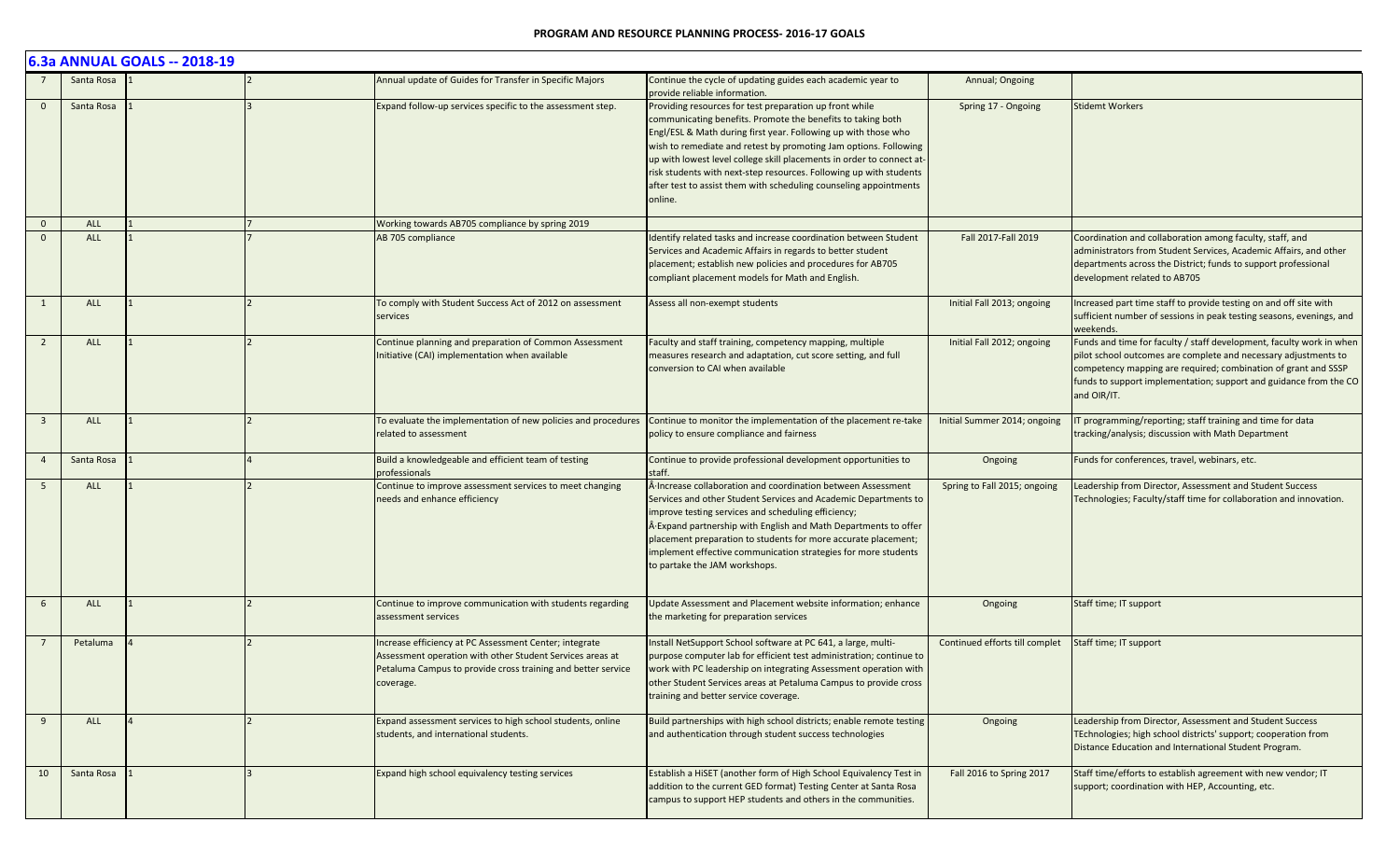|                         |            | 6.3a ANNUAL GOALS -- 2018-19 |                                                                                                                                                                                        |                                                                                                                                                                                                                                                    |                   |                                                                                                                                                                                                                                                                                    |
|-------------------------|------------|------------------------------|----------------------------------------------------------------------------------------------------------------------------------------------------------------------------------------|----------------------------------------------------------------------------------------------------------------------------------------------------------------------------------------------------------------------------------------------------|-------------------|------------------------------------------------------------------------------------------------------------------------------------------------------------------------------------------------------------------------------------------------------------------------------------|
| 11                      | <b>ALL</b> |                              | Expand assessment services to all off-campus sites.                                                                                                                                    | Provide access to assessment services for noncredit students to<br>enroll at off-campus sites and to meet noncredit SSSP mandates.                                                                                                                 | Ongoing           | Coordination with all three assessment centers, IT, ESL, College Skills,<br>Adult Education, Academic Affairs and school districts will be<br>necessary to deliver this service.                                                                                                   |
| 12                      | Santa Rosa |                              | Refine CAPP (CTEP, MDTP & CELSA) tests until CAI<br>mplementation.<br>Continue to explore and share high school predictive measures<br>used for placement as well as SAT as a measure. | Continue to:<br>*improve the student experience with navigating the platform,<br>*review course placement outcomes related to recently<br>implemented tools<br>*provide faculty necessary information/ facilitate dialogue                         | Ongoing           | Coordination with IT, OIR, ESL, College Skills, Math and English<br>Departments.                                                                                                                                                                                                   |
| 1                       | <b>ALL</b> |                              | <b>Mandatory Orientations</b>                                                                                                                                                          | Meet consolidated Student Equity and Achievement Program (SEA)<br>mandates                                                                                                                                                                         | 2018/2019         | Counseling faculty to teach additional sections of Counseling 270 and<br>in-person orientations.                                                                                                                                                                                   |
| $\overline{2}$          | <b>ALL</b> |                              | Create an academic plan on file for all new students                                                                                                                                   | Meet SEA program mandates                                                                                                                                                                                                                          | 2018/2019         | Counseling faculty with ability to meet student demand. IT tracking<br>and reporting ability. Student Success Coaches and Specialist to work<br>with Counseling for nudging nonexempt students to complete ed<br>plans.                                                            |
| $\overline{3}$          | <b>ALL</b> |                              | Register students during spring for summer/fall terms                                                                                                                                  | Have all continuing students enrolled for fall and new incoming<br>students ready for fall term before they leave for summer break.<br>This is the first year in which we are implementing this and will<br>review our process at the end of May   | 2018/2019         | Release time to plan accordingly                                                                                                                                                                                                                                                   |
| $\overline{4}$          | <b>ALL</b> |                              | Implement online probation/dimissal workshops                                                                                                                                          | Address success and retention issues and allow for greater<br>attendance rates for having the workshop available online                                                                                                                            | 2018/2019         | Release time and IT time to develop and ability for us to track<br>workshop completion.                                                                                                                                                                                            |
| 1                       | <b>ALL</b> |                              | Continue to share travel costs to attend Northern California<br><b>Puente Motivational Conference.</b>                                                                                 | Reduce travel costs (to rent the bus), and save time organizing trip,<br>while meeting meeting Puente Mission.                                                                                                                                     | 2015-2016         | Cost for travel.                                                                                                                                                                                                                                                                   |
| $\overline{2}$          | <b>ALL</b> |                              | Continue to work with Transfer Center to visit UC Davis Campus.                                                                                                                        | Collaborate with Transfer Center and reduce the cost to visit UC<br>Davis Campus.                                                                                                                                                                  | 2015-2016         | None                                                                                                                                                                                                                                                                               |
| $\overline{\mathbf{3}}$ | <b>ALL</b> |                              | Continue to share travel costs to visit Berkeley and Sacramento<br>State.                                                                                                              | Reduce travel costs (to rent the bus), and save time organizing trip,<br>while meeting meeting Puente Mission.                                                                                                                                     | 2015-2016         | Cost for travel.                                                                                                                                                                                                                                                                   |
|                         | <b>ALL</b> |                              | Implement the integrated Student Success Plan under the<br>guidelines of the consolidated Student Equity and Achievement<br>(SEA) Program.                                             | Strengthen and improve integrated student support; set integrated<br>goals that align with State and local strategic visions;<br>Collaborate with Research and IT to establish program evaluation<br>methodology to enhance program effectiveness. | Trienually        | Leadership from Integrated Student Success Committee; support<br>from the District through collaboration and shared governance<br>structure; OIR and IT support for data reporting and program<br>evaluation; cooperation from other support programs beyond SSSP,<br>SE, and BSI. |
| $\overline{2}$          | <b>ALL</b> |                              | Develop an integrated SEA Program budget plan                                                                                                                                          | Identify district priorities on student success efforts; use SEA<br>program funds strategically                                                                                                                                                    | Annually          | Continued support and understanding of funding guidelines from<br>faculty, staff, administrators, and students.                                                                                                                                                                    |
| $\overline{\mathbf{3}}$ | <b>ALL</b> |                              | Reduce equity gap for disproportionately impacted student<br>populations                                                                                                               | Update campus-based research to identify achievement gaps;<br>Identify goals for improving success for all students;<br>Implement strategies and activities to achieve the identified goals.                                                       | Bi- or Trienually | <b>Support from District leaders;</b><br>Support from Institutional Research;<br>Strengthened program coordination.                                                                                                                                                                |
| $\overline{4}$          | <b>ALL</b> |                              | Provide matriculation services to all non-exempt students with<br>an emphasis on education planning                                                                                    | Ensure matric service delivery at all campuses and off-campus<br>sites                                                                                                                                                                             | Ongoing           | Sufficient funding for counseling and support staff                                                                                                                                                                                                                                |
| $5\overline{)}$         | ALL        |                              | Continue to monitor Student Success data collection and ensure<br>reporting accuracy                                                                                                   | Collect and review service delivery data to ensure accurate MIS<br>reporting                                                                                                                                                                       | Ongoing           | Coordination with OIR and IT                                                                                                                                                                                                                                                       |
| 6                       | ALL        |                              | Implement AB705                                                                                                                                                                        | Develop new placement policies and processes under AB 705;<br>communicate with students, faculty, HS, and other partners.                                                                                                                          | Spring 2019       | Cooperation from Academic Affairs on curriculum re-design and<br>Guided Self Placement; support from IT and other departments.                                                                                                                                                     |
|                         | <b>ALL</b> |                              | Increase student retention and success through Starfish (Early<br>Connection) program and Student Success Peer Coach program                                                           | Develop and                                                                                                                                                                                                                                        | Ongoing           | Support from faculty and District leaders; staff coordination;<br>software availability; funds to institutionalize the expanded peer<br>coach program after Innovation Grant                                                                                                       |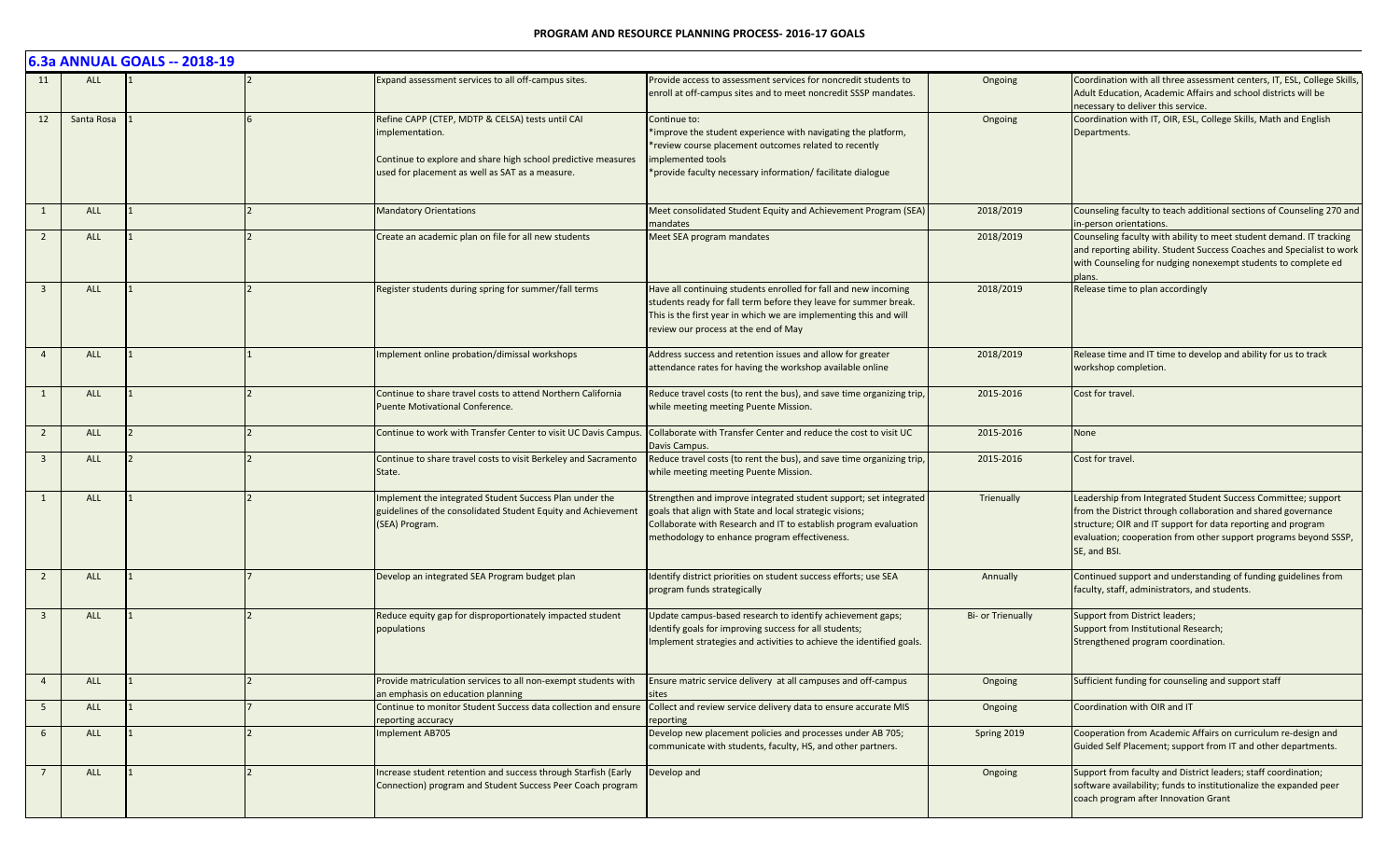|                         |            | 6.3a ANNUAL GOALS -- 2018-19 |                       |                                                                                                                                             |                                                                                                                                                                                                                                                                                                                                                                                                                                                                               |                          |                                                                                                                                                                                                                                                                                                                                                                                           |
|-------------------------|------------|------------------------------|-----------------------|---------------------------------------------------------------------------------------------------------------------------------------------|-------------------------------------------------------------------------------------------------------------------------------------------------------------------------------------------------------------------------------------------------------------------------------------------------------------------------------------------------------------------------------------------------------------------------------------------------------------------------------|--------------------------|-------------------------------------------------------------------------------------------------------------------------------------------------------------------------------------------------------------------------------------------------------------------------------------------------------------------------------------------------------------------------------------------|
|                         | <b>ALL</b> |                              |                       | Reach all non-exempt students to deliver SSSP services with an<br>emphasis on education planning                                            | Design Student Success Campaign materials to effectively<br>communicate with students through multiple venues;<br>Increase efforts for outreach and in-reach.                                                                                                                                                                                                                                                                                                                 | Ongoing                  | Collaboration among student services departments;<br>Support from PR and IT                                                                                                                                                                                                                                                                                                               |
| 9                       | <b>ALL</b> |                              |                       | Enhance facilities and services provided through SWC                                                                                        | Provide sound infrastructure at SWC to support that location as<br>well as off-campus sites                                                                                                                                                                                                                                                                                                                                                                                   | Ongoing                  | District funding; improved facilities at SWC;<br>Counseling support                                                                                                                                                                                                                                                                                                                       |
| 10                      | ALL        |                              |                       | Enhance technology solutions to support service delivery                                                                                    | Develop innovative solutions for service delivery and timely<br>intervention; ensure service delivery to all students regardless of<br>modality and location, including SARS Zoom for Counseling and<br>other services                                                                                                                                                                                                                                                        | Ongoing                  | Collaboration across student services and academic departments;<br>support from IT                                                                                                                                                                                                                                                                                                        |
| 11                      | <b>ALL</b> |                              |                       | Coordiniate noncredit SSSP core services delivery to noncredeit<br>students                                                                 | The implentation of the Adult Education Program presents<br>potential for growth in noncredit SSSP (Most of the students in this<br>program meet the guidelines for SSSP). Coordinated efforts are<br>underway to increase access to services.                                                                                                                                                                                                                                | Ongoing                  | Collaboration among ESL, College Skills and Adult Education Program                                                                                                                                                                                                                                                                                                                       |
| 12                      | <b>ALL</b> |                              |                       | Continue to improve online student support services.                                                                                        | Increase service capacity for online students; coordinate support<br>activities across components and departments; Steer ongoing<br>efforts to narrow the gap between face to face services and online<br>services according to ACCJC Standards and to also increase<br>retention rates of distance learners.<br>Provide guidance, resources and a framework for ongoing<br>improvement with the goal of providing equitable depth and<br>breadth in service and interactions | Spring 2015 and ongoing  | Sufficient and diversified funding sources for online tutoring;<br>continued collaboration with Distance Ed, District Online Committee.<br>Student Services personnel and IT. Ongoing professional<br>development in applicable technology and best practices shared at<br>the state level so that the information and resources can be shared<br>with other student service departments. |
| 13                      | <b>ALL</b> |                              |                       | ncrease access for noncredit student to transition to credit<br>courses with new AB 540 and AB 68 regulations.                              | New regulations with AB 540 and AB 68 will allow noncredit<br>students to pay in-state tuition. This will allow more noncredit<br>students without citizeship status to matriculate from noncredit to<br>credit courses.                                                                                                                                                                                                                                                      | Fall 2018 and ongoing    | Collaboration among A&R, student suppot services, ESL, College Skills<br>and Adult Education will be necessary to ensure noncredit students<br>are well informed                                                                                                                                                                                                                          |
| 14                      | <b>ALL</b> |                              |                       | Provide professional development related to SEA Program,<br>AB705, and other initiatives                                                    | Inform college community of changes in studetn success<br>initiatives; increase collaboration and scale up best practices                                                                                                                                                                                                                                                                                                                                                     | Ongoing                  | Time and funding for faculty and staff                                                                                                                                                                                                                                                                                                                                                    |
| 15                      | <b>ALL</b> | 01 - Student Success         | 02 - Student Services | Develop a summer bridge program to better prepare entering<br>students                                                                      | Collaboration with 10,000 Degrees and other partners to establish<br>a bridge program to support new students                                                                                                                                                                                                                                                                                                                                                                 | Spring 2019 and annually | Time and funding                                                                                                                                                                                                                                                                                                                                                                          |
|                         | <b>ALL</b> |                              |                       | Set up appointments for students on the Petaluma Campus to<br>meet with university represenatives on the Santa Rosa Campus<br>through Zoom. | The majority of university represenatives do not visit the Petaluma<br>Campus. Setting up Zoom appointments will allow students on the<br>Petaluma Campus to speak with reps without having to physically<br>visit the Santa Rosa Campus.                                                                                                                                                                                                                                     | Fall 2018-Spring 2019    | TC Specialist and Administrative Assistant in Petaluma will work on<br>this process. A space with a compuater on the Petaluma Campus will<br>need to be utilized.                                                                                                                                                                                                                         |
| $\overline{2}$          | <b>ALL</b> |                              |                       | ncrease the number of transfer students identified through<br><b>Student Equity data</b>                                                    | Make personal contact with students who have 30+ transferable<br>units enrolled in F2017 to work with them on their transfer goals.                                                                                                                                                                                                                                                                                                                                           | Fall 2018-Spring 2019    | Program Specialist, Counselor, TC Director time                                                                                                                                                                                                                                                                                                                                           |
| $\overline{\mathbf{3}}$ | Santa Rosa |                              |                       | Increase student appointments in Transfer Center                                                                                            | Provide more appointments for students with a goal to transfer to<br>a four year university.                                                                                                                                                                                                                                                                                                                                                                                  | Fall 2018-Spring 2019    | Additional appointments in Transfer Center                                                                                                                                                                                                                                                                                                                                                |
| $\overline{4}$          | <b>ALL</b> |                              |                       | Take students on field trips to four-year universities                                                                                      | Allow students to experience four year campuses through<br>organized field trips with the Transfer Center.                                                                                                                                                                                                                                                                                                                                                                    | Fall 2018-Spring 2019    | Funding for field trips is being provided by Student Equity. The<br>Transfer Center is also partnering with Puente, MESA, APASS,<br>International Students, and Connections to split the cost of<br>transportation.                                                                                                                                                                       |
| 5                       | ALL        |                              |                       | Hold a celebration for students who are transferring to a four<br>year university                                                           | Recognize students who have worked hard to reach their goal of<br>transfer.                                                                                                                                                                                                                                                                                                                                                                                                   | Spring 2019              | Offer cake and drinks to students and guests and a certificate or<br>other memento. (Researching what other campuses do)                                                                                                                                                                                                                                                                  |
| 6                       | ALL        |                              |                       | Rewrite SLO 2                                                                                                                               | Rewrite SLO 2 to be more relevant and measureable in order to<br>assess.                                                                                                                                                                                                                                                                                                                                                                                                      | Summer 2018              | TC Director's time to rewrite and assess.                                                                                                                                                                                                                                                                                                                                                 |
|                         | ALL        |                              |                       | Create videos to be posted on the Transfer Center website for all<br>workshops we provide in the Transfer Center                            | I Provide videos of workshops for students who are unable to<br>attend a workshop in person.                                                                                                                                                                                                                                                                                                                                                                                  | Fall 2018-Spring 2019    | Time to create and film videos                                                                                                                                                                                                                                                                                                                                                            |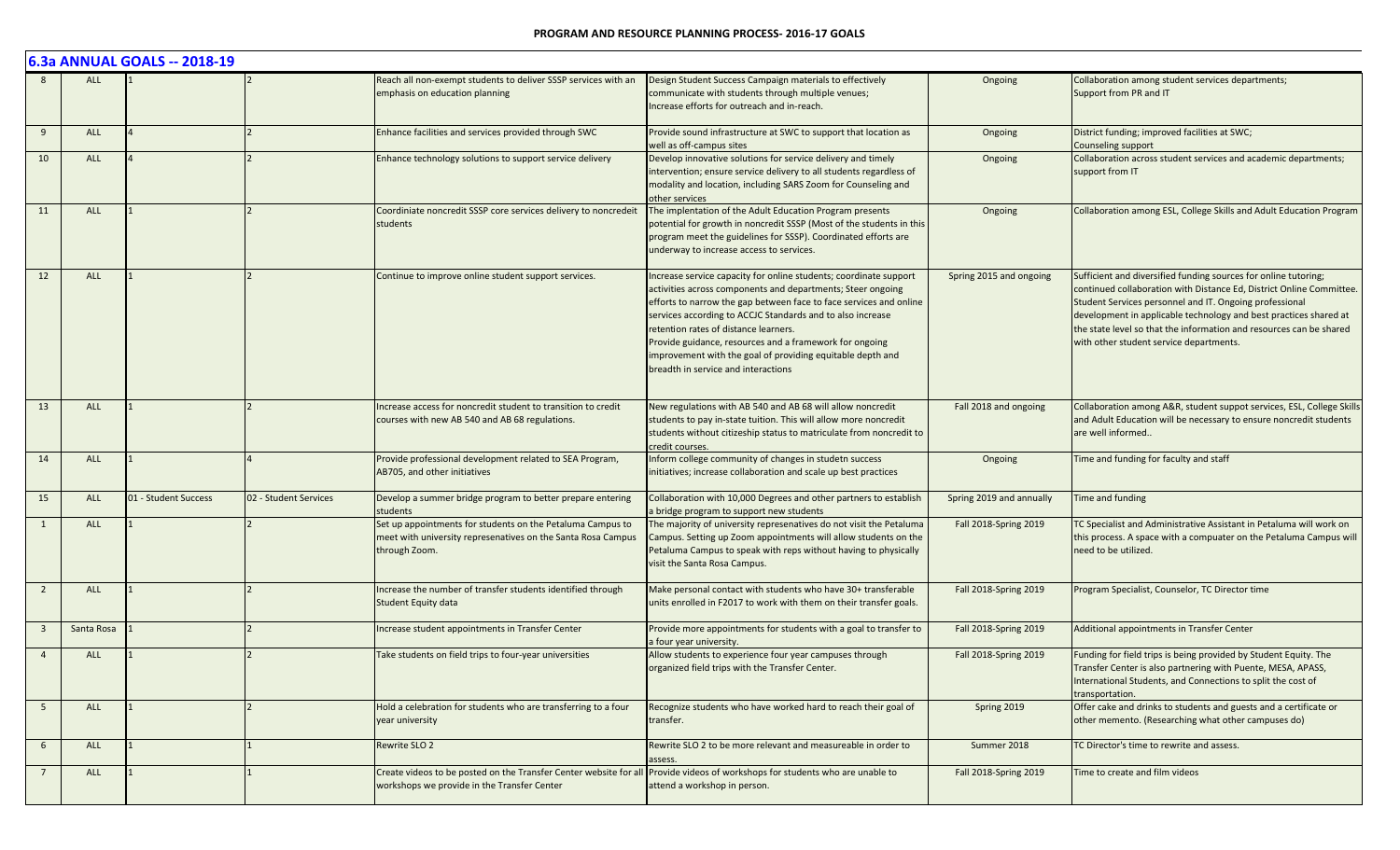|                         |            | 6.3a ANNUAL GOALS -- 2018-19 |                                                                                                                                                                                                    |                                                                                                                                                                                                                                                                                                                                                                                       |                               |                                                                                                                                                                                                                                                                                                                                                                                                       |
|-------------------------|------------|------------------------------|----------------------------------------------------------------------------------------------------------------------------------------------------------------------------------------------------|---------------------------------------------------------------------------------------------------------------------------------------------------------------------------------------------------------------------------------------------------------------------------------------------------------------------------------------------------------------------------------------|-------------------------------|-------------------------------------------------------------------------------------------------------------------------------------------------------------------------------------------------------------------------------------------------------------------------------------------------------------------------------------------------------------------------------------------------------|
|                         | Santa Rosa |                              | Reach students where they are by visiting specific English and<br>Math classes as well as specific clubs and programs (BSU,<br>MeCHa, Puente, Umoja, Athletics, Vets, Chem/Bio/Engr Clubs,<br>etc. | Have more informed students by visiting classrooms and club<br>meetings for a short introduction to the transfer process.                                                                                                                                                                                                                                                             | Fall 2018-Spring 2019         | TC Director, Counselor and Program Specialist will work on reaching<br>more students                                                                                                                                                                                                                                                                                                                  |
| 9                       | ALL        |                              | Reach out to high school concurrent enrolled students who plan Ensure these students start early with planning for transfer.<br>on attending SRJC after HS graduation                              |                                                                                                                                                                                                                                                                                                                                                                                       | Fall 2018-Spring 2019         | Transfer Director, Counselor and staff time/resources                                                                                                                                                                                                                                                                                                                                                 |
| 10                      | Santa Rosa |                              | Offer Transfer Check-Ups on the Santa Rosa Campus in the<br><b>Bertolini Dining Hall</b>                                                                                                           | Set up a table during the lunch hour to answer questions and<br>provide a quick check on transfer progress. Set up appointment for<br>counseling session to follow up.                                                                                                                                                                                                                | Spring 2019                   | Laptop will be needed to conduct this service as well as counselor<br>and staff time.                                                                                                                                                                                                                                                                                                                 |
| 11                      | <b>ALL</b> |                              | Visit AVID programs in high schools to inform students of<br>transfer options through SRJC.                                                                                                        | Reach out to potential SRJC students who are likely to utilize the<br>Transfer Center once they enroll at SRJC.                                                                                                                                                                                                                                                                       | Fall 2018-Spring 2019         | Counselor and staff time/resources                                                                                                                                                                                                                                                                                                                                                                    |
| 12                      | Santa Rosa |                              | Offer faculty Don't Cancel Class" option"                                                                                                                                                          | Conduct a Transfer Center presentation to a class when a faculty<br>member needs to cancel class.                                                                                                                                                                                                                                                                                     | Fall 2018-Spring 2019         | Transfer Director and Counselor's time                                                                                                                                                                                                                                                                                                                                                                |
| 13                      | <b>ALL</b> |                              | Increase faculty awareness and participation regarding transfer                                                                                                                                    | The Transfer Center Director will be creating a Transfer Plan" to<br>share with various constituents including the Academic Senate<br>Department Chairs Council and Petaluma Faculty Forum. We will<br>also begin to deliver posters to various departments on campus so<br>they are aware of our activitites.                                                                        | Fall 2018-Spring 2019         | Transfer Director's time. Student employees will deliver marketing<br>materials to departments.                                                                                                                                                                                                                                                                                                       |
| 14                      | Santa Rosa |                              | Invite SSU's Business Department to present at SRJC                                                                                                                                                | Business is one of the most sought after majors, but most students<br>do not know what they want to do with the major. This<br>opportunity will allow students a better understanding of the<br>concentrations offered at a university and what careers they could<br>enter with a bachelors degree in business. This would also create<br>better relationships between SRJC and SSU. | Fall 2018-Spring 2019         | <b>Transfer Director's time</b>                                                                                                                                                                                                                                                                                                                                                                       |
| 15                      | Santa Rosa |                              | Move Transfer Center to 2nd floor of Bertolini Center to create<br>synergy with general counseling                                                                                                 | Complete the remodeling of affected rooms in Bertolini to ensure<br>functions of Transfer Center in its new location                                                                                                                                                                                                                                                                  | Completion by Spring 2019     | Funds for remodeling and associated moving; time from<br>faculty/staff/Administrators for design, moving, and communication                                                                                                                                                                                                                                                                           |
| 1                       | Petaluma   |                              | <b>Outreach to Petaluma Campus</b>                                                                                                                                                                 | Develop data on students who are only on the Petaluma campus to<br>provide necessary services                                                                                                                                                                                                                                                                                         | ongoing                       | staff time                                                                                                                                                                                                                                                                                                                                                                                            |
| $\overline{2}$          | Other      |                              | outreach to Southwest Center                                                                                                                                                                       | provide necessary services to student attending SWC campus                                                                                                                                                                                                                                                                                                                            | 2018-2019                     | staff time and space availability                                                                                                                                                                                                                                                                                                                                                                     |
| $\overline{3}$          | <b>ALL</b> |                              | update program outcomes as new legislation is introduced that<br>may require changes to the CalWORKs program                                                                                       | staff trainings; student workshops; continuous communication<br>with County Partnering agencies                                                                                                                                                                                                                                                                                       | ongoing                       | staff time                                                                                                                                                                                                                                                                                                                                                                                            |
| 1                       | <b>ALL</b> |                              | Keep EOPS Staff & Program whole                                                                                                                                                                    | 1.1 EOPS & CARE programs will continue to provide services<br>according to Ed Code and Title V to EOPS/CARE students                                                                                                                                                                                                                                                                  | July 1, 2017 to June 30, 2020 | The state has restored most of the funding available prior to the<br>years 2009-2010. EOPS/CARE/CAFYES(NextUp) numbers continue to<br>increase and the Director will continue to advocate for the right<br>formula to always be able to provide the highest quality services to<br>students in the programs.                                                                                          |
| $\overline{2}$          | ALL        |                              | Increase the number of Classified positions supporting EOPS &<br><b>CARE</b>                                                                                                                       | A full-time classified staff to cover the EOPS Office reception desk                                                                                                                                                                                                                                                                                                                  | July 1, 2017 to June 30, 2019 | Our Administrative Assistant II is on modified duty which means she<br>is working only 50% of the time. Having a full-time receptionist<br>would ease the stress on the director and the CARE coordinator from<br>supervising the front desk. An STNC position is not ideal as having<br>someone new on-and-off is a problem for our student aides, staff,<br>and EOPS/CARE/CAFYES (NextUp) students. |
| $\overline{\mathbf{3}}$ | ALL        |                              | Collaborate with Information Technology to continue improving Monitor and update our current SIS system to insure quality<br><b>EOPS &amp; CARE SIS screens</b>                                    | services, case management of EOPS students' record and accurate<br>data reporting to District and State                                                                                                                                                                                                                                                                               | July 1, 2017 to June 30, 2020 | Time and technical assistance from Information Technology staff.<br>Working directly with one staff member in IT has allowed the<br>department to make changes necessary in an appropriate manner.<br>We need to continue to have someone dedicated to do this work.                                                                                                                                  |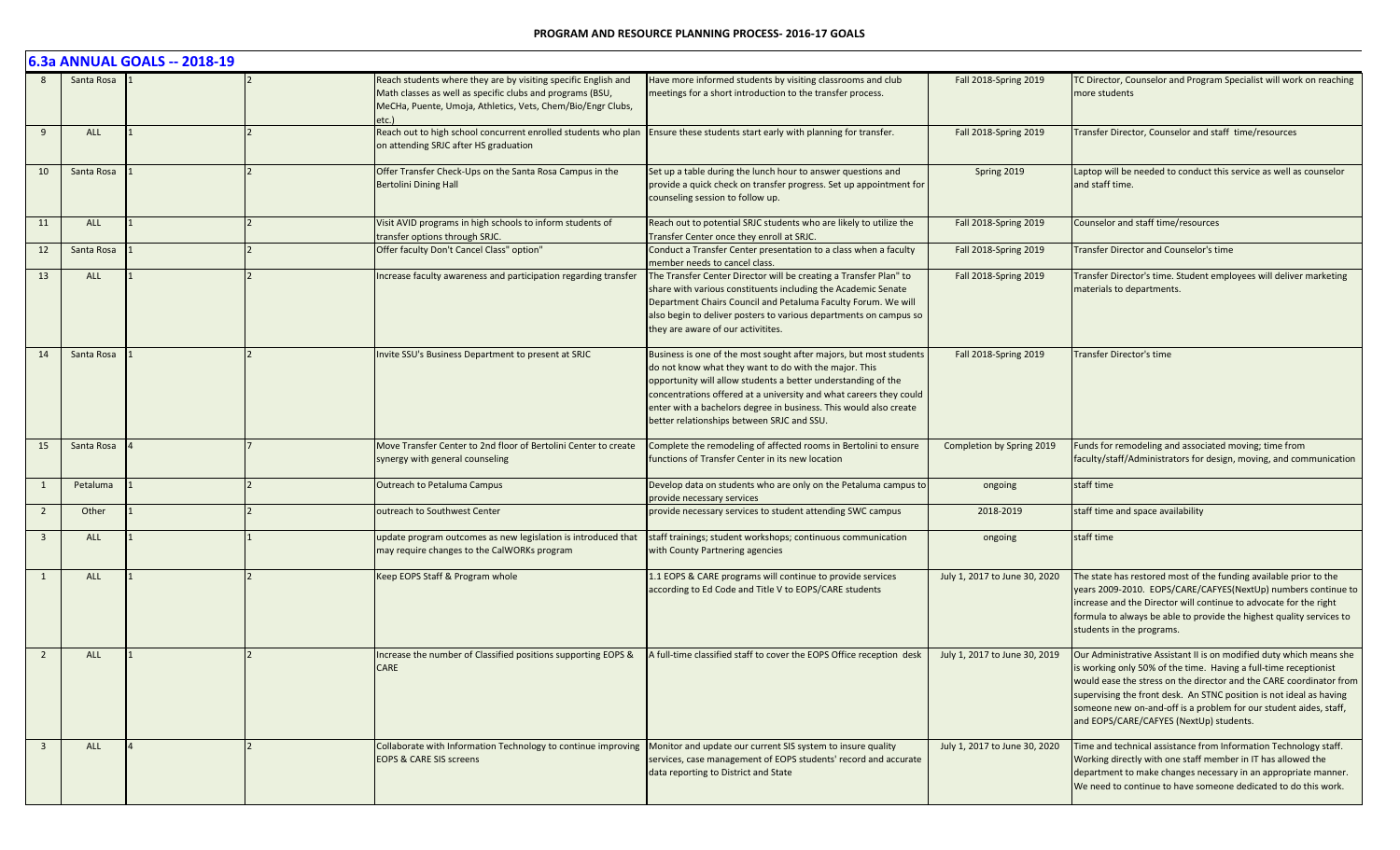|                 |            | 6.3a ANNUAL GOALS -- 2018-19 |                |                                                                                     |                                                                                                                                                                                                                                                                                                                                                                                                            |                               |                                                                                                                                                                                                                                                                                                                                                                                                                                                                                                |
|-----------------|------------|------------------------------|----------------|-------------------------------------------------------------------------------------|------------------------------------------------------------------------------------------------------------------------------------------------------------------------------------------------------------------------------------------------------------------------------------------------------------------------------------------------------------------------------------------------------------|-------------------------------|------------------------------------------------------------------------------------------------------------------------------------------------------------------------------------------------------------------------------------------------------------------------------------------------------------------------------------------------------------------------------------------------------------------------------------------------------------------------------------------------|
|                 | ALL        |                              |                | Student Retention: EOPS Summer Readiness program                                    | Develop a model of classes and cohort team and esteem-building<br>activities as a summer bridge program for prospective high school<br>EOPS students enrolling at SRJC in the fall term                                                                                                                                                                                                                    | July 1, 2017 to June 30, 2020 | EOPS/CARE/CAFYES(NextUp) staff and counselors will continue<br>discussions on a monthly basis on how we will be able to adjust the<br>Summer Readiness program to continue and be successful in<br>assisting first generation students with their transition into SRJC. The<br>shift on behalf of the district may affect enrollment into Summer<br>Readiness and different ideas are being discussed on how to make<br>the adjustment.                                                        |
| $\overline{5}$  | ALL        |                              | $\overline{2}$ | Increase the number of Counseling Hrs. supporting<br>EOPS/CARE/CAFYES students      | As demand for EOPS services increases, EOPS needs to maintain<br>the ratio of EOPS Counselors to number of students at 1/200                                                                                                                                                                                                                                                                               | July 1, 2017 to June 30, 2020 | The EOPS/CARE/CAFYES(NextUp) have determine that in order to<br>maintain the right services for students that reflect above and<br>beyond, there is a need for a third full time counselor in the Santa<br>Rosa Campus office while increasing from 30% to 40% the time for<br>the Petaluma counselor. Adjustments need to be made to<br>accomodate for these changes as EOPS numbers increase past 713.                                                                                       |
|                 | ALL        |                              |                | Design new Outreach Strategies for EOPS/CARE/CAFYES                                 | Given the growing rate of HS Latino students dropping out, EOPS<br>Outreach strategies need to be inclusive of 5th graders and up, and<br>their families                                                                                                                                                                                                                                                   | July 1, 2017 to June 30, 2020 | The EOPS Outreach Coordinator will collaborate with the<br>CAFYES(NextUp) Coordinator to develop new outreach strategies<br>that will be shared with the ELL Outreach Team in order to increase<br>resources to the most needed populations.                                                                                                                                                                                                                                                   |
| $\overline{7}$  | ALL        |                              |                | Goal 6.1 Outreach strategies for CARE                                               | To grow the number of CARE students served, we need new<br>inreach" strategies through campus CalWORKS program to identify<br><b>CARE</b> eligible students"                                                                                                                                                                                                                                               | July 1, 2017 to June 30, 2020 | CARE Coordinator will continue to work closely with CalWORKS<br>Director and County personnel to identify eligible CARE students and<br>expedite their enrollment. The number of CARE students has not<br>improved in the last year and it is important to note that the number<br>of CalWORKS eligible students has also dropped in the last couple<br>years. The CARE Coordinator will continue to collaborate with<br>colleagues in order to make services available for eligible students. |
| $\mathbf{8}$    | <b>ALL</b> |                              |                | Implementation of new EOPS CAFYES program                                           | To hire all staff approved under this new program funding,<br>including filling a new position, EOPS Coordinator, Foster youth<br>Educational support. Program goals include the enrollment of 50<br>eligible (verifiable) CAFYES students within 3 years, demonstrate<br>progressive retention of 20-25% among these students, with 40%<br>of them meeting/sompleting their academic goal within 4 years. | January 2016-June 30, 2020    | The Coordinator was hired in fall 2016 and has increased the number<br>of students now in the program. An MOU has been created to<br>provide individual therapy and group sessions for CAFYES(NextUp)<br>students. In fall 2017 there will be a half-time counselor dedicated<br>to the needs over and above" those provided by EOPS. An STNC<br>position was created to assist the Coordinator with outreach and in-<br>reach to increase the number of eligible students."                   |
| $\mathbf{1}$    | <b>ALL</b> |                              | $\overline{2}$ | Implement financial aid support portion for the Presidential<br>Promise initiative. | Train 2 new staff hired: Specialist and Technician 1.                                                                                                                                                                                                                                                                                                                                                      | 6 months                      | Training time, workstations.                                                                                                                                                                                                                                                                                                                                                                                                                                                                   |
| $\overline{2}$  | ALL        |                              |                | Establish stabilized staffing level.                                                | Train 2 new staff hired: Specialist and Technician I.                                                                                                                                                                                                                                                                                                                                                      | 6 months                      | Training time, work stations.                                                                                                                                                                                                                                                                                                                                                                                                                                                                  |
| $\overline{3}$  | Petaluma   |                              |                | FA Service at the Petaluma Campus.                                                  | Enhance FA services at Petaluma through a combination of means:<br>creating student choice, cross-training, enhanced skill sets, etc.                                                                                                                                                                                                                                                                      | 1 year                        | Dean, Student Services plan for new service location and work area,<br>given location of ELL Outreach Coordinator and multicultural center<br>site.                                                                                                                                                                                                                                                                                                                                            |
| $\overline{4}$  | Santa Rosa |                              |                | Implement CCCBOG.                                                                   | Process very few paper BOG applications by implementing the<br><b>CCCBOG</b> application.                                                                                                                                                                                                                                                                                                                  | 6 months                      | IT testing time for the SIS interface.                                                                                                                                                                                                                                                                                                                                                                                                                                                         |
| $5\overline{5}$ | ALL        |                              |                | Student portal.                                                                     | Develop and implement a student portal through SIS                                                                                                                                                                                                                                                                                                                                                         | 2 years                       | IT programming time-this is a large-scale project.                                                                                                                                                                                                                                                                                                                                                                                                                                             |
| $6\overline{6}$ | ALL        |                              |                | Process Cal Grants electronically.                                                  | Work with data uploads and downloads with CSAC and Regent<br>FAM, rather than through manual entry.                                                                                                                                                                                                                                                                                                        | 3 years                       | IT programming time, and testing.                                                                                                                                                                                                                                                                                                                                                                                                                                                              |
| 1               | ALL        |                              |                | Doyle Scholarship Program growth                                                    | Adapt to program growth as Doyle Trust distributions increase. The<br>program has evolved into a three-year program with dual awarding<br>cycles. Criteria has been changed to allow more students to<br>maintain the award and to encourage persistence and student<br>success.                                                                                                                           | Ongoing                       | Staff processing and tracking time. May require additional STNC<br>staff.                                                                                                                                                                                                                                                                                                                                                                                                                      |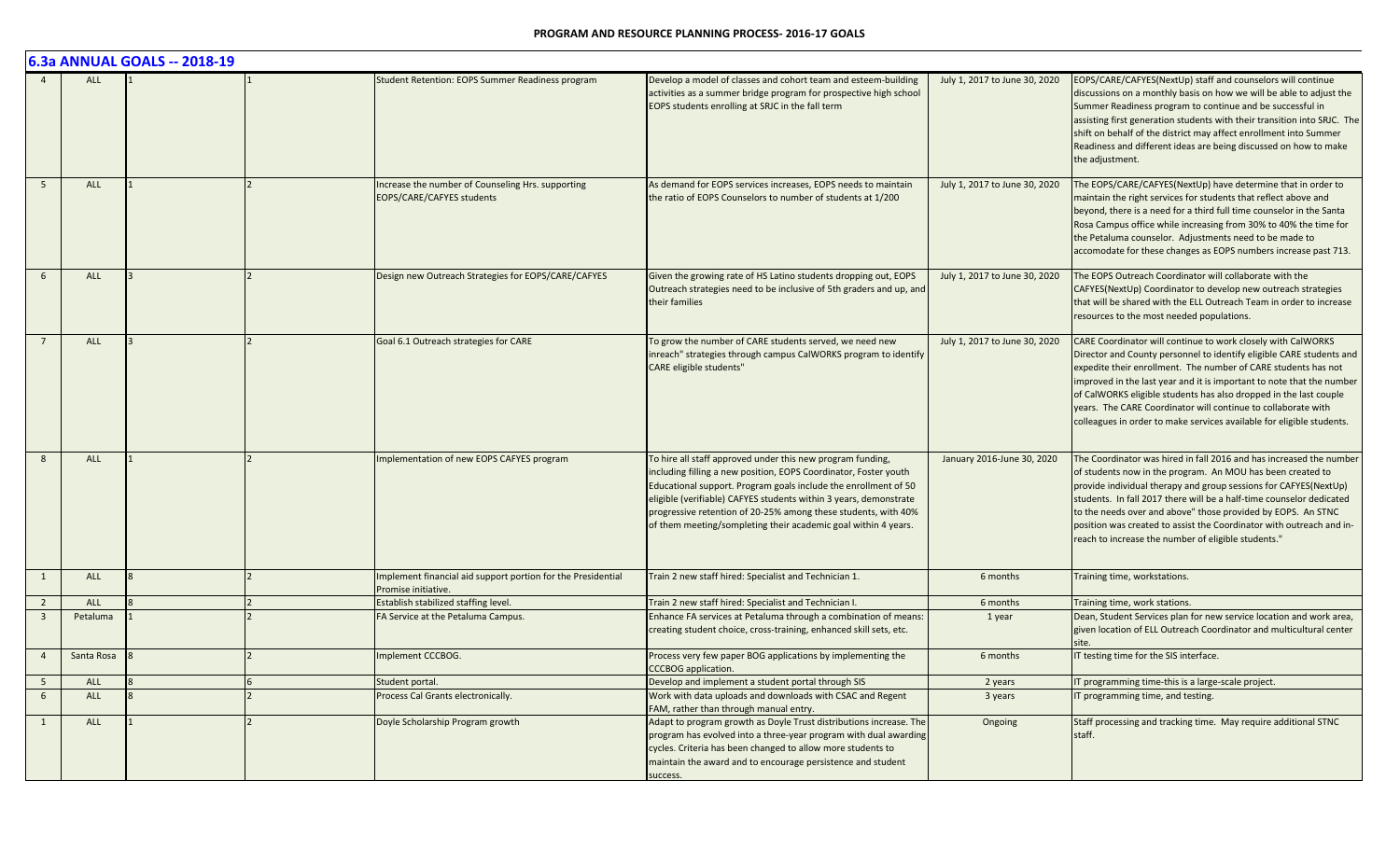|                |            | 6.3a ANNUAL GOALS -- 2018-19 |                                                                                |                                                                                                                                                                                                                                                                                                                                                                                                                                                                                                                                                                                                                                                                                                                                                                               |                                      |                                                                                                                                                                                                                                                                                                                                                                                                                                                                                                                                                                                                                                                                                                                                                            |
|----------------|------------|------------------------------|--------------------------------------------------------------------------------|-------------------------------------------------------------------------------------------------------------------------------------------------------------------------------------------------------------------------------------------------------------------------------------------------------------------------------------------------------------------------------------------------------------------------------------------------------------------------------------------------------------------------------------------------------------------------------------------------------------------------------------------------------------------------------------------------------------------------------------------------------------------------------|--------------------------------------|------------------------------------------------------------------------------------------------------------------------------------------------------------------------------------------------------------------------------------------------------------------------------------------------------------------------------------------------------------------------------------------------------------------------------------------------------------------------------------------------------------------------------------------------------------------------------------------------------------------------------------------------------------------------------------------------------------------------------------------------------------|
|                | <b>ALL</b> |                              | <b>Adult Literacy Award Program</b>                                            | Continue to administer this high touch program. Students with low<br>basic skills levels require more from staff in order to be successful.<br>Grant reporting has been requested of the Scholarship Office by<br>the SRJC Foundation.                                                                                                                                                                                                                                                                                                                                                                                                                                                                                                                                        | Grant funded through 2019            | Labor-intensive program requiring staff prrocessing and tracking<br>time. Grant comes with a 5% ACA to support the Scholarship Office.<br>NOTE: In 2018, the SRJC Foundation designated 2.5% to Scholarship<br>and 2.5% to support the grant writing renewal effort.                                                                                                                                                                                                                                                                                                                                                                                                                                                                                       |
| $\overline{4}$ | ALL        |                              | Develop new award program                                                      | Develop new need-based student award program as needed based<br>on gifts to SRJC Foundation.                                                                                                                                                                                                                                                                                                                                                                                                                                                                                                                                                                                                                                                                                  | Ongoing                              | Manager's time to guide the development of new programs and to<br>collaborate with interested parties and develop program criteria;<br>staff processing time which may outstrip current staff capacity.                                                                                                                                                                                                                                                                                                                                                                                                                                                                                                                                                    |
| 5 <sup>5</sup> | ALL        |                              | mplement a Scholarship Management System                                       | Implement Scholarship Management System to support current<br>scholarship programs including Foundation and Doyle application<br>process.                                                                                                                                                                                                                                                                                                                                                                                                                                                                                                                                                                                                                                     | 2018-19                              | Student Financial Services will require the assistance of Purchasing<br>(procurement), IT (programming and implementation), and<br>theDirector of Assessment and Student Success Technologies<br>(process management) to implement a new program with the goal of<br>offering scholarship applications to students by January 2019 for the<br>2019-20 award year.                                                                                                                                                                                                                                                                                                                                                                                          |
| 6              | <b>ALL</b> |                              | Continued integration of scholarship operations into the<br>PowerFAIDS program | Utilize the communication tools, letter management/student<br>notification system, and auto-packaging rules when applicable for<br>scholarship. Streamline scholarship award and payment processes.                                                                                                                                                                                                                                                                                                                                                                                                                                                                                                                                                                           | Ongoing                              | Staff training and processing time.                                                                                                                                                                                                                                                                                                                                                                                                                                                                                                                                                                                                                                                                                                                        |
|                | <b>ALL</b> |                              | <b>SHS Funding Stabilization</b>                                               | 1) Health Fee - reduce discretionary expenditures as possible,<br>improve staff efficiencies<br>2) Quarterly fiscal reports on expenditures status.<br>3) Work with HSACCC and MHWA re: Health Fee legislative<br>advocacy / reform impacting funding<br>4) MAA- continue participation, and stay informed on needed<br>changes in the LEA direct billing option to increase revenue<br>5) Work closely with the District on MOE and other funding issues,<br>SHS accountability, and future budget adjustments as needed.<br>6) Team meetings, consistent and efficient, towards necessary<br>program planning changes linked to budgetary restrictions.<br>7) Reduce preventable stressors and set reasonable goals for staff<br>in SHS that match the resources available. | <b>Ongoing and Quarterly Reviews</b> | Administrator and Staff time<br>Administrative support time to assure all fiscal tracking systems are<br>in place and operational for fiscal accountability and analysis.<br>(Escape, internal Excel tracking)<br><b>Student Health Services Advisory Committee</b><br>Awareness and dialogue with HSACCC and MHWA and CCCCO on<br>legislative initiatives for Health Fee reform<br>MAA/LEA Coordinator meetings, trainings, work with Accounting and<br>SCOE on invoicing, IT for MC data match, software enhancements,<br><b>State DHS meetings PRN</b><br>Accounting / Escape reports and analysis for regular multi-budget<br>monitoring audits<br>Local, state and national networking meetings/conferences to learn<br>of new funding opportunities. |
| 2              | <b>ALL</b> |                              | Technology Development and Applications in SHS                                 | Technology Workgroup Activities<br>1) Coordination of implementation plans with Medicat (portal, self-<br>check-in)<br>2) Analyze and continually assess workflow impact/changes and<br>organize effective staff training,<br>3) Database QI checks (coding effectiveness, user periodic audits<br>for documentation use)<br>4) Further develop a solid base of super-users<br>5) Applying additional software functions logically and with due<br>process review.<br>6) Address department's hardware needs and challenges for<br>smooth functioning, utilize bond funds as appropriate.                                                                                                                                                                                     | Ongoing                              | Administrator and Staff time:<br>Workgroup time<br>IT engagement<br>Medicat consulting time as needed<br>Health Fee and SMHP Grant and BOND funding leverage<br>STNC backfill / support                                                                                                                                                                                                                                                                                                                                                                                                                                                                                                                                                                    |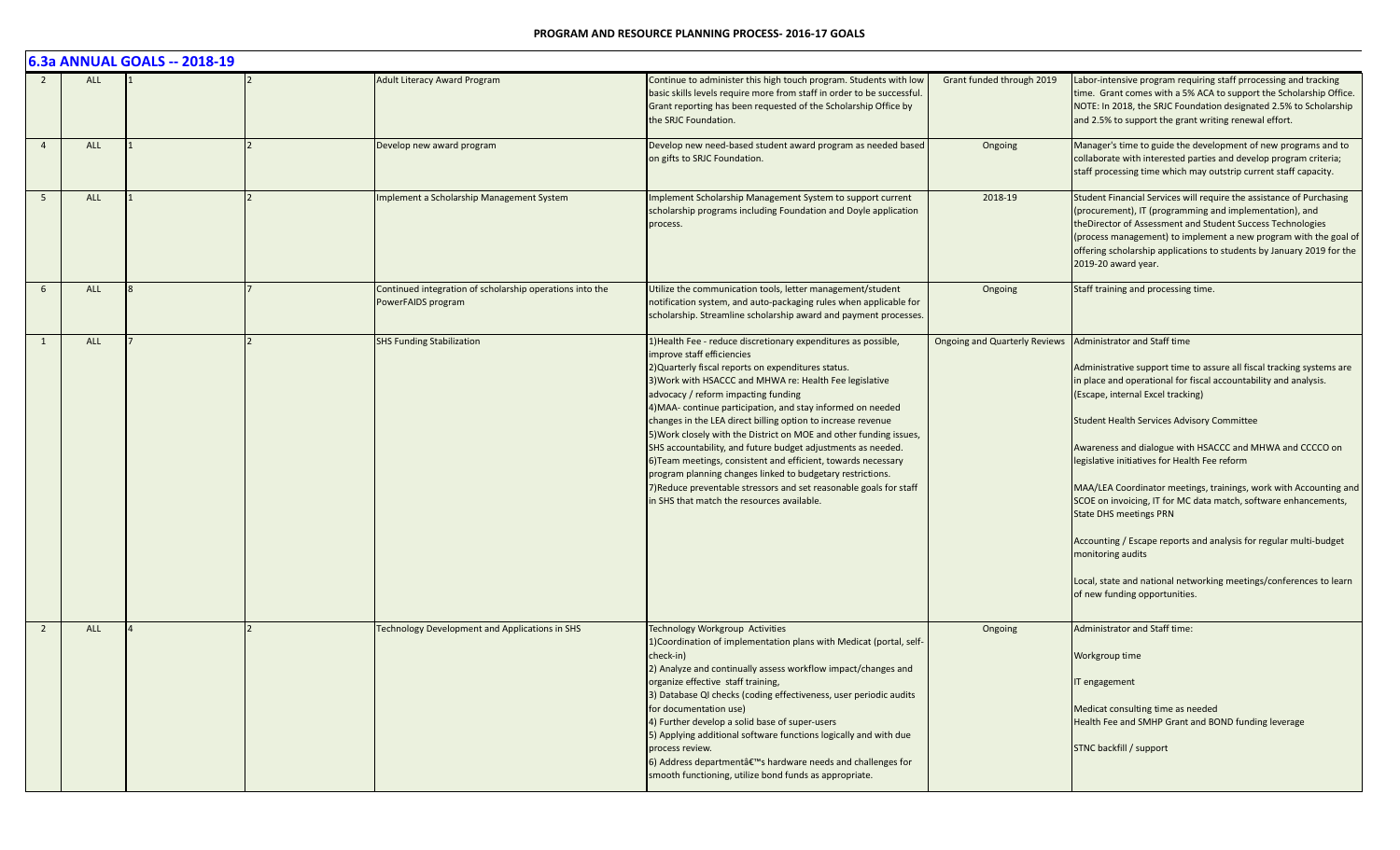|                |            | 6.3a ANNUAL GOALS -- 2018-19 |                                                                                                     |                                                                                                                                                                                                                                                                                                                                                                                                                                                                                                                                                                                                                                                                                                                                                                                                                                                                                                                                                                                                                                                                                                                                                                                                                                                                                                       |                   |                                                                                                                                                         |
|----------------|------------|------------------------------|-----------------------------------------------------------------------------------------------------|-------------------------------------------------------------------------------------------------------------------------------------------------------------------------------------------------------------------------------------------------------------------------------------------------------------------------------------------------------------------------------------------------------------------------------------------------------------------------------------------------------------------------------------------------------------------------------------------------------------------------------------------------------------------------------------------------------------------------------------------------------------------------------------------------------------------------------------------------------------------------------------------------------------------------------------------------------------------------------------------------------------------------------------------------------------------------------------------------------------------------------------------------------------------------------------------------------------------------------------------------------------------------------------------------------|-------------------|---------------------------------------------------------------------------------------------------------------------------------------------------------|
| $\overline{3}$ | <b>ALL</b> |                              | Program Quality Improvement in SHS                                                                  | Quality Improvement Workgroup Activities<br>1) Leverage funding to create a defined, sustainable and effective<br>risk case management service in SHS<br>a) Improve referral and case management outcomes in high risk<br>students.<br>b)Use of portal for secure messaging â€" students understand how<br>to use portal<br>c)Students with identified risk of academic failure will be linked<br>with student success program staff<br>d) Work with OIR towards linking SHS served students with unique<br>student success outcome tracking<br>e)Post †doc role development and evaluation of integrated<br>practice, focus on students with behavioral health issues.<br>2) Quality improvement related to staffing continuity efforts and<br>standardized guidelines<br>a) Will increase number of chart reviews to 30/month. Focus will<br>be encouraging feedback and learning standards for positive<br>response to new electronic intake process expanding baseline data<br>on students.<br>3) Implement NCHA Spring 2019<br>a) update optional questions reflective of current student health<br>concerns<br>b) oversee project implementation to meet research integrity<br>standards<br>4) Build internal tool for quality improvement and cross functional<br>training based on AAAHC mode | Ongoing           | <b>Administrator and Staff Time</b><br>Administrative Support time<br>Health Fee, SMHP Grant and Equity funding coordination<br>STNC backfill / support |
| $\overline{4}$ | ALL        |                              | Student Development / Student Employees and Student Leaders Student Development Workgroup for 18-19 | 1) SHS SDWG to meet regularly for both internal student<br>development issues and planning, as well as assuming a leadership<br>role for the new SMHP Grant<br>2) Provide quality SHS student employee training and supervision<br>•Adequately cross train for operational supports as part of initial<br>training, and<br>•Adjust for changes in technology and role. (Self-check in,<br>portal, etc.)<br>•Assure understanding and practice of department and college<br>guidelines, policies and procedures.<br>3) MH Grant objectives - SHS provides leadership, resources and<br>collaboration facilitation for expansion of select health related<br>student trainings for a larger cohort of student employees, and<br>student leaders.<br>•Student training/meeting schedules 18-19<br>•-Emphasis on cross training<br>•-Soft skills: inclusion, training, evaluation<br>•-assign admin/operational support work to student's                                                                                                                                                                                                                                                                                                                                                                 | Summer<br>Ongoing | <b>Administrator and Staff Time</b><br>Administrative Support time<br>Health Fee, SMHP Grant and Equity funding coordination<br>STNC backfill / support |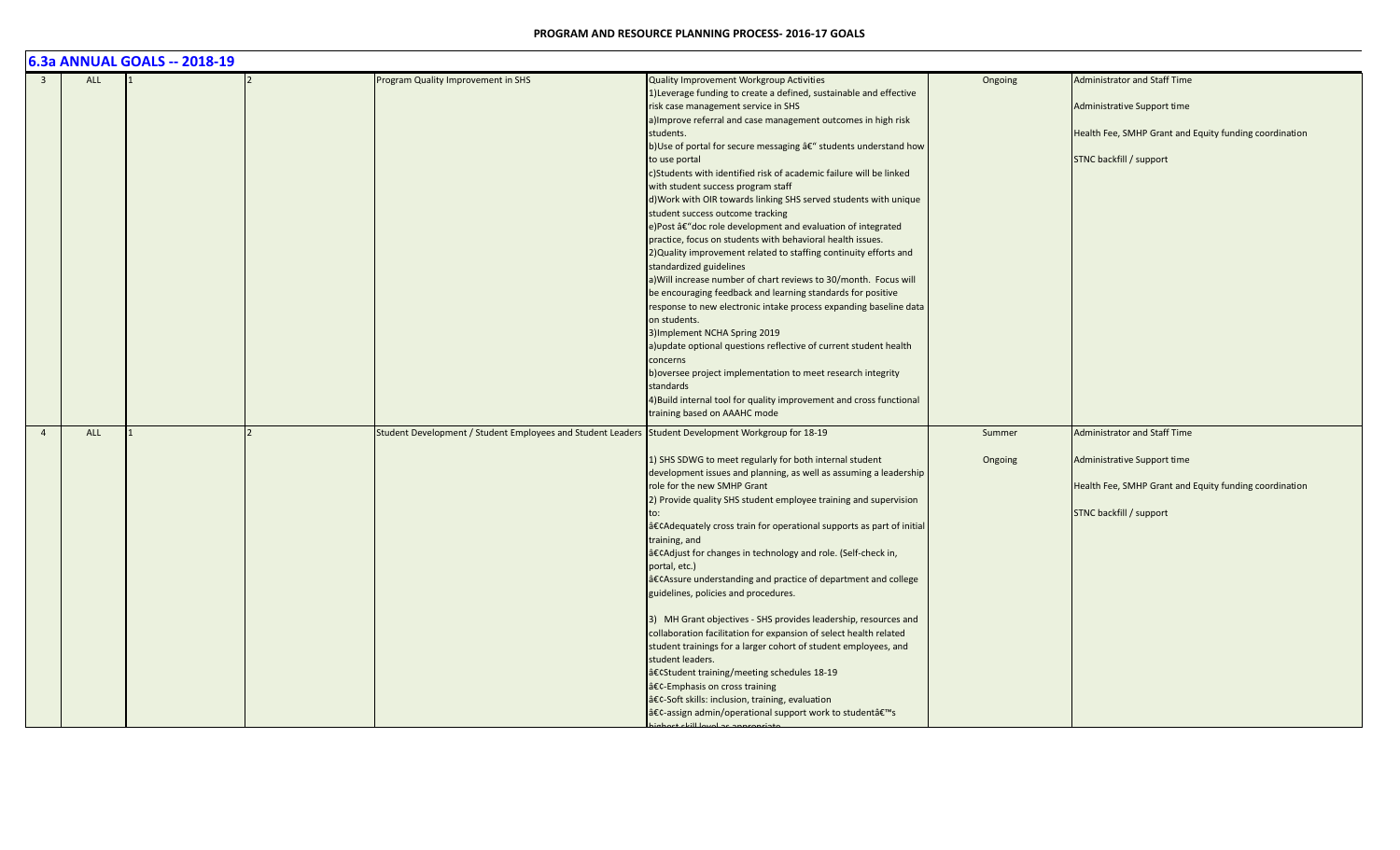|     |            | 6.3a ANNUAL GOALS -- 2018-19 |                                      |                                                                                                                                             |                                                                                                                                                                                                                                                                                                                                                                                                                                                                                                                                                                                                                                                                                                                                                                                                                                                                                                                                                                                                                                                                                                                                         |                   |                                                                                                                                                                                                                                        |
|-----|------------|------------------------------|--------------------------------------|---------------------------------------------------------------------------------------------------------------------------------------------|-----------------------------------------------------------------------------------------------------------------------------------------------------------------------------------------------------------------------------------------------------------------------------------------------------------------------------------------------------------------------------------------------------------------------------------------------------------------------------------------------------------------------------------------------------------------------------------------------------------------------------------------------------------------------------------------------------------------------------------------------------------------------------------------------------------------------------------------------------------------------------------------------------------------------------------------------------------------------------------------------------------------------------------------------------------------------------------------------------------------------------------------|-------------------|----------------------------------------------------------------------------------------------------------------------------------------------------------------------------------------------------------------------------------------|
| - 5 | <b>ALL</b> |                              |                                      | <b>Health Promotion</b>                                                                                                                     | Health Promotion/Outreach Workgroup<br>1) Develop 18-19 monthly communications plan, marketing,<br>messaging priorities, sequencing, timelines, explore thematic<br>applications<br>2) Leverage AmeriCorps students optimally for Fall outreach and<br>program infrastructure building for 18-19<br>3) Collaborate with VP Student Health on activities related to SRJC<br>student health.<br>4) Consider revival of the Student Health Outreach Worker as<br>student employment resources permit<br>5) Review methods to reach students re: SHS and health resources,<br>with more efficient use of emerging technology (apps, online,<br>institutional partners more, move upstream)<br>6) Collect intake data in health centers to determine how students<br>learned of SHS resources to support outreach strategies.<br>7) Support accurate collection of outreach/HP data into<br>benchmark tracking documents to evaluate program effectiveness.                                                                                                                                                                                  | Summer<br>Ongoing | Staff time for workgroup, organizing, preparing for and providing<br>health promotion services<br>PEI grant and Health Fee funding support for materials, contracts<br>External grant funding as available and outside agency supports |
| 6   | ALL        |                              |                                      | SHS Department Health: Communication, Relationships,<br><b>Coordination and Efficiencies</b>                                                | 1) Continue / strengthen the CORE staff facilitated meeting model,<br>with regular meetings 2x per month<br>2) Engage staff in development/completion of an SHS Operations<br>Manual (see QI)<br>3) Cross training as possible: working in different locations,<br>different tasks for greater shared understandings<br>4) Develop concept paper outlining SHS functions and facility needs<br>for both Santa Rosa and Petaluma campuses, as related to further<br>downsizing needs in the future and reorganization plan. Include<br>the perspective of succession planning<br>5) Continue Chaos Busting interventions with individual students,<br>colleagues and within the college community<br>6) Maintain/develop MOUs for obtaining critical services on<br>campus for students and sustainable working relationships with<br>healthcare agency partners in Sonoma County.<br>7) Work within the college community to maintain, strengthen<br>and/or initiate relationships for collaboration in the best interest of<br>the students.<br>8) Individuals and the team will commit to Gratitude Practices for<br>the coming year. |                   | Administrative and staff time<br>Administrative support time<br><b>Scheduling finesse</b>                                                                                                                                              |
| 1   | ALL        |                              | 02 - Student Services                | Staff Welcome Center/ Santa Rosa and Dream Centers with<br>student assistants/Outreach Ambassadors.                                         | Provide excellent services in welcoming new and prospective<br>students, and support for undocumented students.                                                                                                                                                                                                                                                                                                                                                                                                                                                                                                                                                                                                                                                                                                                                                                                                                                                                                                                                                                                                                         | Summer/Fall 2018  | See 2.1b-Budget Requests                                                                                                                                                                                                               |
| -1  | ALL        | 8                            | 04 - Personal/Professional<br>Growth | Continue with an on-going training program/plan for the Student Create a widely trained Student Outreach Team, leveraging<br>Outreach Team. | individual expertise and connecting with content experts<br>throughout the District.                                                                                                                                                                                                                                                                                                                                                                                                                                                                                                                                                                                                                                                                                                                                                                                                                                                                                                                                                                                                                                                    | 2018-19 AY        |                                                                                                                                                                                                                                        |
| 1   | ALL        |                              | 02 - Student Services                | Develop Student Outreach Team liaison relationships with high<br>schools                                                                    | Cultivate relationships through communication, and site visits to<br>the high schools (entire team.) Next visits planned are with<br>Sonoma Valley, Santa Rosa, and Sonoma State University, with the<br>intent to get to as many schools as possible during the year.                                                                                                                                                                                                                                                                                                                                                                                                                                                                                                                                                                                                                                                                                                                                                                                                                                                                  | 2018-19 AY        |                                                                                                                                                                                                                                        |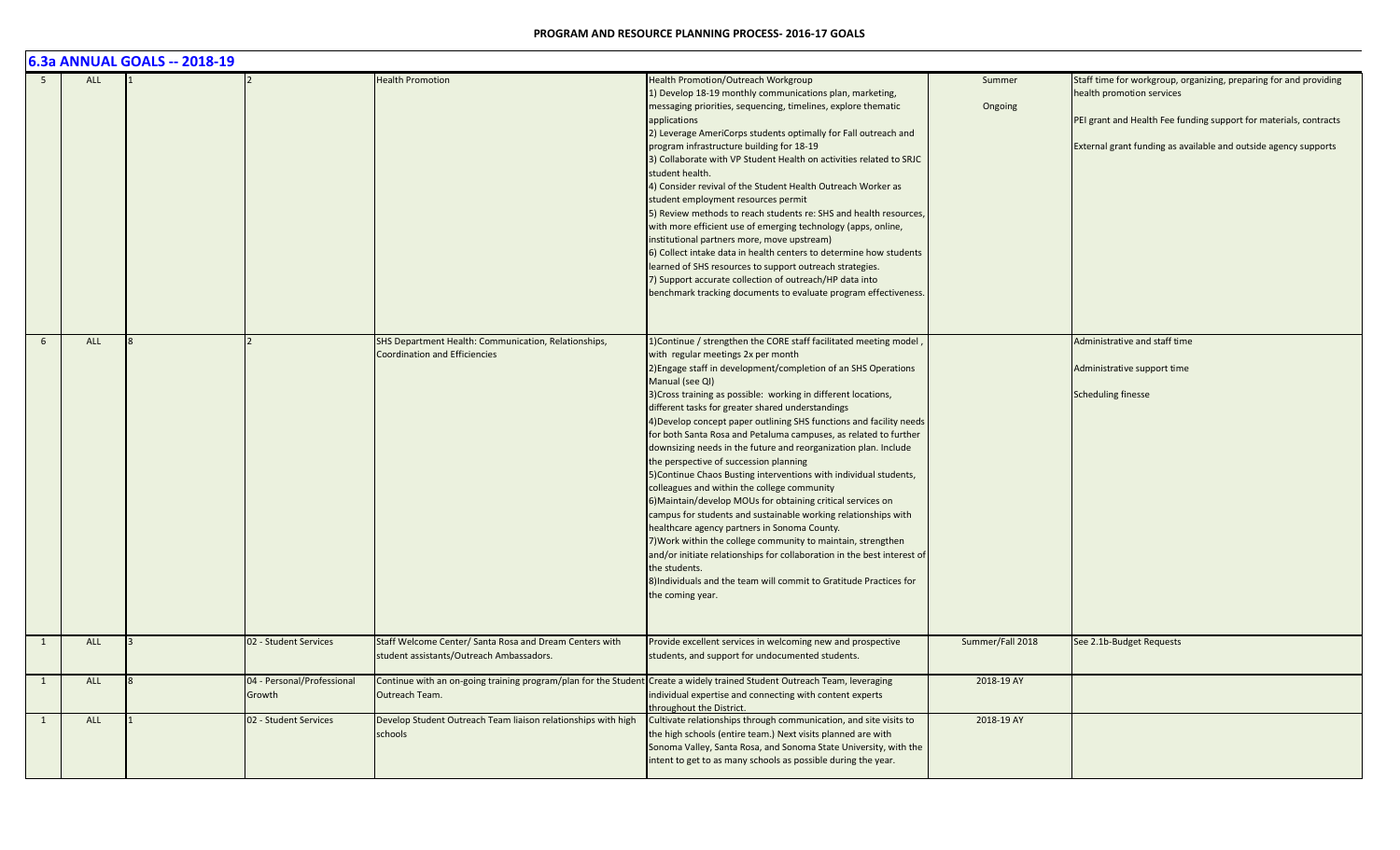|                         |            | 6.3a ANNUAL GOALS -- 2018-19 |                       |                                                                                                                                                                             |                                                                                                                                                                                                                                                                                                                                                                                                                            |                               |                                                                                                                                                                                                                                                                                                   |
|-------------------------|------------|------------------------------|-----------------------|-----------------------------------------------------------------------------------------------------------------------------------------------------------------------------|----------------------------------------------------------------------------------------------------------------------------------------------------------------------------------------------------------------------------------------------------------------------------------------------------------------------------------------------------------------------------------------------------------------------------|-------------------------------|---------------------------------------------------------------------------------------------------------------------------------------------------------------------------------------------------------------------------------------------------------------------------------------------------|
|                         | <b>ALL</b> |                              | 02 - Student Services | Center                                                                                                                                                                      | Develop a comprehensive facillity layout for a Veterans Resource Identify priority, and secondary, space needs to support enhanced<br>service to Veterans; incorporate reporting, academic counseling,<br>DSPS support, space for community agency visiting professionals,<br>and a large lobby/recreation area.                                                                                                           | 1 year                        | A new facility, large enough to house 6-7 offices, reception and lobby<br>space. This was part of the Measure H campaign and should be<br>listed in the Facilities Master Plan.                                                                                                                   |
| $\overline{2}$          | ALL        |                              |                       | Provide larger service space for the Veterans office.                                                                                                                       | Provide an adequately sized service lobby for the Veterans Office,<br>and provide adequate, secure workspace for the Admin. Asst.                                                                                                                                                                                                                                                                                          | 1 year                        | Additional square footage. 900 square foot expansion planned for<br>Fall 2015.                                                                                                                                                                                                                    |
| 1                       | <b>ALL</b> |                              |                       | Update Student Grievance Policy & Procedures                                                                                                                                | Develop a draft with appropriate parties for review by constituent<br>groups                                                                                                                                                                                                                                                                                                                                               | by Dec 2018                   |                                                                                                                                                                                                                                                                                                   |
| $\overline{2}$          | <b>ALL</b> |                              |                       | <b>Update Student Travel procedures</b>                                                                                                                                     | Collaborate with appropriate parties to consolidate forms                                                                                                                                                                                                                                                                                                                                                                  | by Dec 2018                   |                                                                                                                                                                                                                                                                                                   |
| $\overline{\mathbf{3}}$ | <b>ALL</b> |                              |                       | Coordinate Office of Student Equity move to Pioneer and begin<br>Concept development for new Intercultural Center also in<br>Pioneer Hall.                                  | Continue to meet with facilities and architect on design; set-up<br>student and staff advisory group on design                                                                                                                                                                                                                                                                                                             | through 18/19                 |                                                                                                                                                                                                                                                                                                   |
| $\overline{4}$          | <b>ALL</b> |                              |                       | Implement Student App (unknown vendor) on Santa Rosa<br>Campus                                                                                                              | Select Vendor; assign tasks                                                                                                                                                                                                                                                                                                                                                                                                | by September 2018             |                                                                                                                                                                                                                                                                                                   |
| 5                       | ALL        |                              |                       | Receive results from housing feasibility study and make<br>decisions                                                                                                        | Continue coordinating with Scion Group                                                                                                                                                                                                                                                                                                                                                                                     | by October 2018               |                                                                                                                                                                                                                                                                                                   |
| 6                       | <b>ALL</b> |                              |                       | Work with IT to develop online Student Co-curricular Transcript<br>for all students.                                                                                        | Continue to meet with IT programming staff.                                                                                                                                                                                                                                                                                                                                                                                | project on hold unitl new ERP |                                                                                                                                                                                                                                                                                                   |
| $\overline{7}$          | <b>ALL</b> |                              |                       | Develop plan for improved branding and marketing for of<br>Student Life & Engagement on both campuses                                                                       | Work with graphic artist and all stakeholders on design.                                                                                                                                                                                                                                                                                                                                                                   | by October 2018               |                                                                                                                                                                                                                                                                                                   |
| 8                       | <b>ALL</b> |                              |                       | Transition all Student Life programs planning to EMS including all Continue to work with IT and Facilities<br>forms.                                                        |                                                                                                                                                                                                                                                                                                                                                                                                                            | by December 2018              |                                                                                                                                                                                                                                                                                                   |
| 9                       | <b>ALL</b> |                              |                       | Negotiate and finalize contracts with Transit partners in using<br>Student Transportation Fee to fund free transit for students                                             | Meet regularly with Transit partners                                                                                                                                                                                                                                                                                                                                                                                       | ongoing                       |                                                                                                                                                                                                                                                                                                   |
| 10                      | ALL        |                              |                       | Transition Multicultural Educator Award to Intercultural Events<br>Committee                                                                                                | Consult with IEC Co-Chairs                                                                                                                                                                                                                                                                                                                                                                                                 | Summer 2018                   |                                                                                                                                                                                                                                                                                                   |
| 11                      | <b>ALL</b> |                              |                       | Implement Credit Card systems at front desk                                                                                                                                 | <b>Consult with Business Services</b>                                                                                                                                                                                                                                                                                                                                                                                      | by May 2019                   |                                                                                                                                                                                                                                                                                                   |
| $12\,$                  | <b>ALL</b> |                              |                       | Overhaul Gold Card program                                                                                                                                                  | Consult with appropriate stakeholders                                                                                                                                                                                                                                                                                                                                                                                      | by fall 2018                  |                                                                                                                                                                                                                                                                                                   |
| 13                      | ALL        |                              |                       | Negotiate to have Food Services take CalFresh Cards                                                                                                                         | <b>Collaborate with Food Services</b>                                                                                                                                                                                                                                                                                                                                                                                      | by May 2019                   |                                                                                                                                                                                                                                                                                                   |
| $\mathbf{1}$            | <b>ALL</b> |                              |                       | Development and implementation of an Integrated Student<br>Success Plan, including institutional governance, alignment, and<br>monitoring of Student Equity Indicator data. | Perform campus-based research to identify achievement gaps;<br>Refine goals for student equity indicators; collaborate with<br>Institutional Effectiveness efforts; Map of SE indicators to SRJC<br>pillars of success.                                                                                                                                                                                                    | 2017-18 Academic Year         | Partnerships with BSI, SSSP, and OIR. Strong collaboration with<br>academic affairs and CTE, participation of SSEC, administrative<br>support;                                                                                                                                                    |
| 2                       | <b>ALL</b> |                              |                       | Reduce opportunity gaps and increase access for<br>underrepresented / unserved student populations.                                                                         | Develop, implement, and support Student Equity initiatives<br>according to SE Plan framework: Concerted Outreach; Innovative<br>Instructional Program; Integrated Student Support; Program<br>Coordination, Professional Learning, and Direct Student Support.<br>See SE Plan for a list of activities and projects.                                                                                                       | 2017-18 Academic Year         | Cross component collaboration through implementation teams;<br>possible funding sources in addition to Student Equity funds;<br>continued professional learning; careful monitoring of the data; .                                                                                                |
| $\overline{3}$          | <b>ALL</b> |                              |                       | Develop and support district-wide, innovative programming<br>aimed at increasing student engagement, retention, and<br>persistence.                                         | Build on and support existing retention efforts at SRJC, increase<br>collaboration with Student Affairs and Engagement programs,<br>survey and share statewide best practices on student retention,<br>support the successful launch of a Basic Needs Resource Center,<br>monitor student success data to inform and evaluate<br>programming, guide the envisioning for an InterCultural Center on<br>the Santa Rosa Camps | 2017-18 Academic Year         | Committee partnerships, understanding and participation with<br>existing retention efforts at SRJC including SAEP, SSSP, and Student<br>Health Services, funding and support to pilot and expand Petaluma<br>programming, IT support, OIR support, Facilities Planning and<br>Operations support. |
| $\overline{4}$          | <b>ALL</b> |                              |                       | Facilitate cross component, district-wide collaboration maximize Work with existing and new committees and collaboratives to<br>student success.                            | identify areas for collaboration and leveraging of resources both<br>human and financial; explore further integration and support with<br>AEBG, Strong Workforce, and Guided Pathways.                                                                                                                                                                                                                                     | 2017-18 Academic Year         | Support from committees and councils to allow time to discuss<br>equity issues; organization and time management; strong<br>collaboration between student services and academic affairs; regular<br>meeting time; timely email follow up and project follow through.                              |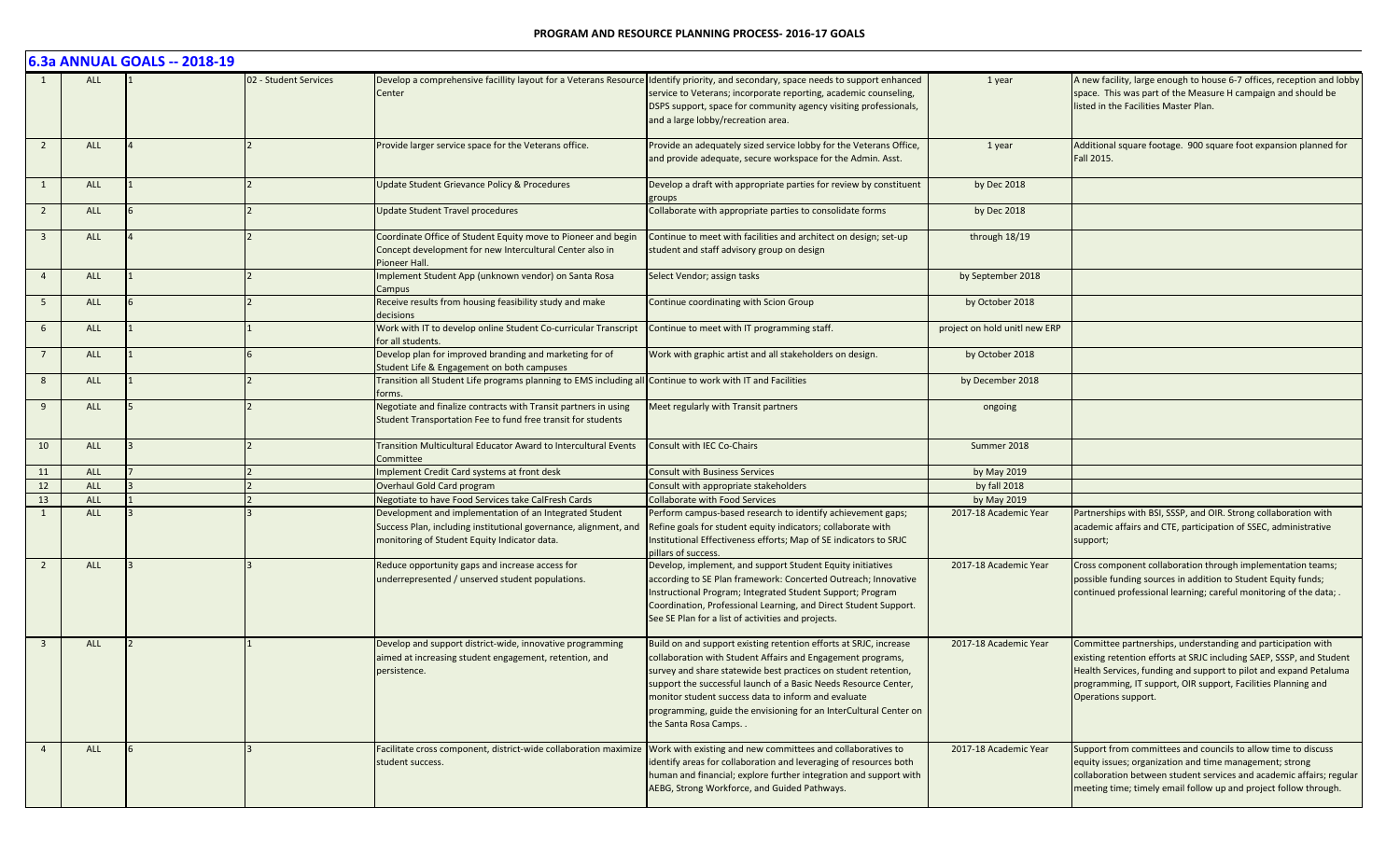|  | <b>6.3a ANNUAL GOALS -- 2018-19</b> |  |  |                                                                                                                    |                                                                                                                                                                                                                                            |                       |                                                                                                                                                                                                                                            |  |  |  |
|--|-------------------------------------|--|--|--------------------------------------------------------------------------------------------------------------------|--------------------------------------------------------------------------------------------------------------------------------------------------------------------------------------------------------------------------------------------|-----------------------|--------------------------------------------------------------------------------------------------------------------------------------------------------------------------------------------------------------------------------------------|--|--|--|
|  | <b>ALL</b>                          |  |  | Increase community wide understanding of and engagement in<br>the Student Success and Equity goals and activities. | Develop materials and other communication tools to effectively<br>communicate with faculty, staff, and students through multiple<br>venues including intercultural events.                                                                 | 2017-18 Academic Year | Support and partnerships with Public Relations; input from students;<br>support from SAEP and learning communities; partnership with the<br>Intercultural Events committee; support and partnership with<br>Petaluma Intercultural Center. |  |  |  |
|  | ALL                                 |  |  | Work collaboratively to provide Professional Learning to all<br>for improving student success.                     | Meet regularly with other professional development leaders,<br>stakeholders at SRJC around equity, inclusion, and best practices departments, and students to identify and implement district wide<br>professional learning opportunities. | 2017-18 Academic Year | Collaboration with Professional Development Committee, support<br>from academic departments, faculty partnerships, support from<br>Public Relations, institutional support of travel requests.                                             |  |  |  |
|  |                                     |  |  |                                                                                                                    |                                                                                                                                                                                                                                            |                       |                                                                                                                                                                                                                                            |  |  |  |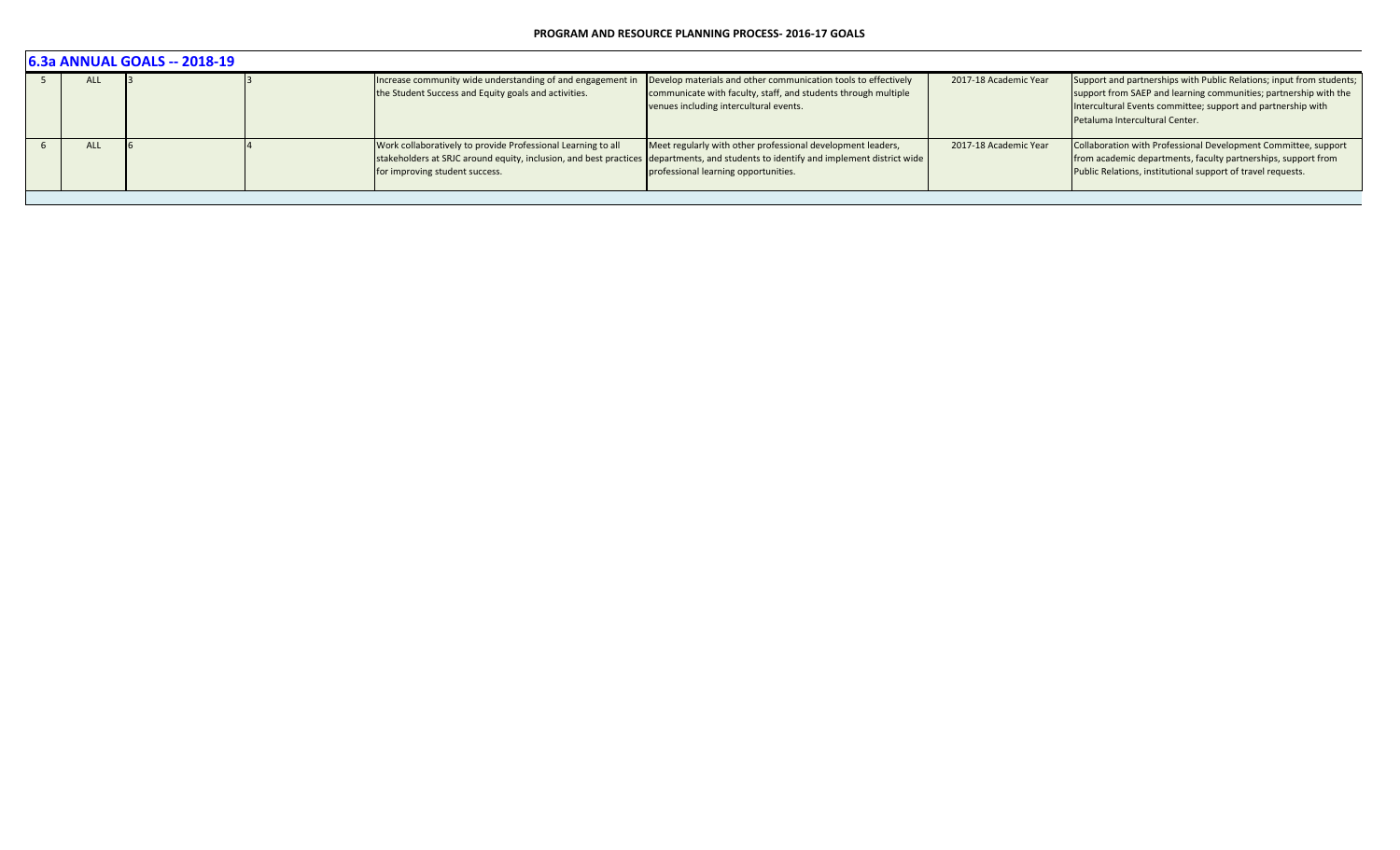|                         | <b>HUMAN RESOURCES</b> |                                                                                                 |                                                                                         |                                                                                   |                                                                                                                                                                                                                                                                                                                                           |                   |                                                                                                                                                                           |
|-------------------------|------------------------|-------------------------------------------------------------------------------------------------|-----------------------------------------------------------------------------------------|-----------------------------------------------------------------------------------|-------------------------------------------------------------------------------------------------------------------------------------------------------------------------------------------------------------------------------------------------------------------------------------------------------------------------------------------|-------------------|---------------------------------------------------------------------------------------------------------------------------------------------------------------------------|
| Goal<br>Rank            | Location               | <b>Strategic Plan Goal</b>                                                                      | <b>Mission</b>                                                                          | Goal                                                                              | <b>Objective</b>                                                                                                                                                                                                                                                                                                                          | <b>Time Frame</b> | <b>Resources Required</b>                                                                                                                                                 |
| 1                       | ALL                    | 04 - Facilities/Technology<br>05 - Sustainability<br>08 - Institutional<br><b>Effectiveness</b> | 07 - Operational                                                                        | 06 - Continuous Improvement   1. Electronic Personal Action Form (PAF)            | Develop a system and an electronic document to reduce paper and<br>more efficiently route PAFs for approvals; Escape functionality<br>being assessed in coordination with Fiscal services to determine<br>feasibility.                                                                                                                    | May 2020          | May require additional funds to add functionality in Escape.                                                                                                              |
| $\overline{2}$          | ALL                    | 04 - Facilities/Technology<br>08 - Institutional<br><b>Effectiveness</b>                        | 04 - Personal/Professional<br>Growth<br>06 - Continuous Improvement<br>07 - Operational | 2. Training database for Professional Development Tracking                        | a) Incorporate flex tracking for faculty and classified professionals.<br>b) Create database to record all employee trainings & completion<br>with the ability to indicate which trainings specific employees must<br>take for promotion/advancement.<br>c) Incorporate a feature to "remind" employees when required<br>training is due. | Ongoing           | No additional cost at this time; as additional trainings are added, this<br>will require additional staff time.<br>May require some time from IT to develop the database. |
| 1                       | <b>ALL</b>             | 08 - Institutional Effectivene 07 - Operational                                                 |                                                                                         | 3. Classification & Compensation Study for Classified unit<br>members             | Facilitate classification/compensation study on behalf of the<br>negotiations teams for Classified staff.                                                                                                                                                                                                                                 | May 2020          | Staff time to collect responses and serve as a liaison to the<br>consultant. Plan and prepare the results of the study for<br>negotiations.                               |
| $\overline{2}$          | <b>ALL</b>             | 08 - Institutional Effectivene 04 - Personal/Professional                                       | Growth<br>06 - Continuous Improvement                                                   | 4. Professional Development Program Review                                        | Evaluate processes to determine where improvements need to be<br>made in the Professional Development Program.                                                                                                                                                                                                                            | Ongoing           | Staff time to plan and implement program improvements.                                                                                                                    |
| 1                       | <b>ALL</b>             | 03 - Diverse Communities<br>08 - Institutional<br><b>Effectiveness</b>                          | $03 -$<br>Vitality/Equity/Stewardship<br>06 - Continuous Improvement                    | 5. Diversity and Inclusion Climate Surveys                                        | Implement diversity and inclusion climate surveys to faculty, staff,<br>management and students.                                                                                                                                                                                                                                          | <b>Fall 2018</b>  | Staff time to plan and implement survey distribution and report out<br>results to the College Community.                                                                  |
| 1                       | <b>ALL</b>             | 07 - Financial Resources<br>08 - Institutional<br><b>Effectiveness</b>                          | 07 - Operational                                                                        | 6. Streamline staffing processes                                                  | Plan and implement streamlined processes for consolidation of<br>positions (reduction of STNC, reassignments, restructures and<br>elimination of positions.)                                                                                                                                                                              | <b>June 2019</b>  | Staff time to plan and implement the process.                                                                                                                             |
| $\overline{2}$          | <b>ALL</b>             | 06 - Healthy Organization<br>08 - Institutional<br><b>Effectiveness</b>                         | 04 - Personal/Professional<br>Growth<br>06 - Continuous Improvement                     | 7. Management Professional Development                                            | Develop plan for a management professional development training<br>program, management mentoring program and/or leadership<br>academy.                                                                                                                                                                                                    | June 2019         | No additional cost at this time; as additional trainings are added, this<br>will require additional staff time. Ideally \$10,000 will be required for<br>programming.     |
| $\mathbf{1}$            | <b>ALL</b>             | 04 - Facilities/Technology<br>08 - Institutional<br><b>Effectiveness</b>                        | 07 - Operational                                                                        | 06 - Continuous Improvement 8. On-line Management Performance Evaluations         | Implement a streamlined process for online management<br>evaluations and tracking (with possibility for implementation of<br>faculty and classified on-line evaluation processes in the future).                                                                                                                                          | <b>Fall 2018</b>  | Staff time to plan and implement improvements.                                                                                                                            |
| $\overline{3}$          | ALL                    | 04 - Facilities/Technology<br>08 - Institutional<br><b>Effectiveness</b>                        | 07 - Operational                                                                        | 06 - Continuous Improvement 9. Online Benefits Information                        | Develop tools for online benefits information.                                                                                                                                                                                                                                                                                            | May 2019          | Staff time to plan and implement improvements.                                                                                                                            |
| $\overline{\mathbf{3}}$ | <b>ALL</b>             | 04 - Facilities/Technology<br>08 - Institutional<br><b>Effectiveness</b>                        | 06 - Continuous Improvement<br>07 - Operational                                         | 10. Improvements to Onboarding Process including Data<br><b>Security Training</b> | Collaborate with Information Technology for implementation of<br>data security training (may need to be negotiated) - no<br>unrestricted general funds needed if we implement this training<br>with existing compliance training program.                                                                                                 | May 2019          | Staff time to plan and implement improvements.                                                                                                                            |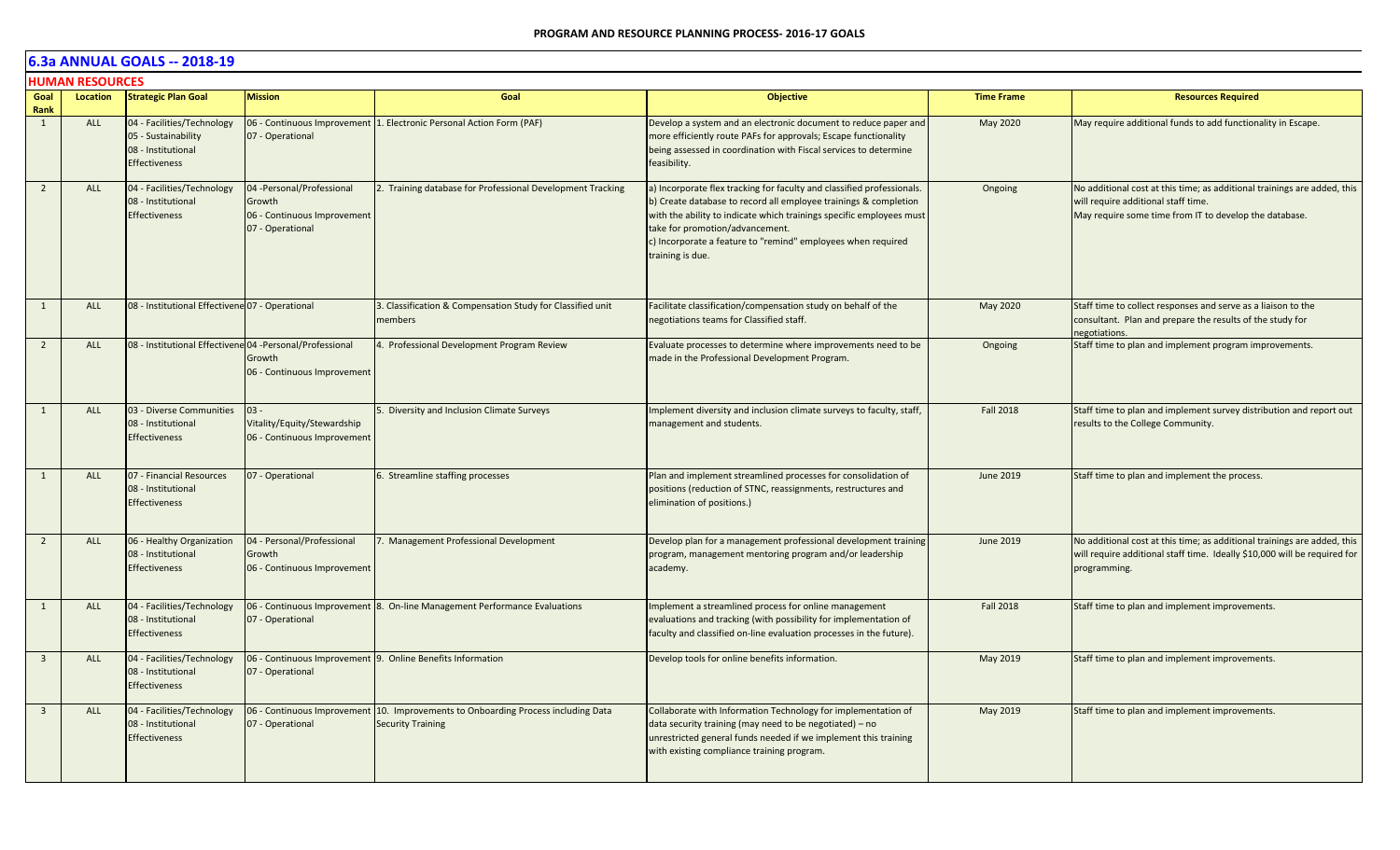| 6.3a ANNUAL GOALS -- 2018-19 |                                                                                                          |                                                                                          |                                                             |                                                                                                                                                                                                                                                     |                                             |                                                                                    |  |  |  |
|------------------------------|----------------------------------------------------------------------------------------------------------|------------------------------------------------------------------------------------------|-------------------------------------------------------------|-----------------------------------------------------------------------------------------------------------------------------------------------------------------------------------------------------------------------------------------------------|---------------------------------------------|------------------------------------------------------------------------------------|--|--|--|
| <b>ALL</b>                   | 03 - Diverse Communities 03 -<br>06 - Healthy Organization<br>08 - Institutional<br><b>Effectiveness</b> | Vitality/Equity/Stewardship<br>06 - Continuous Improvement                               | 11. Embracing a Culture of Inclusion (ECI) Training Program | Continue development of 'Building Community' workshops and<br>trainings through Embracing a Culture of Inclusion Training<br>Program - no unrestricted general funded needed as this would be<br>funded by Multiple Methods/EEO funds.              | Ongoing                                     | Staff time to plan, implement and attend activities.                               |  |  |  |
| <b>ALL</b>                   | 01 - Student Success<br>02 - Academic Excellence<br>08 - Institutional<br><b>Effectiveness</b>           | $03 -$<br>Vitality/Equity/Stewardship<br>06 - Continuous Improvement                     | 12. Recruitment Outreach Fair Program                       | Develop and implement recruitment outreach fair program to<br>connect with students who are interested in pursuing careers in<br>teaching at SRJC - no unrestricted general funded needed as this<br>would be funded by Multiple Methods/EEO funds. | May 2019                                    | Staff time to plan, implement and attend activities.                               |  |  |  |
| <b>ALL</b>                   | 06 - Healthy Organization                                                                                | $03 -$<br>Vitality/Equity/Stewardship<br>05 - Civic Engagement                           | 13. Distribution of Fire Relief Funds                       | Collaborate with SRJC Foundation to distribute fire relief funds to<br>employees with identified needs.                                                                                                                                             | <b>Fall 2018</b><br>Completed as of 10/4/18 | No additional staff time needed at this point.                                     |  |  |  |
| <b>ALL</b>                   | 03 - Diverse Communities<br>08 - Institutional<br><b>Effectiveness</b>                                   | $03 -$<br>Vitality/Equity/Stewardship<br>06 - Continuous Improvement<br>07 - Operational | 14. System for EEO Data Accountability                      | Develop and implement system for EEO data accountability $-$ no<br>unrestricted general funded needed as this would be funded by<br>Multiple Methods/EEO funds.                                                                                     | May 2019                                    | Staff time to develop and implement a system for tracking and<br>analysis of data. |  |  |  |
|                              |                                                                                                          |                                                                                          |                                                             |                                                                                                                                                                                                                                                     |                                             |                                                                                    |  |  |  |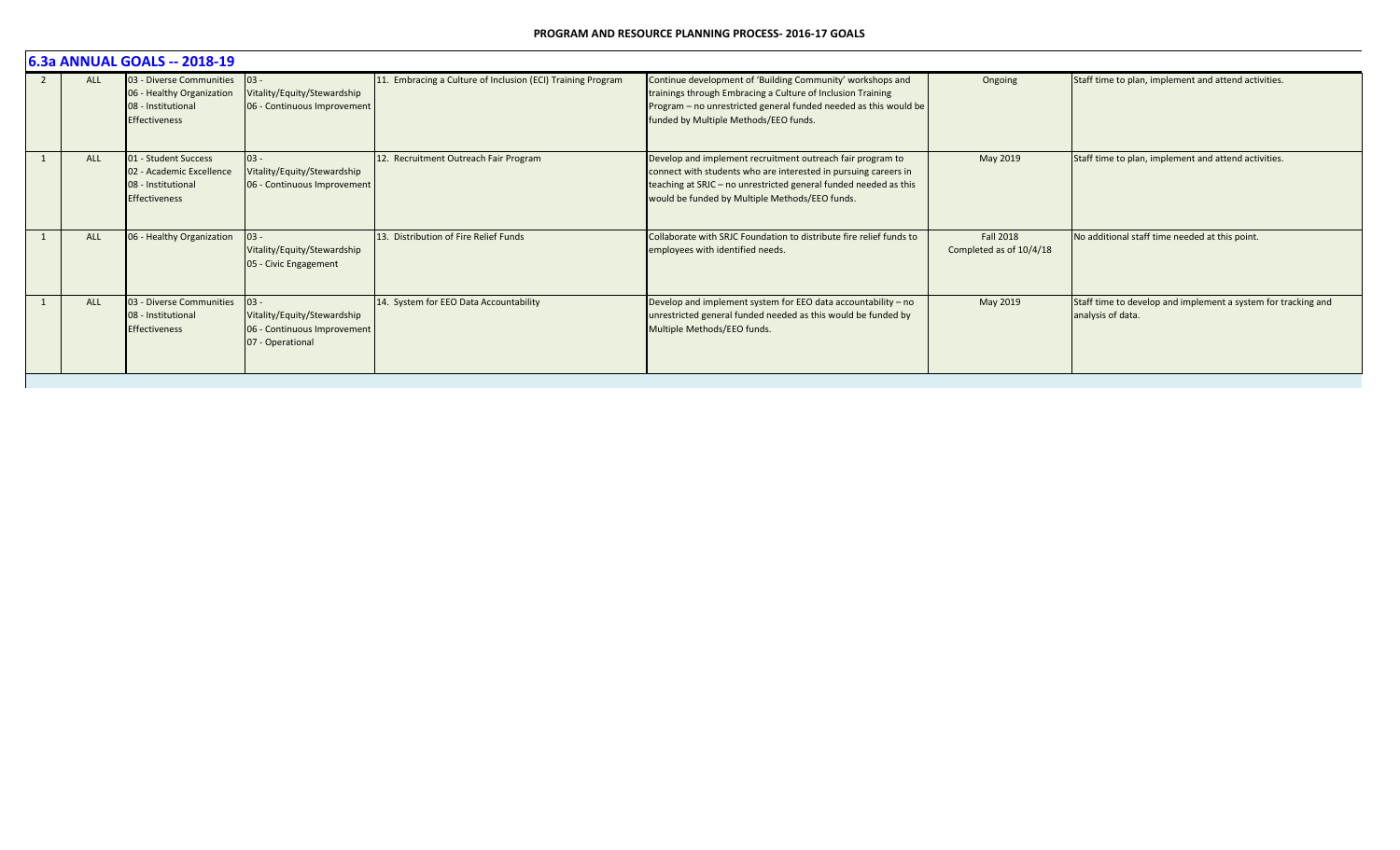## **OTHER DISTRICT SERVICES**

|                | <b>INSTITUTIONAL RESEARCH</b> |                                            |                |                                                                                                                                                                                                                                                                                                                                                                  |                                                                                                                                                                                                                                                                                                                                                                                                                                                                                                                                                                                                                                                                                                                                                                                                                                                                                                                                                                                                                                                                                                                                                                                    |                   |                                               |
|----------------|-------------------------------|--------------------------------------------|----------------|------------------------------------------------------------------------------------------------------------------------------------------------------------------------------------------------------------------------------------------------------------------------------------------------------------------------------------------------------------------|------------------------------------------------------------------------------------------------------------------------------------------------------------------------------------------------------------------------------------------------------------------------------------------------------------------------------------------------------------------------------------------------------------------------------------------------------------------------------------------------------------------------------------------------------------------------------------------------------------------------------------------------------------------------------------------------------------------------------------------------------------------------------------------------------------------------------------------------------------------------------------------------------------------------------------------------------------------------------------------------------------------------------------------------------------------------------------------------------------------------------------------------------------------------------------|-------------------|-----------------------------------------------|
| Goal<br>Rank   | Location                      | <b>Strategic Plan Goal</b>                 | <b>Mission</b> | Goal                                                                                                                                                                                                                                                                                                                                                             | <b>Objective</b>                                                                                                                                                                                                                                                                                                                                                                                                                                                                                                                                                                                                                                                                                                                                                                                                                                                                                                                                                                                                                                                                                                                                                                   | <b>Time Frame</b> | <b>Resources Required</b>                     |
| $\mathbf{1}$   | ALL                           | 08 - Institutional<br><b>Effectiveness</b> |                | 06 - Continuous Improvement Be a driver for Institutional Improvement: Expand access<br>districtwide to data and analysis in accordance with AIR's<br>"Statement of Aspirational Practices"<br>https://www.airweb.org/Resources/ImprovingAndTransforming<br>PostsecondaryEducation/Pages/Statements-of-Aspirational-<br>Practice-for-Institutional-Research.aspx | . Continue to create appealing data visualizations, both online<br>and in the form of infographics, making improvements with<br>feedback from stakeholders.<br>b. Develop an online cohort tracking tool to allow users to set<br>parameters for tracking customizable cohorts of students to<br>chosen outcomes (such as persistence, graduation, transfer, etc.)<br>. Continue updating and improving the SCJCD Fact Book and add<br>new sections as data become available.<br>d. Continue the "Citizen Researcher" campaign by providing better<br>access to data (which will show further evidenc that<br>Recommendation #1 of the most recent Accreditation Report is<br>being addressed) so that district employees can learn how to<br>independently locate the data they need to complete their duties<br>and improve institutional effectiveness<br>e. Promote the use of EMSI data resources with appropriate users<br>throughout the district<br>. Serve on various district committees and task forces, providing<br>data coaching and information as appropriate to support decision<br>making g. Respond to additional ad-hoc data requests as staff time<br>permits | 2018-2019         | Support from IT, and OIR staff time           |
| $\overline{2}$ | <b>ALL</b>                    | 08 - Institutional<br><b>Effectiveness</b> |                | 06 - Continuous Improvement Provide research support to departments and programs that<br>fund the Office of Institutional Research                                                                                                                                                                                                                               | a. Continue supporting Student Equity, BSI and SSSP efforts on<br>behalf of the district. The new Integrated Student Success Plan<br>template released by the Chancellor's Office demands even more<br>research and data analysis than before. (SSSP/noncredit<br>SSSP/Student Equity/BSI funds approximately 20% of OIR staff<br>time)<br>b.<br>Provide required research and support to the HSI Grant (which<br>funds 25% of one Research Analyst)<br>c.<br>Provide data and support to district requests, with a particular<br>emphasis in supporting the Strategic Plan, President's Goals" and<br>to inform districtwide planning in support of increasing<br>institutional effectiveness (district funding covers approximately<br>one-quarter of OIR staff time)<br>d. Continue responding to state and federal<br>mandates/requirements in a timely and accurate fashion<br>--<br><b>IPEDS</b><br>--Student Success Scorecard/Simplified Metrics<br>$\sim$<br><b>Placement Validation studies</b><br>$\qquad \qquad -$<br>2030 Plan (Measure H Bond Implementation)                                                                                                        | 2018-2019         | Grant and categorical funding, OIR staff time |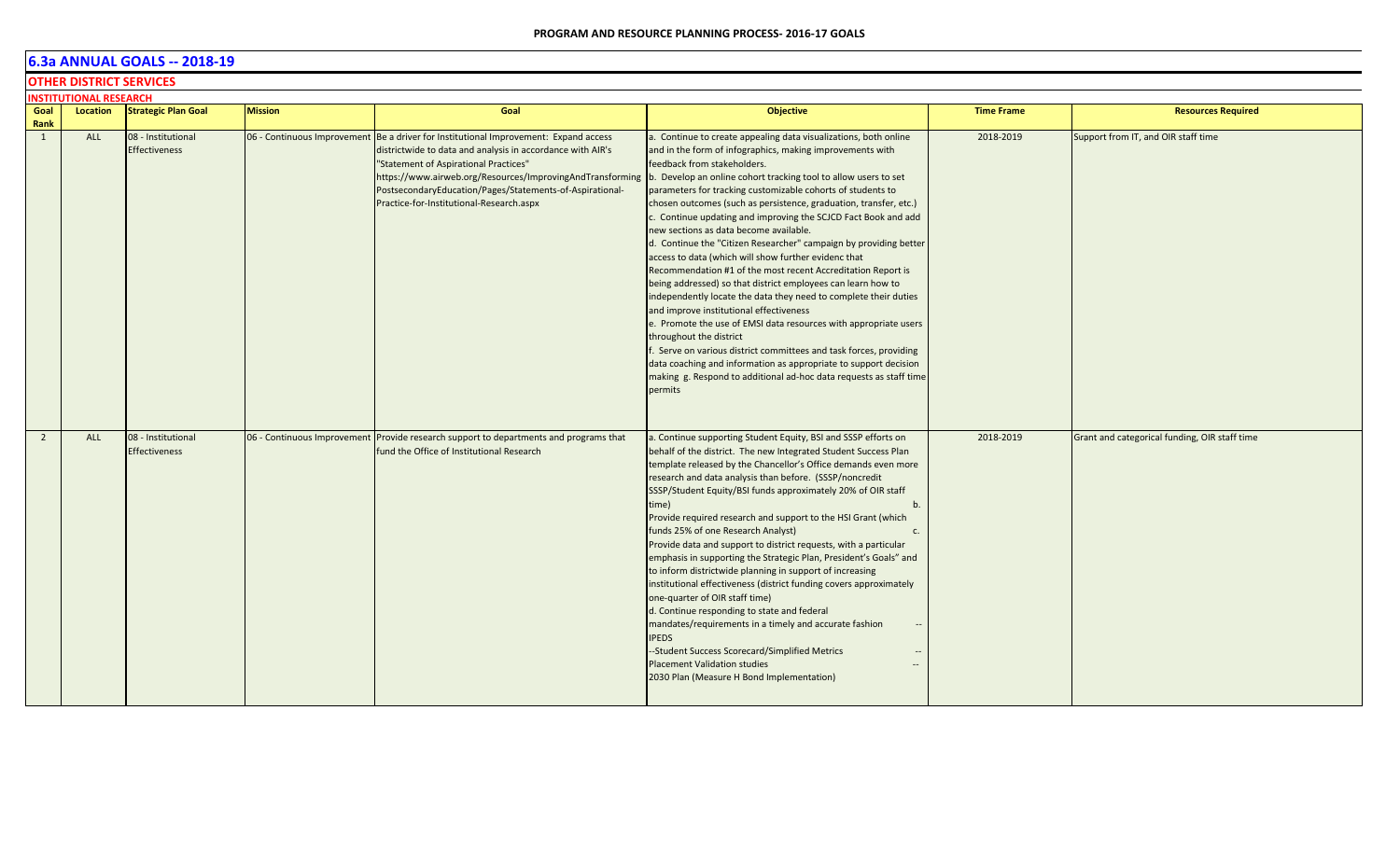| <b>6.3a ANNUAL GOALS -- 2018-19</b> |                                     |                  |                                                                                                                                                                                                                                                                                                                                                                                                                                                                                                 |                                                                                                                                                                                                                         |           |                                               |  |  |  |  |
|-------------------------------------|-------------------------------------|------------------|-------------------------------------------------------------------------------------------------------------------------------------------------------------------------------------------------------------------------------------------------------------------------------------------------------------------------------------------------------------------------------------------------------------------------------------------------------------------------------------------------|-------------------------------------------------------------------------------------------------------------------------------------------------------------------------------------------------------------------------|-----------|-----------------------------------------------|--|--|--|--|
| <b>ALL</b>                          | 08 - Institutional<br>Effectiveness | 07 - Operational | Conduct the 2019 CTE Employment Outcomes Survey on behalf<br>of all 113 California Community Colleges. This project will be<br>funded by the California Community Colleges Chancellor's<br>Office, with 7% of the \$1.79 million budget going to the SRJC<br>general fund as overhead. (Note: over half of the budget will be<br>sub-contracted to a mailing house and call centers for the US<br>Mail and telephone survey phases). This project funds<br>approximately 45% of OIR staff time. | a. Promote the survey statewide at conferences and meetings<br>b. Subcontract with calling center to administer the survey<br>c. Fulfill the requirements in the Scope of Work contract with the<br>Chancellor's Office | 2018-2019 | Grant and categorical funding, OIR staff time |  |  |  |  |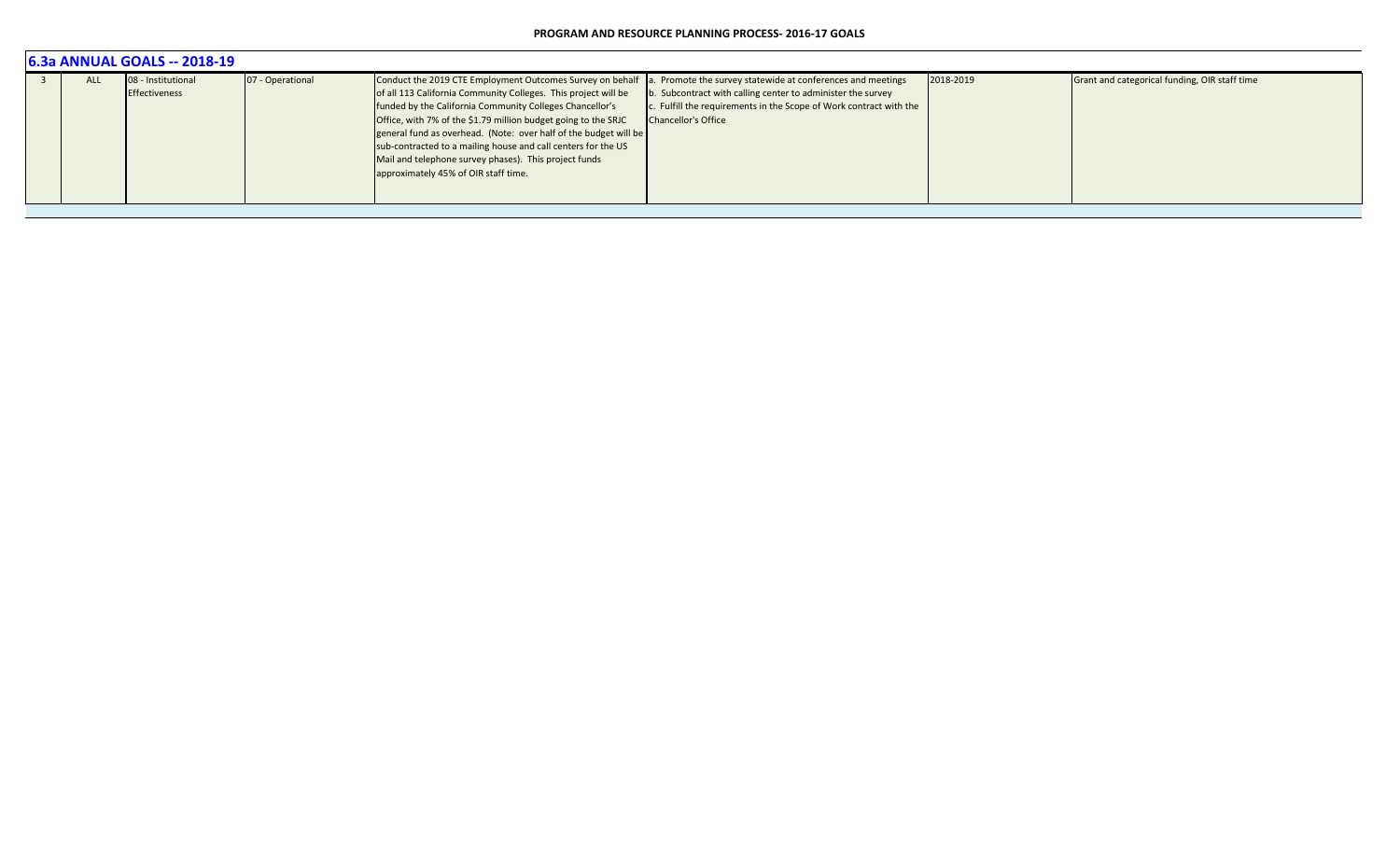|                         | <b>PUBLIC RELATIONS</b> |                            |                |                                                                                                                                                                                                      |                                                                                                                                                                                                                                                                                                                       |                       |                                                                                                                                                                                                             |
|-------------------------|-------------------------|----------------------------|----------------|------------------------------------------------------------------------------------------------------------------------------------------------------------------------------------------------------|-----------------------------------------------------------------------------------------------------------------------------------------------------------------------------------------------------------------------------------------------------------------------------------------------------------------------|-----------------------|-------------------------------------------------------------------------------------------------------------------------------------------------------------------------------------------------------------|
| Goal<br>Rank            | Location                | <b>Strategic Plan Goal</b> | <b>Mission</b> | Goal                                                                                                                                                                                                 | <b>Objective</b>                                                                                                                                                                                                                                                                                                      | <b>Time Frame</b>     | <b>Resources Required</b>                                                                                                                                                                                   |
| 1                       | ALL                     |                            |                | Provide leadership in marketing and public relations with<br>effective, creative and organized campaigns (including paid and<br>unpaid promotion) to help SRJC meet enrollment goals for 2018-<br>19 | 1.1 Revise and implement annual college marketing and<br>advertising plan<br>1.2 Collaborate closely with Student Services and Academic Affairs<br>to create effective timelines and themes                                                                                                                           | 2018-19               | 1.1 Current staff, in collaboration VP Student Services and the new<br>district Marketing Planning Workgroup (as suggested by the<br>Partnership Resource Team) for creating the plan.<br>1.2 Current staff |
|                         |                         |                            |                |                                                                                                                                                                                                      | 1.3 Effectively utilize web site and social media to support<br>enrollment, as well as retention, goals<br>1.4 Continue researching the best marketing and communications                                                                                                                                             |                       | 1.3 Current staff plus student worker<br>1.4 Current staff, in collaboration with the new district Marketing                                                                                                |
|                         |                         |                            |                |                                                                                                                                                                                                      | practices of community colleges<br>1.5 Support departments District-wide in their marketing needs                                                                                                                                                                                                                     |                       | Planning Workgroup (as suggested by the Partnership Resource<br>Team)                                                                                                                                       |
|                         |                         |                            |                |                                                                                                                                                                                                      |                                                                                                                                                                                                                                                                                                                       |                       | 1.5 Current staff plus additional hours from Marketing Assistant and<br>second student worker                                                                                                               |
| $\overline{2}$          | ALL                     |                            |                | Continue planning and implementation for SRJC 100th<br>Anniversary                                                                                                                                   | 2.1 Continue leading the 100th Anniversary Leadership Group and<br>Workgroups to implement final events/activities.                                                                                                                                                                                                   | August-December, 2018 | Current staff for marketing/communications support; former<br>Director of Communications & Marketing (volunteer) for leadership                                                                             |
|                         |                         |                            |                |                                                                                                                                                                                                      | 2.2 Continue working with 100th Anniversary Leadership Group to<br>inspire and motivate others inside and outside of SRJC to<br>participate. The goal is to have broad and creative participation<br>from current students, alumni, current staff, retirees, business,<br>community groups, city and county agencies. |                       |                                                                                                                                                                                                             |
|                         |                         |                            |                |                                                                                                                                                                                                      | 2.3 Guide the plan for activities, events and projects to result in a<br>year of celebration, inspiration and fundraising.                                                                                                                                                                                            |                       |                                                                                                                                                                                                             |
| $\overline{\mathbf{3}}$ | ALL                     |                            |                | Continue growth of communication with students, parents and<br>community through successful web, digital and social media<br>programs.                                                               | 3.1. Continue to revise and implement an online marketing<br>strategy, aligned with overall marketing goals/efforts, in order to<br>support increased enrollment, retention, success and completion                                                                                                                   | 2018-19               | 3.1 Current staff in collaboration with Student Services staff including<br><b>Vice President</b>                                                                                                           |
|                         |                         |                            |                |                                                                                                                                                                                                      | 3.2. Use original unpaid and paid content, including photography<br>and video, on social media, digital and traditional media outlets, to<br>support student persistence and student life                                                                                                                             |                       | 3.2 Current staff plus student worker                                                                                                                                                                       |
|                         |                         |                            |                |                                                                                                                                                                                                      | 3.3. Develop social media outlets used to market SRJC stories and<br>news, according to the specifics of each outlet, to reach all<br>potential students and supporters, including Hispanic and<br>underserved communities                                                                                            |                       | 3.3 Current staff plus student worker                                                                                                                                                                       |
|                         |                         |                            |                |                                                                                                                                                                                                      | 3.4. Use social media outlets to better reach and serve students<br>and the community, by providing reliable customer service and<br>answering questions through social media.                                                                                                                                        |                       | 3.4 Current staff                                                                                                                                                                                           |
| $\overline{4}$          | <b>ALL</b>              |                            |                | Support 2030 Plan for Facilities with marketing and<br>communications vision and collaboration                                                                                                       | 4.1 Collaborate with Director of Capital Projects to update and<br>implement marketing and communications plan                                                                                                                                                                                                        | 2018-19               | Current staff; Bond funds may be used for contract writers.                                                                                                                                                 |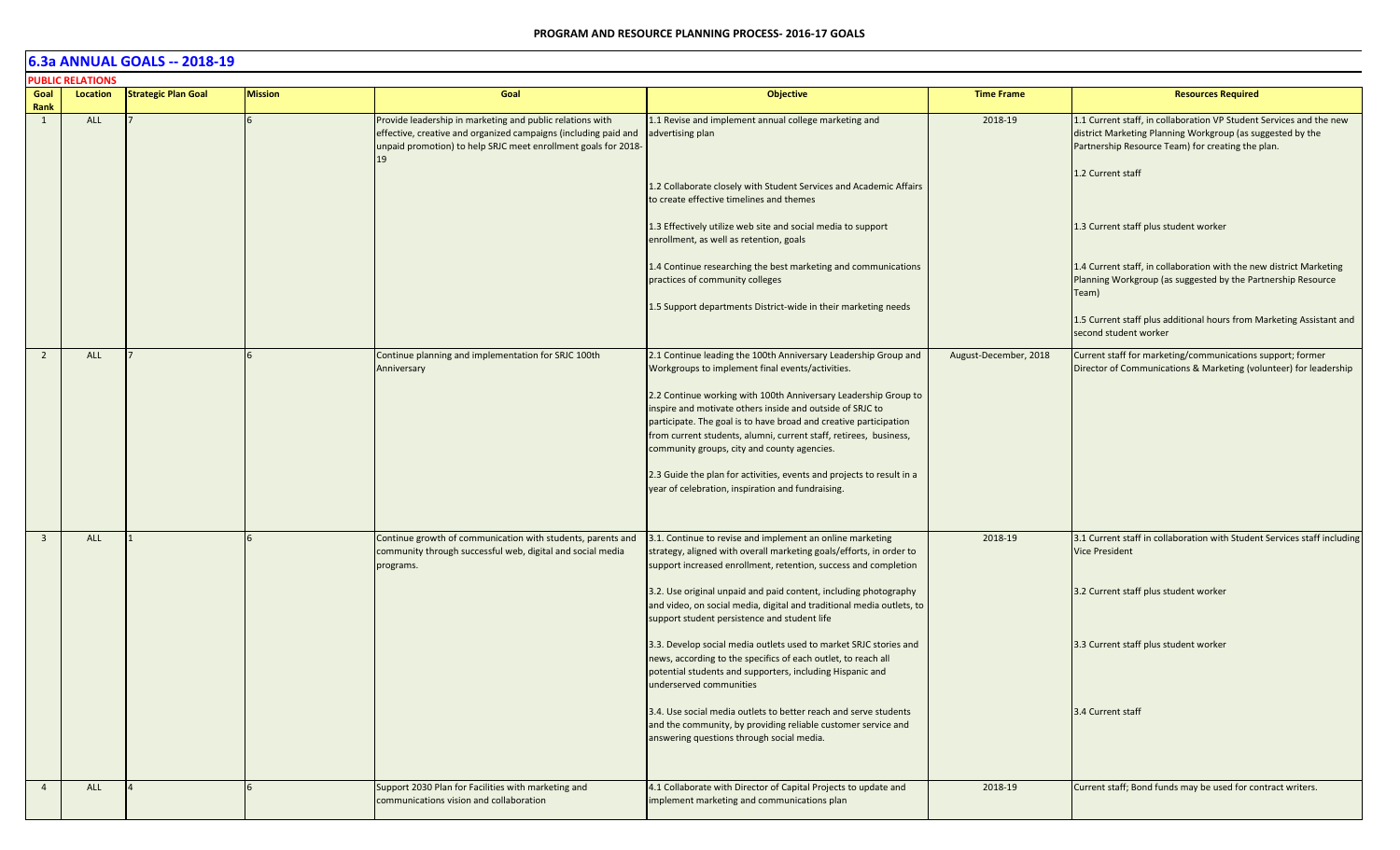|   | 6.3a ANNUAL GOALS -- 2018-19 |  |  |                                                                                                                                                                                |                                                                                                                                                    |         |                      |  |  |  |
|---|------------------------------|--|--|--------------------------------------------------------------------------------------------------------------------------------------------------------------------------------|----------------------------------------------------------------------------------------------------------------------------------------------------|---------|----------------------|--|--|--|
| 5 | <b>ALL</b>                   |  |  | Maintain strong levels of coverage by the media for SRJC.                                                                                                                      | 5.1 Continue nurturing relationships with editors, producers,<br>broadcasters and reporters.                                                       | 2018-19 | Current staff        |  |  |  |
|   |                              |  |  |                                                                                                                                                                                | 5.2 Develop and pitch creative story ideas to a variety of media<br>including online, print and broadcast.                                         |         |                      |  |  |  |
|   |                              |  |  |                                                                                                                                                                                | 5.3 Strengthen relationships and partnerships throughout the                                                                                       |         |                      |  |  |  |
|   |                              |  |  |                                                                                                                                                                                | college including all campuses, sites and programs, to identify                                                                                    |         |                      |  |  |  |
|   |                              |  |  |                                                                                                                                                                                | compelling stories that will be of interest to the press and the                                                                                   |         |                      |  |  |  |
|   |                              |  |  |                                                                                                                                                                                | community.                                                                                                                                         |         |                      |  |  |  |
| 6 | <b>ALL</b>                   |  |  | Support the successful implementation of the SRJC Strategic Plan 6.1 Co-lead the Ad Hoc Web Site Workgroup to support updated<br>through improving institutional effectiveness | content, photos and videos for the College's most important<br>marketing instrument<br>6.2 Continue expanding social media platforms, analysis and | 2018-19 | <b>Current staff</b> |  |  |  |
|   |                              |  |  |                                                                                                                                                                                | effectiveness                                                                                                                                      |         |                      |  |  |  |
|   |                              |  |  |                                                                                                                                                                                | 6.3 Update plan for consistent and regular communication by<br>President with all constituents                                                     |         |                      |  |  |  |
|   |                              |  |  |                                                                                                                                                                                | 6.4 Improve efficiency in PR office to enable department to serve<br>the District, college departments and initiatives                             |         |                      |  |  |  |
|   |                              |  |  |                                                                                                                                                                                |                                                                                                                                                    |         |                      |  |  |  |